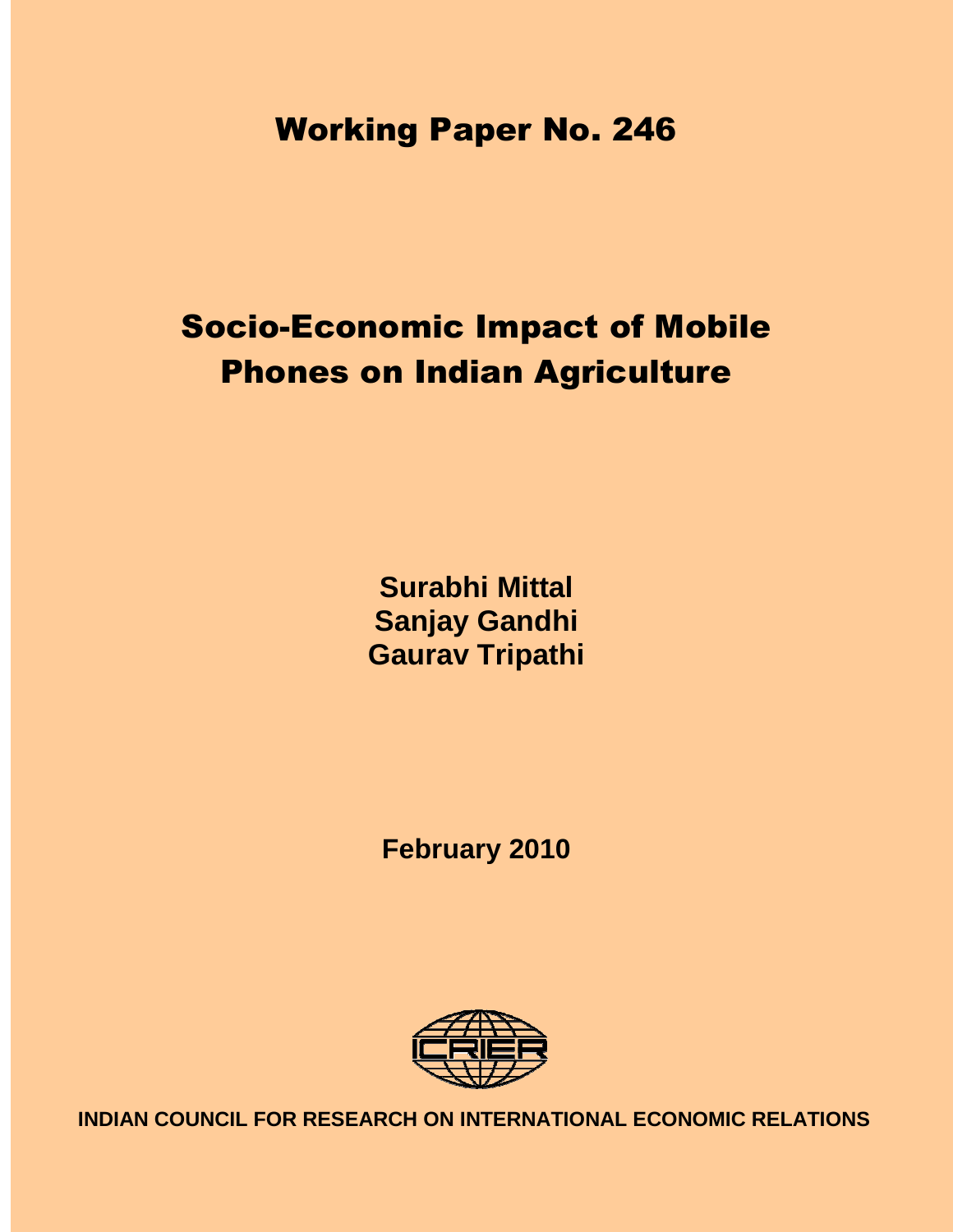| Annexure 2a: Interview Sample - Breakdown by Farm Segments 35           |  |  |  |  |
|-------------------------------------------------------------------------|--|--|--|--|
| Annexure 2b: Marginal & Small Farmers by Regions Surveyed35             |  |  |  |  |
|                                                                         |  |  |  |  |
|                                                                         |  |  |  |  |
| Annexure 5: Examples of IKSL Messages in Uttar Pradesh (translated into |  |  |  |  |
|                                                                         |  |  |  |  |

# **Contents**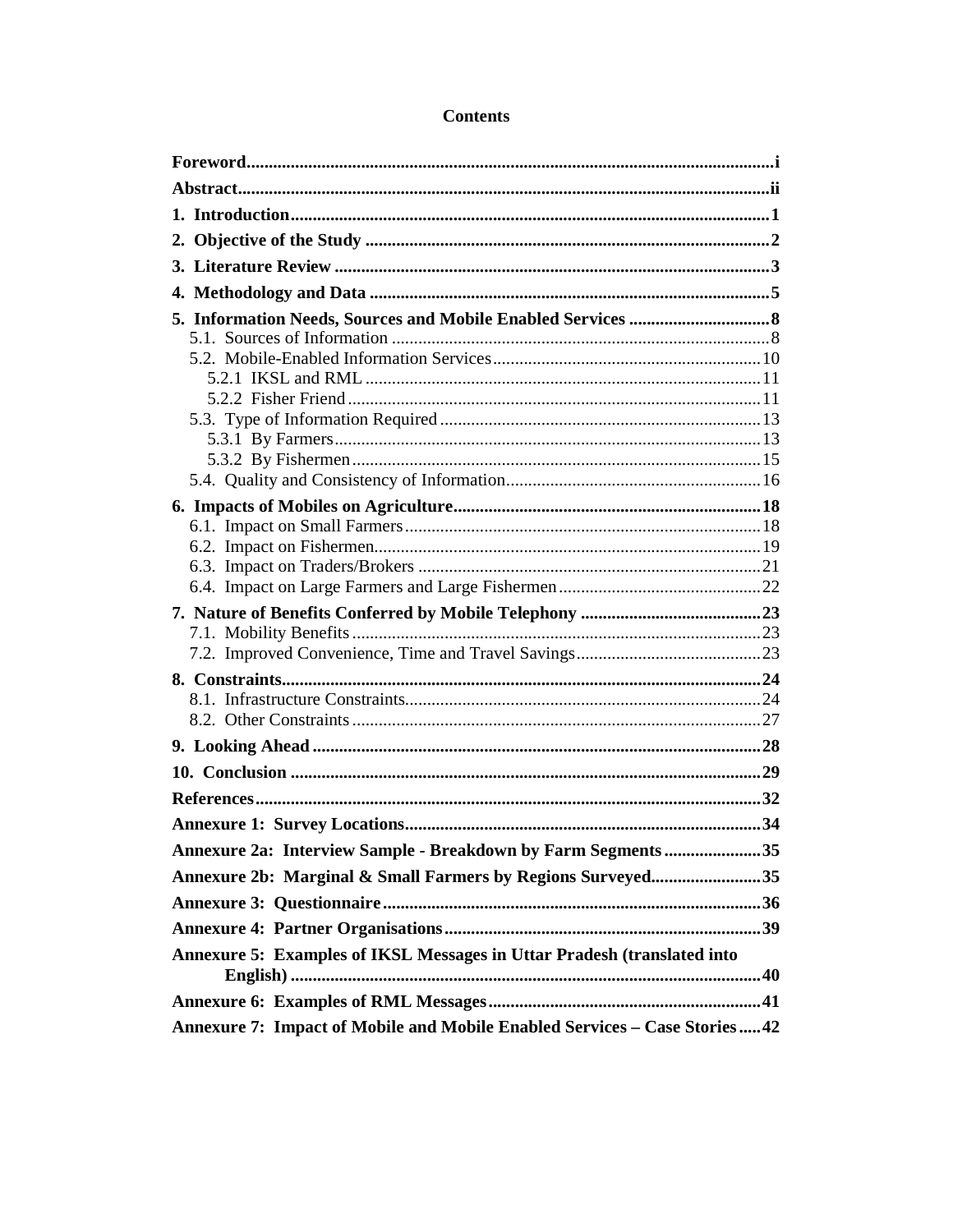# **List of Tables**

| Table 4: Sources of information accessed by individual farmers surveyed in selected |
|-------------------------------------------------------------------------------------|
|                                                                                     |
|                                                                                     |
|                                                                                     |
| Table 8: Ranking of the use of modern technology by farmers to access agricultural  |
| Table 9: Example of the ITC 'e-choupal' model – Wheat in Uttar Pradesh26            |

# **List of Figures**

| Figure 1: Overview of communication needs in agriculture by the size of the farm8 |  |
|-----------------------------------------------------------------------------------|--|
| Figure 2: Information needs of farmers through the agricultural cycle 13          |  |
| Figure 3: Graphs compare prices of Cotton and Pomegranate crops given by RML      |  |
|                                                                                   |  |
|                                                                                   |  |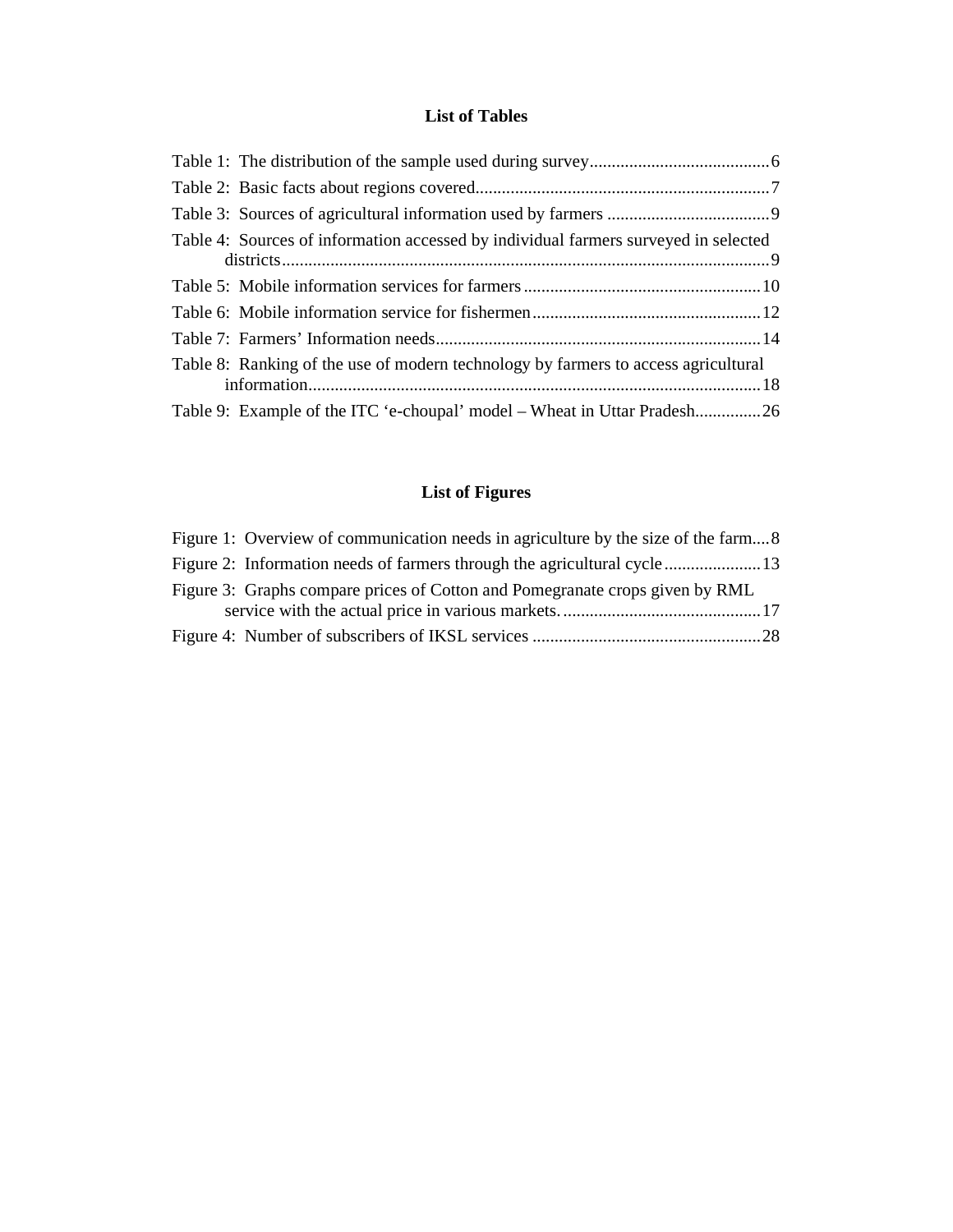#### **Foreword**

The Indian agricultural sector, at present, suffers from decelerating productivity growth rate. It is essential to catalyse agricultural productivity, raise rural incomes, and release land for urbanisation and industrialisation to feed the growing population. Serious challenges must be addressed in order to achieve faster productivity growth. These include infrastructure constraints, supply chain inefficiencies and significant problems in the diffusion of and access to information. The increasing penetration of mobile networks and handsets in India, therefore, presents an opportunity to make useful information more widely available. This could help agricultural markets operate more efficiently and overcome some of the other challenges faced by the sector. It is therefore timely to take a fresh look at the impact of mobile telephony on agriculture performance in India.

This paper is the first in India to look at the impact of mobile phones on the crop sector and, in particular, on small farmers. The key finding of this research is that mobile phones can act as a catalyst to rejuvenate the collapsing extension services in the country. However, this does not in any way dilute the need for urgent and significant improvements in supporting infrastructure and capacity building to realise much needed productivity gains in agriculture.

**(Rajiv Kumar)** Director & Chief Executive

February 24, 2010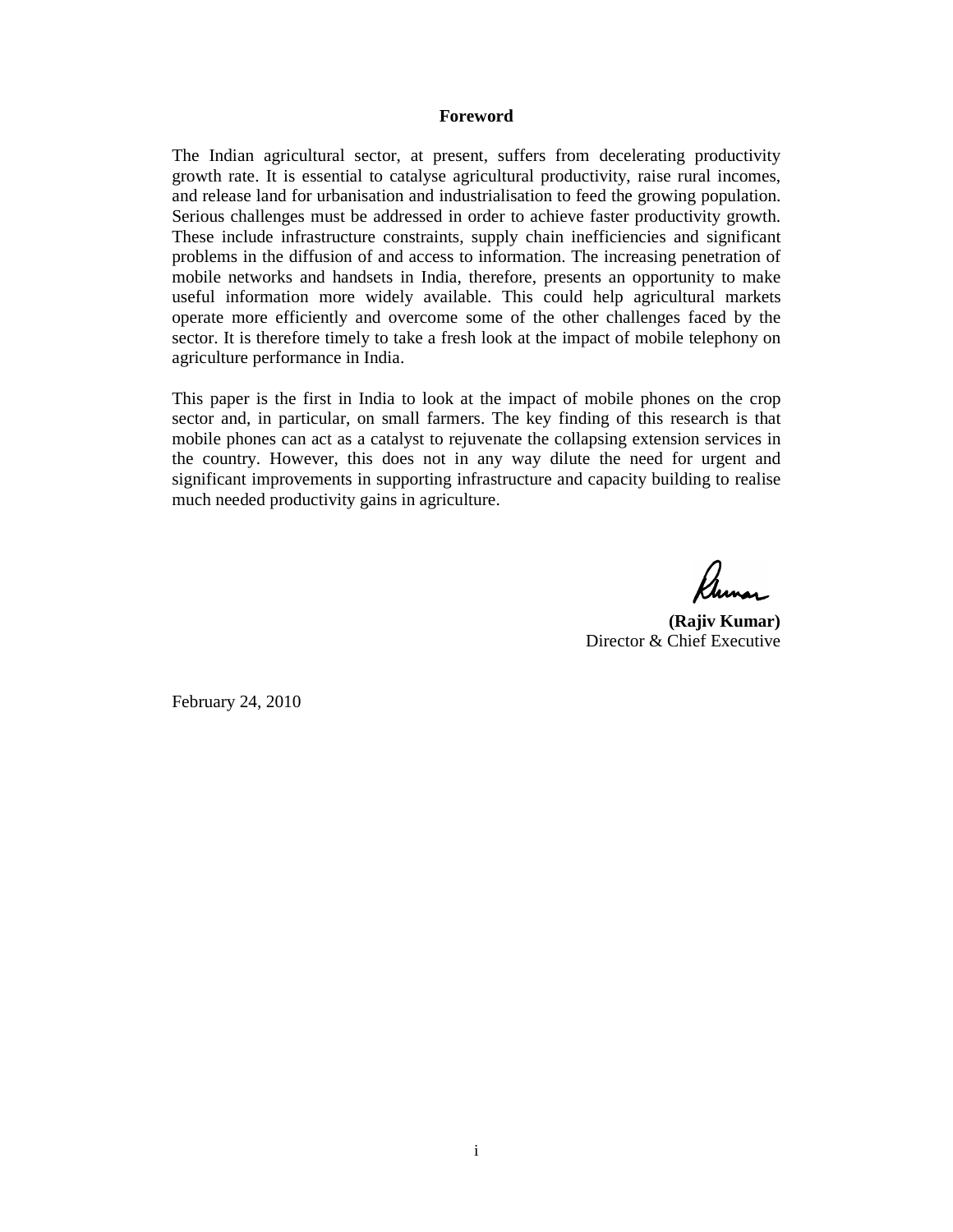#### **Abstract**

Deficits in physical infrastructure, problems with availability of agricultural inputs and poor access to agriculture-related information are the major constraints on the growth of agricultural productivity in India. The more rapid growth of mobile telephony as compared to fixed line telephony and the recent introduction of mobileenabled information services provide a means to overcome existing information asymmetry. It also helps, at least partially, to bridge the gap between the availability and delivery of agricultural inputs and agriculture infrastructure.

This paper investigates a series of questions that explore this topic: What kind of information do farmers value the most to improve agricultural productivity? Do mobile phones and mobile-enabled agricultural services have an impact on agriculture? What are the factors that impede the realisation of the full productivity enhancing potential of mobile phones? The answers to these questions have important implications for mobile operators, for information service providers, and for policymakers. The quality of information, its timeliness and trustworthiness are the three important features that have to be ensured to enable farmers to use it effectively to improve productivity.

The study found evidence that mobiles are being used in ways which contribute to productivity enhancement. However, to leverage the full potential of information dissemination enabled by mobile telephony will require significant improvements in supporting infrastructure and capacity building amongst farmers to enable them to use the information they access effectively.

As mobile penetration continues to increase among farming communities and information services continue to adapt and proliferate, the scope exists for a much greater rural productivity impact in the future.

*JEL classification*: Q16, Q18

\_\_\_\_\_\_\_\_\_\_\_\_\_\_\_\_\_\_\_\_\_\_\_\_\_\_\_\_\_\_\_

*Key words*: Mobile phones, Farmers and Fishermen, Agricultural productivity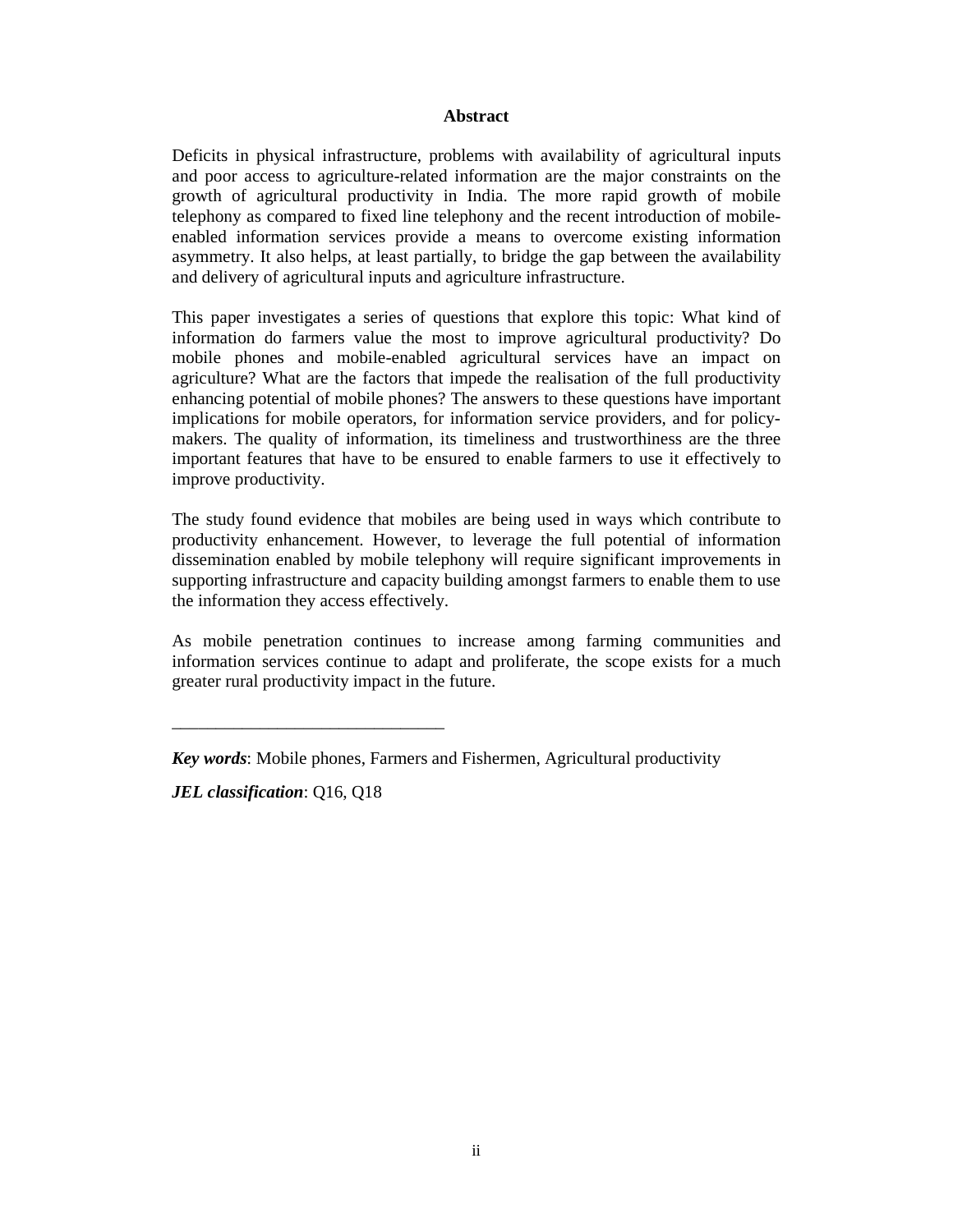#### **Socio-Economic Impact of Mobile Phones on Indian Agriculture<sup>1</sup>**

Surabhi Mittal<sup>2</sup>, Sanjay Gandhi<sup>3</sup> and Gaurav Tripathi<sup>4</sup>

#### **1. Introduction**

The Indian agricultural sector has been characterised by low productivity growth despite periods of strong growth in the past. Serious challenges must be addressed in order to achieve faster productivity growth. These include infrastructure constraints, supply chain inefficiencies and significant problems in the diffusion of and access to information. The challenge for the government and policy makers is to regain agricultural dynamism. To achieve a higher agricultural growth rate, the next generation green revolution in India must be preceded by the next generation of technology and infrastructure development. Small and marginal farmers, who are the vast majority of Indian farmers, are often unable to access information that could increase yields and lead to better prices for their crops. The sector also faces problems arising from a shortage of investments in rural infrastructure, which adversely affects farm productivity growth.

An improvement and strengthening of agricultural infrastructure is needed at all levels of the supply chain – input delivery, credit, minimising post-harvest losses, cold storage chains, marketing etc. Shrinking extension is another component of infrastructure that needs attention. The government has a huge research and development infrastructure in the form of institutions such as the Indian Council of Agricultural Research (ICAR), state agricultural universities (SAUs) and *krishi vigyan kendras* (KVKs). The role of this set-up in research and extension activity is of great importance. However, crumbling public extension services are a cause for concern.

After the green revolution in the mid-sixties, there has been no major technological innovation, which could give a fresh impetus to agricultural productivity. Insufficient extension services and poor access to information further widen the gap in the adoption of technology and lead to poor productivity levels.

A push towards higher agricultural productivity will require an information-based, decision-making agricultural system (precision agriculture). This is often described as the next great evolutionary step in agriculture. Precision agriculture, in turn, is heavily dependent on an efficient information dissemination system – GPS and mobile

-

 $<sup>1</sup>$  During the course of this study, the authors interacted with numerous individuals and organizations. It</sup> is difficult to acknowledge each one of them everyone by name but we are deeply indebted to the members of the organizations- IFFCO-IKSL, RML, ITC and MSSRF for their support. The time spared by the farmers, traders and various farmers' cooperative societies during the surveys deserves a special mention. Their deep interest and cooperation in our research helped us to gain insight in many complex issues. We owe immense gratitude to Prof. Rajat Kathuria, Prof. Mahesh Uppal and Dr. Rajiv Kumar for their constant guidance and suggestions. The contribution of Vodafone's SIM (Socio-economic Impact of Mobile) Advisory Panel in supporting this study is gratefully acknowledged. I deeply owe my gratitude to Rajkumar Shahi who helped us with the figures and Anil Kumar for formatting the paper. I will also like to thank Tara Nair for editing this paper.

<sup>2</sup> Senior Fellow, ICRIER

<sup>&</sup>lt;sup>3</sup> Managing Director, Global Frontier Consulting

<sup>4</sup> Research Assistant, ICRIER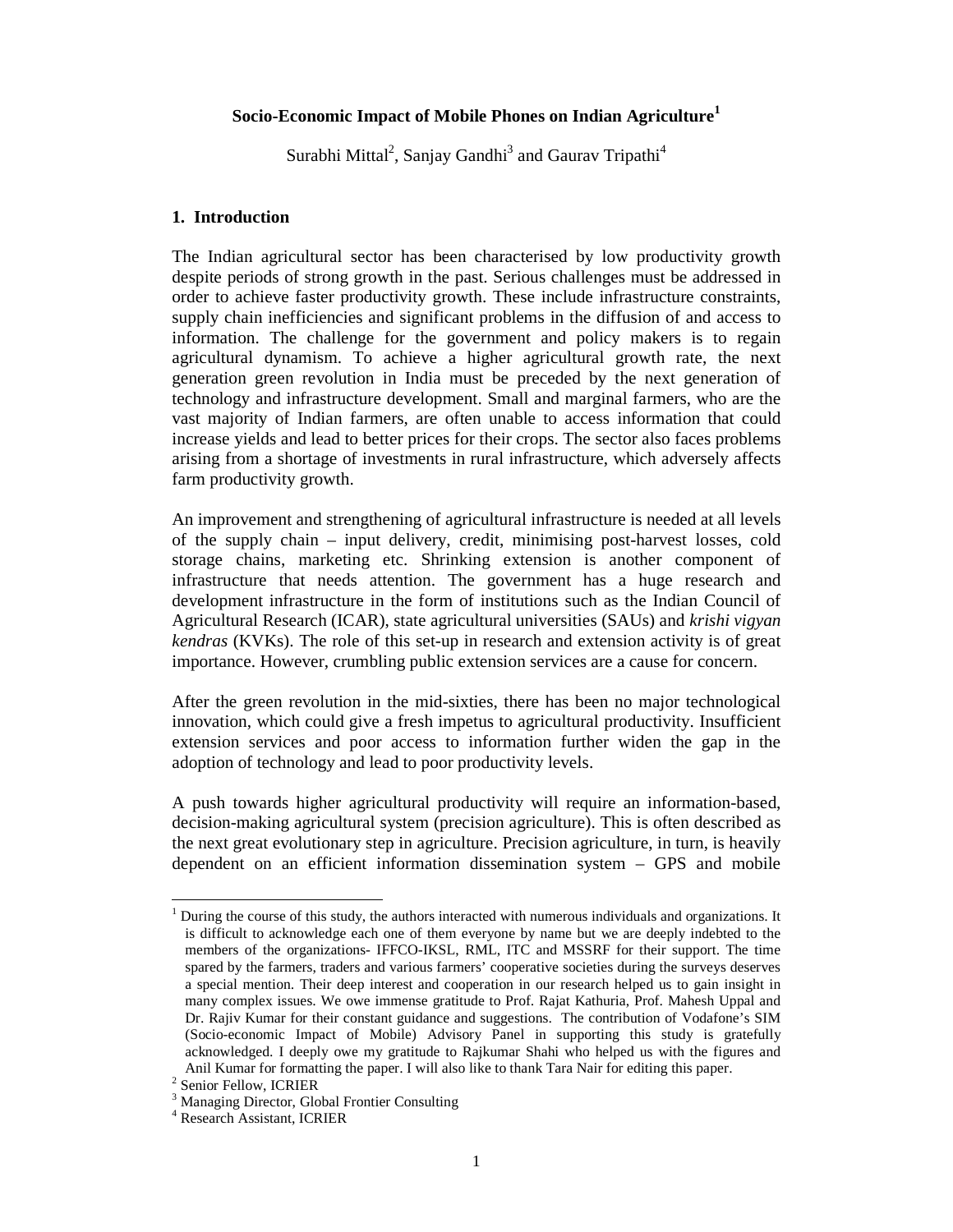mapping technologies offer the means to set up such a system.<sup>5</sup> The increasing penetration of mobile phones and mobile-enabled information services in rural India can reduce information asymmetry and complement the role of extension services. In the context of India, the impact of mobiles as a mode of providing information for farming purposes would depend on how effectively the mobile network links farmers to market information. The impact on productivity can be measured in terms of increased returns –through changes in cropping pattern, yield increases and better price realisation (inputs and output) – to farmers. Non-price factors like information on the availability of inputs, seed quality, and adoption of modern techniques are also critical to raising productivity.

# **2. Objective of the Study**

The study tests the hypothesis that mobile phones help reduce the information asymmetry that exists in the agricultural sector and improve farm productivity and profitability. Profitability would improve through a reduction in (i) transaction costs with respect to both inputs and output; (ii) information search costs by saving on time and (iii) travel cost. We expect farmers' revenue to increase because of both increased access to information on prices and reduced wastage/spoilage, including that from crop infection. Better and timely decision-making on the optimal cropping pattern to be adopted and the use of better inputs, particularly improved seeds varieties, are expected to deliver better yields and profits. The key argument here is that that information received through mobile phones could play a complementary role to extension activities and would have a better impact than other one-way information sources (e.g. radio, television, newspapers etc.).

The recent introduction of a number of mobile-enabled information services suggests it is time to take a fresh look at their impact on agriculture in India. These services deliver a wide range of information to farmers and fishermen. This study is the first to look at the impact of mobile phones on the crop sector in India with a focus on small farmers. The results are based on information collected through focus group discussions and interviews with farmers carried out in Uttar Pradesh, Rajasthan, Maharashtra and the National Capital Region of New Delhi and with fishermen in Pondicherry. The study does not cover all regions of India nor is it fully representative of rural India.

The questions the study sought to address include:

- What kind of agricultural information do farmers and fishermen value the most?
- Are mobile phones being used much for agricultural purposes in practice and, if so, how?
- Have mobile phones helped drive agricultural productivity improvements for farmers and fishermen and, if so, how?
- What are the constraints on realising the potential productivity benefits of mobile telephony?

<sup>-</sup>5 Accessed from http://www.gisdevelopment.net/application/agriculture/overview/agrio0011.htm by Rasher Michael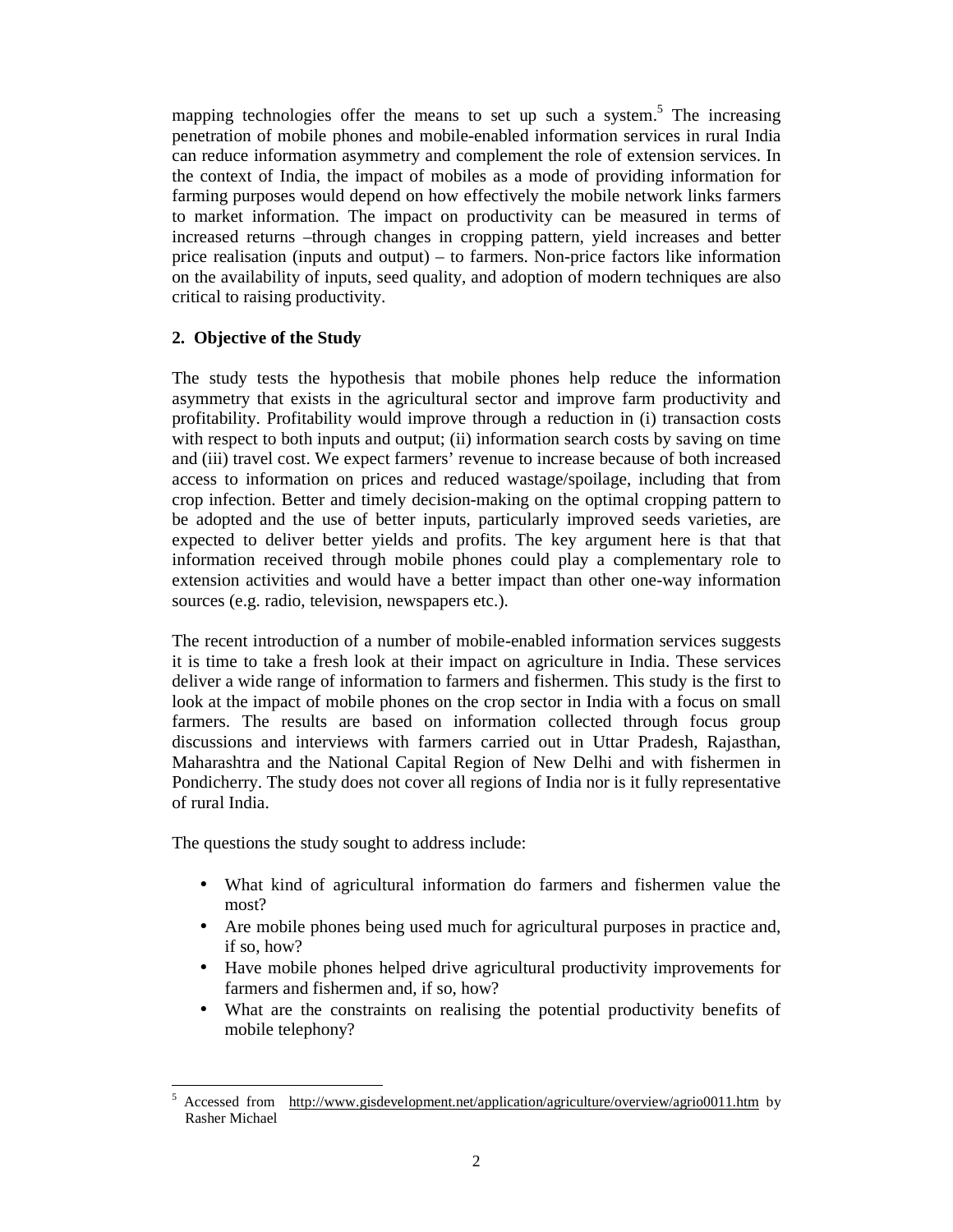The answers to these questions have important implications for mobile operators, information service providers, and policy-makers. We found evidence that mobile phones are being used in ways that contribute to productivity improvement. However, the key message of the study is that to attain the full productivity enhancing potential of the greater access to information enabled by mobile telephony, significant improvements in supporting infrastructure and capacity building amongst farmers are critical.

# **3. Literature Review**

Available literature on the drivers of productivity growth shows that the development of markets improves the input-output interface. This, together with the development of research, extension and literacy, leads to growth in crop productivity. Education and awareness leads to the adoption of new technology and use of modern inputs like machinery, fertilisers etc. (Mittal and Kumar, 2000; Kumar and Mittal, 2006; Kumar and Rosegrant, 1994; Evenson et al., 1999; Fan, et. al.; 1999). Today, information and communication technology (ICT) and mobile-enabled agricultural services act as instruments to deliver extension services through infrastructure for mobile telephony and help create awareness amongst farmers.

The increasing penetration of mobile networks and handsets in India presents an opportunity to make useful information more widely available. This could help agricultural markets operate more efficiently, and overcome some of the other challenges faced by the sector. A key background to our study is the research by Jensen (2007), examining the impact of mobile phone use by Kerala fishermen. Jensen found that the introduction of mobile phones decreased price dispersion and wastage by facilitating the spread of information, which made markets more efficient and enhanced both consumer and producer welfare. Mobiles allow fishermen, particularly the more prosperous ones, to get timely price information and decide on the best place to land and sell their daily catch.

A study by Abraham (2007), which also looked at Kerala fishermen, found that the widespread use of mobile phones increased the efficiency of markets by decreasing risk and uncertainty, although it noted that realising potential efficiencies depended on easy access to capital. Using mobile phones at sea, fishermen are able to respond quickly to market demand and prevent wastage from the catch – a common occurrence before the adoption of phones. Mobile phones help co-ordinate supply and demand, enabling traders and transporters to take advantage of the free flow of price information by catering to demand in undersupplied markets. A study on Senegalese fishermen yielded similar, results (Rashid and Elder, 2009). The reduction in price dispersion with increased cell phone use is also seen in the grain markets in the sub-Saharan African country, Niger. Cell phones have a greater impact on price dispersion where travel costs are high (Aker, 2008). Similarly, during a project implemented in Senegal, it was found that farmers in the field were able to check prices before they set off to markets and thus they could secure, on average, about 15 per cent higher profits. The adoption of mobile telephony by farmers and agricultural traders in Ghana has helped them reduce both their transportation and transaction costs. The members associated with trade networks, now equipped with new technology, are able to organise their activities more efficiently and with considerable cost savings (Ragnhild Overa, 2006).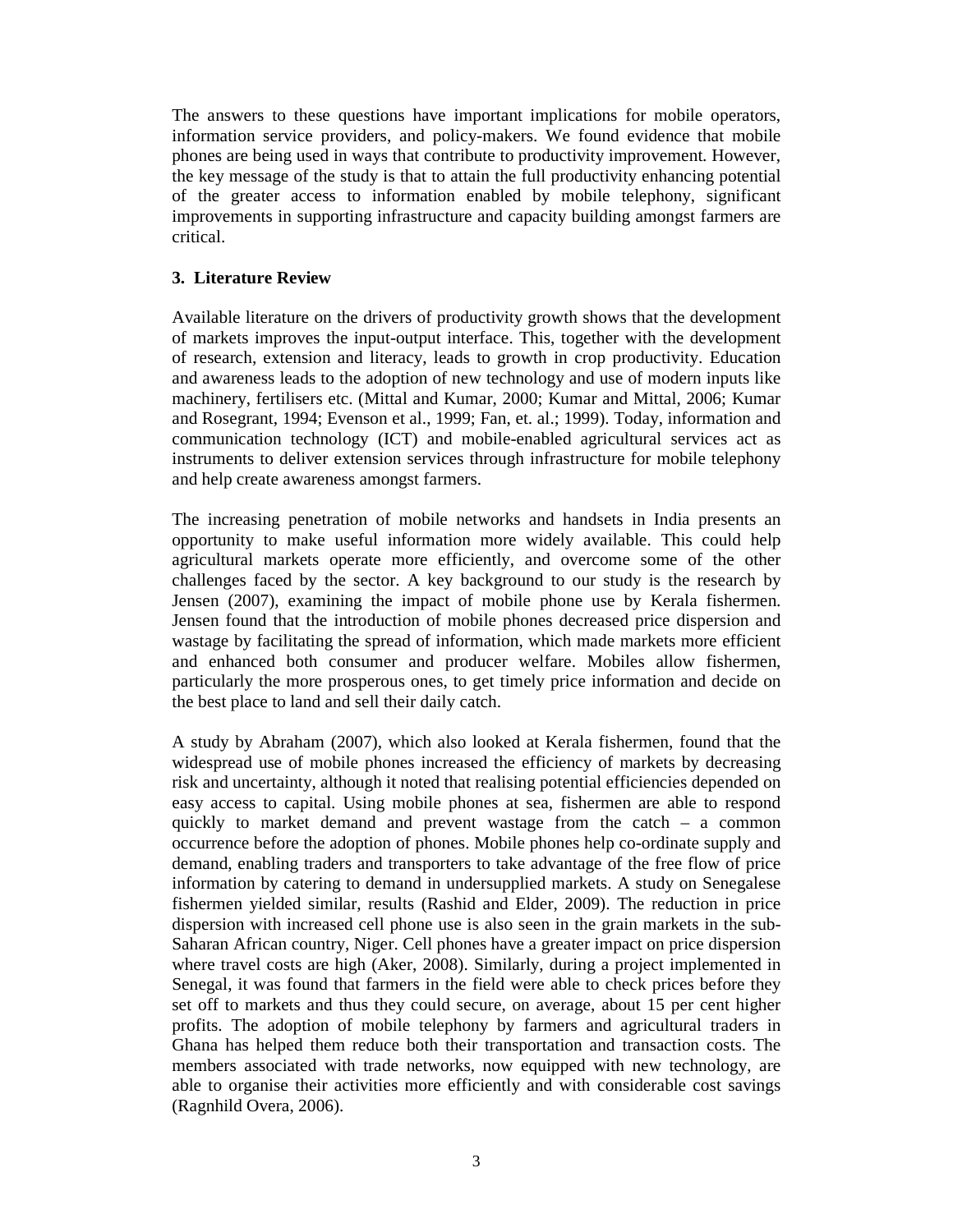Bhavnani et. al, 2008 point out that despite the increasing rural demand for relevant, timely agricultural information on the one hand and recent advances in quality and capacity of ICT services on the other, the benefits remain unevenly distributed among people. The main causes are the lack of a policy and regulatory environment and the poor availability of ICT and mobile infrastructure (Bhavnani et. al, 2008). The cost of the use of available infrastructure is also an issue. Those having resources and skills benefit more than those who lack them. Even the Jenson and Abraham studies found that large fishermen gained more than small ones. High transaction costs deter the entry of small farmers into the market. Interventions aimed at reducing transaction costs would, therefore, encourage increased farmer participation in competitive markets and help meet broader poverty reduction objectives (Pingali et. al., 2005). The expansion of mobile phone networks and increase in mobile-density in Uganda has enabled higher market participation by farmers producing perishable crops located in remote areas and helped them realise higher prices by reducing the information asymmetry that existed between farmers and traders (Muto and Yamano, 2008).

The Chinese government has invested US\$1.13 billion in establishing a mobile infrastructure for about 26,000 villages in recent years through the state owned company, China Mobile, to enable farmers to keep track of weather conditions or forecasts and product prices. In July 2006, China Unicom launched an agricultural wireless information project for farmers in 26 provincial districts. This programme helped farmers access useful information for efficient planning and production (Fong, 2009).

According to Bertolini (2004), knowledge and information are important factors for accelerating agricultural development through increased production and improved marketing and distribution. ICT could make the greatest contribution by telescoping distances and reducing the cost of interaction between stakeholders. ICT has the potential to help farmers in the entire cycle of production, i.e., from production to sales. ICT impacts both observable and unobservable transaction costs (Bhatnagar, 2008). Most efforts to make ICT available to rural farmers have sought to improve the availability and quality of information either indirectly through producer associations, extension workers and the like, or directly through broadcast radio information, telecentres, and mobile short messaging services (SMS) (Bertolini 2004). The de Silva and Ratnadiwakara (2008) study also found that gherkin farmers in Sri Lanka were able to improve their incomes through simple mobile phone applications that helped reduce waste through a feedback system. The study found that up to 40 per cent of crop loss could be prevented with quick interventions facilitated by information received via SMS. Farmers also expressed their willingness to pay for such services if it would save their time and money.

In traditional Indian markets, commission agents and traders dominate the supply chain and are the major price setters. Most farmers are dependent on them for information (Mittal and Mukherjee, 2008). For the crop sector, information search costs form a significant part (to the tune of 11 per cent) of the total cost incurred by farmers during the agricultural cycle, starting from the decision to sow to marketing. Mobile phone usage by farmers can reduce the information search costs, thereby dramatically lowering transaction costs and enabling greater farmer participation in commercial agriculture (de Silva and Ratnadiwakara, 2008). The rural ICT initiatives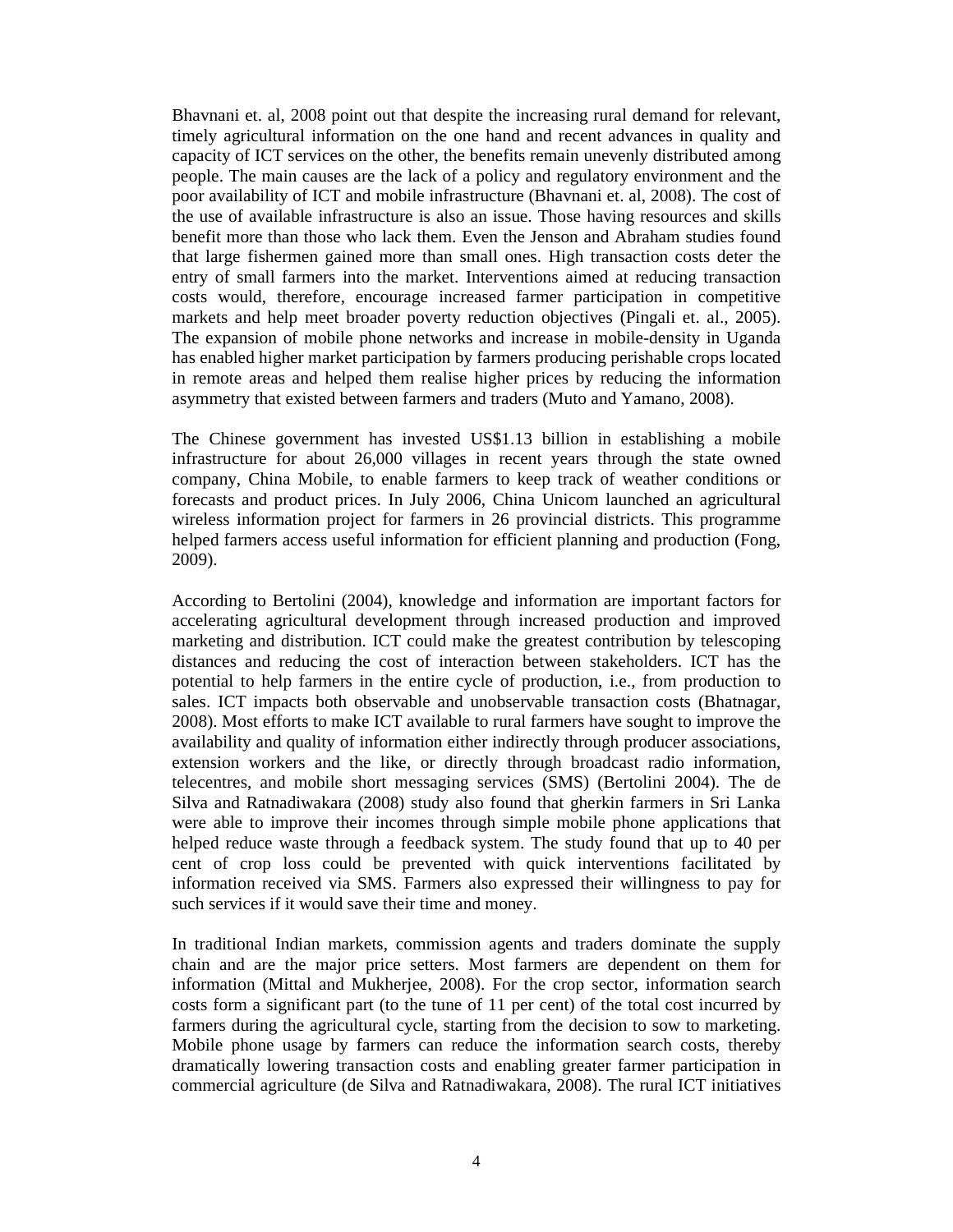in agriculture such as computerisation of agri-markets, e-Choupal and  $eSAGU^6$ , informational extension services, digitalisation of land records by the Karnataka government and computerisation of co-operative milk collection centres have lowered costs for farmers, added value to output and improved transparency in the system (Bhatnagar, 2008).

The literature surveyed highlights the fast growth of mobile telephony in the emerging developing countries of Asia and Africa and their key role in reducing information search costs and information asymmetries and increasing market efficiencies. The use of mobile phones has been found to encourage poor farmers of these countries towards greater market participation and diversification to high-value crops. This has helped increase their earnings through higher price realisation and reduction in wastages.

# **4. Methodology and Data**

Growth in agriculture can be measured in two ways. One, agricultural output is simply decomposed into area and yield components. This helps understand the dynamics of agricultural growth, particularly when area expansion is the main source of output growth. As technological change and other (non-land) inputs become more important, an alternative approach that is able to identify the sources of output growth in terms of inputs and (total) productivity becomes necessary. The contribution of improved technology is measured as total factor productivity growth, which can further be decomposed into several factors, viz. research, extension, education, infrastructure, health of natural resources and so on. The growth in input use is influenced by several factors like input-output prices, technological innovations, institutions, infrastructure and policy initiatives. This study tries to understand the improvement in yields (productivity) that can be attributed to factors like extension and infrastructure.

Our research draws primarily on a series of field investigations conducted from August 2008 to November 2008 in the states of Uttar Pradesh, Maharashtra, Rajasthan and New Delhi and the union territory of Pondicherry. These visits comprised a series of focus group discussions and individual interviews<sup>7</sup> with farmers, fishermen, labourers, traders, commission agents, non-profit organisations and businesses involved in the agricultural sector. The team conducted 14 focus group discussions and 46 individual interviews in 11 districts and 20 villages (Annexure 1). Around 187 farmers were interviewed in all, of whom 152 were small farmers with less than 6 acres of land<sup>8</sup> (Annexure 2a, 2b). The questionnaire is presented in annexure 3.

The farmers and fishermen interviewed covered villages with only standard mobile phone services and those with access to mobile-enabled agricultural information service. These services were provided by IFFCO Kisan Sanchar Limited (IKSL), a

<sup>-</sup><sup>6</sup> It is a web-based personalised agricultural advisory system to deliver quality expert advice to farmers in southern states of India.

 $<sup>7</sup>$  Telephonic interviews were conducted in some districts and follow-ups were also done with these</sup> interviewees over time.

<sup>&</sup>lt;sup>8</sup> This included total land held by farming households that were often comprised of joint family units living in the same house. The team used 6 acres as the cut-off for the purposes of this study. Indian agricultural standards define small farmers as those with less than 4.94 acres of land.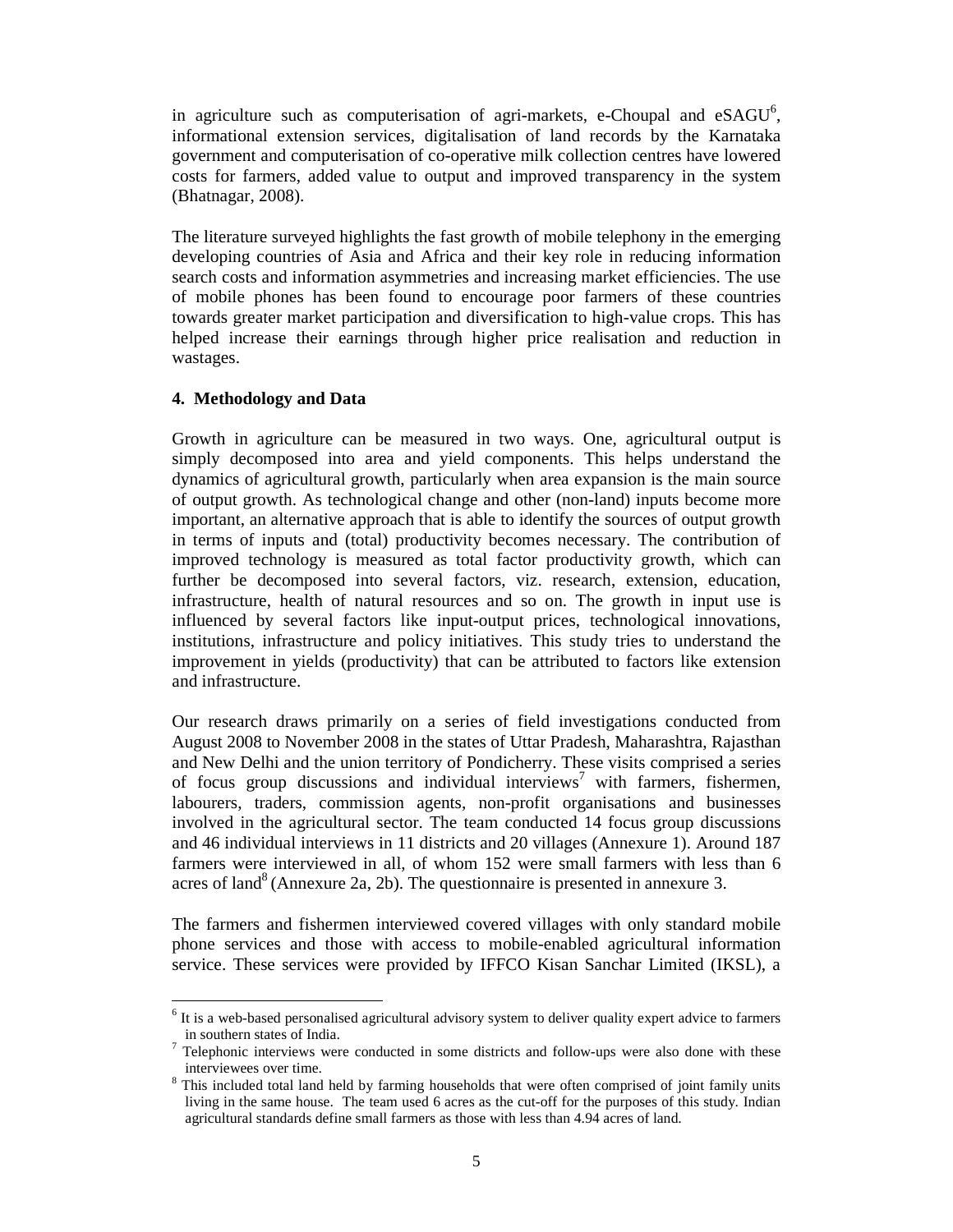partnership between the Indian Farmers Fertilisers Co-operative Limited (IFFCO) and Bharti Airtel,Reuters Market Light (RML) provided by Reuters, and the fisher friend programme by Qualcomm and Tata Teleservices in partnership with the MS Swaminathan Research Found (MSSRF). We also looked into the services provided by ITC under the 'e-choupal' programme (details in Annexure 4).

Our focus group discussions and individual interviews covered both, farmers who had mobile-phones but had not registered for these services and those who had signed up for mobile-enabled agricultural information services (Table 1).

| <b>Surveyed</b><br><b>Districts</b> |                              | <b>Farmers</b><br>subscribing to<br>mobile-phone<br>enabled service | <b>Farmers owning</b><br>mobile-phones<br>but not<br>subscribed to<br>information<br>service |                             | <b>Farmers</b> using<br>e-Choupal<br>service of ITC |                               | <b>Total number of</b><br>farmers<br>interviewed |                |
|-------------------------------------|------------------------------|---------------------------------------------------------------------|----------------------------------------------------------------------------------------------|-----------------------------|-----------------------------------------------------|-------------------------------|--------------------------------------------------|----------------|
|                                     | <b>Focus</b><br><b>Group</b> |                                                                     | <b>Group</b>                                                                                 | Individual Focus Individual | <b>Group</b>                                        | <b>Focus</b> Individual Focus | <b>Group</b>                                     | Individual     |
| Allahabad                           | 24                           | 6                                                                   | 43                                                                                           | 4                           | 3                                                   | 5                             | 67                                               | 10             |
| Agra                                | 6                            | 3                                                                   | 18                                                                                           | $\theta$                    |                                                     |                               | 24                                               | 3              |
| Mathura                             |                              |                                                                     | 10                                                                                           | $\overline{2}$              | 10                                                  | 2                             | 10                                               | $\overline{2}$ |
| Alwar                               | 5                            | $\overline{2}$                                                      |                                                                                              | 1                           |                                                     |                               | 5                                                | 3              |
| Dausa                               |                              | 1                                                                   |                                                                                              | $\boldsymbol{0}$            |                                                     |                               |                                                  | 1              |
| <b>Bhilwara</b>                     |                              | 1                                                                   |                                                                                              | $\boldsymbol{0}$            |                                                     |                               |                                                  | 1              |
| Baran                               |                              | 1                                                                   |                                                                                              | $\boldsymbol{0}$            |                                                     |                               |                                                  | 1              |
| Jaipur                              |                              | 1                                                                   |                                                                                              | $\boldsymbol{0}$            |                                                     |                               |                                                  | 1              |
| Pondicherry                         |                              | 8                                                                   |                                                                                              | $\boldsymbol{0}$            |                                                     |                               |                                                  | 8              |
| Satara                              | 14                           | 1                                                                   | 32                                                                                           | $\boldsymbol{0}$            |                                                     |                               | 46                                               | 1              |
| Pune                                | $\overline{2}$               |                                                                     | $\overline{2}$                                                                               | $\overline{0}$              |                                                     |                               | $\overline{4}$                                   |                |
| Delhi                               |                              |                                                                     | 3                                                                                            |                             |                                                     |                               |                                                  | 3              |
| Total                               | 51                           | 24                                                                  | 108                                                                                          | 7                           | 13                                                  | $\tau$                        | 156                                              | 34             |

|  | Table 1: The distribution of the sample used during survey |  |  |  |
|--|------------------------------------------------------------|--|--|--|
|  |                                                            |  |  |  |

*Note: Every farmer that we interviewed had a mobile.* 

-

With the exception of the investigation in Delhi's main fruit and vegetable market, the *Azadpur mandi*, all the locations covered were rural, with village populations ranging from 3,000 to 10,000. All interviewees were over the age of 18, male and had varying degrees of formal education.<sup>9</sup> A few of the small farmers had obtained university degrees, some of them post-graduate degrees. Women who were approached refused to be interviewed or participate in focus group discussions because they were neither primary decision makers nor primary users of information available through mobile telephony.

<sup>9</sup> This reflects both the reality of the sector and the judgment of the organisations that selected the participants investigated.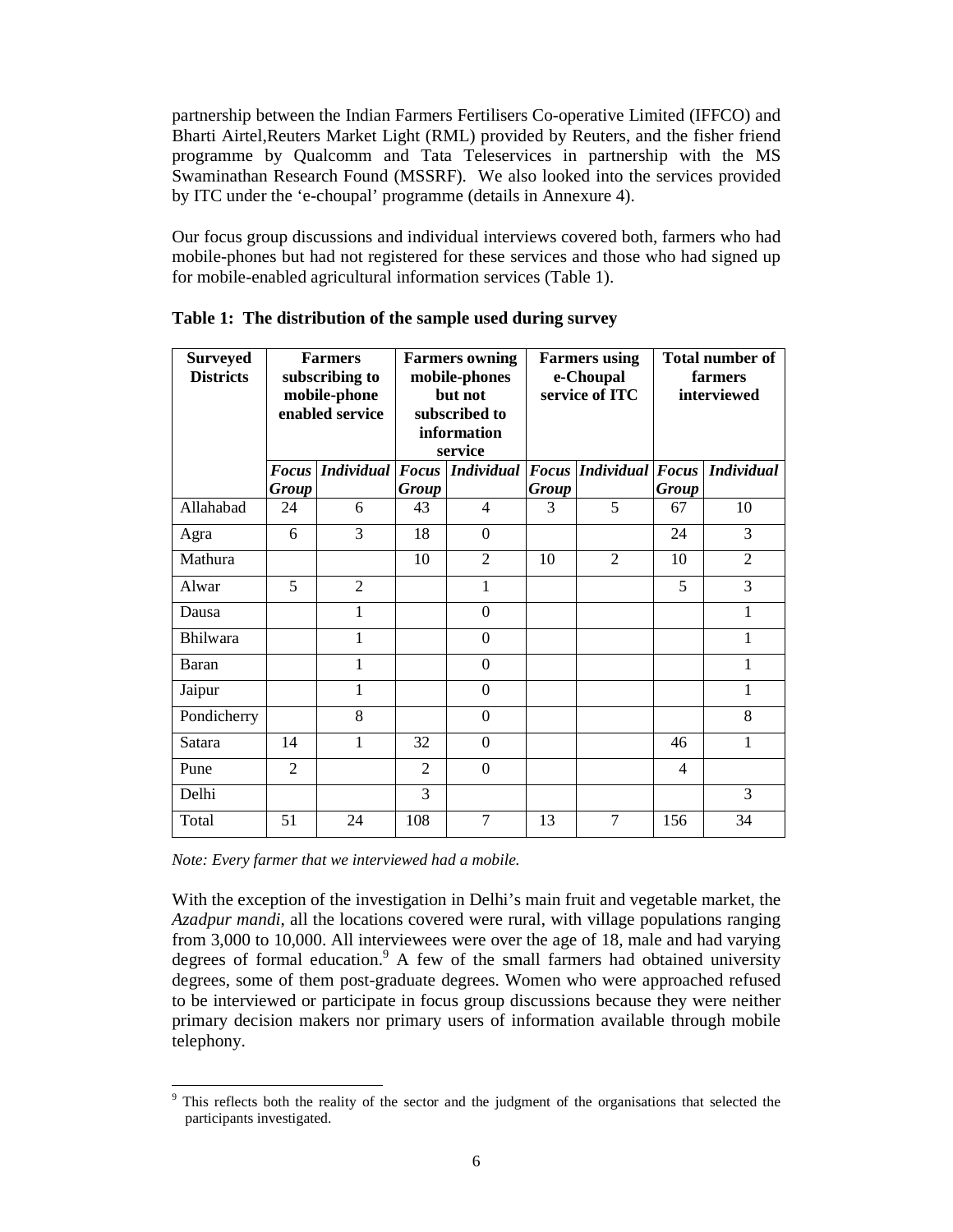The farmers interviewed grew a wide variety of crops including staple and cash crops, perishables and non-perishables, and crops grown for household consumption. Almost all farmers practiced multiple cropping with wheat being the most common crop grown. In Uttar Pradesh, farmers were often living in joint, multiple-family households with family sizes that ranged from between 12 and 15 people. Family incomes typically varied between Rs. 2000 and Rs. 6000 per month from agriculture. In Maharashtra, by contrast, the average household income of the farmers interviewed ranged from Rs. 12,000 to Rs. 17,000 per month and the average household size was fewer than six people. The interviewees in this region also had greater access to irrigation, storage facilities and credit and hence were wealthier.

Since mobile-enabled agricultural information service providers were operating only in a few states, this became the criterion for selecting these states. Table 2 gives details of these states.

| <b>Region</b>             | <b>Population</b><br>(million) | Per<br>cent<br><b>Urban</b> | Per<br>Capita<br><b>Income</b><br>(Rs.) | <b>Fixed</b><br><b>Lines</b><br>per 100<br>people | <b>Mobile</b><br><b>Lines</b><br>per 100<br>people | <b>Service</b><br><b>Provider</b> |
|---------------------------|--------------------------------|-----------------------------|-----------------------------------------|---------------------------------------------------|----------------------------------------------------|-----------------------------------|
| Maharashtra               | 107.3                          | 42.4                        | 47051                                   | 2.4                                               | 32.9                                               | <b>RML</b>                        |
| New Delhi -<br><b>NCR</b> | 16.8                           | 93.2                        | 78690                                   | 17.5                                              | 140.5                                              |                                   |
| Rajasthan                 | 64.1                           | 23.4                        | 23933                                   | 2.4                                               | 41.9                                               | <b>IKSL</b>                       |
| Tamil Nadu*               | 65.9                           | 44.0                        | 40757                                   | 3.3                                               | 52.2                                               | Fisher<br>friend                  |
| <b>Uttar Pradesh</b>      | 188.8                          | 20.8                        | 16060                                   | 1.4                                               | 29.2                                               | <b>IKSL</b>                       |
| India                     | 1138.0                         | 27.8                        | 33492                                   | 3.2                                               | 40.4                                               |                                   |

**Table 2: Basic facts about regions covered**

*Sources: Population and per capita income (at current prices) from the Central Statistical Organisation, Ministry of Statistics and Programme Implementation, GoI. Per cent urban is based on Census of India 2001 data; Mobile and Fixed Line data as per "September 2009: The Indian Telecom Services Performance Indicators (July - September 2009)" from the Telecom Regulatory Authority of India (TRAI).* 

*Note: Population and per capita income are given for the year 2007-08.* 

*\* Information for Pondicherry on mobile lines is not available separately as it is not an independent service area.* 

The following sections turn to the findings from the fieldwork, beginning with an overview of the type of information needs that were common to all farmers. We then report on how our interviewees perceived specific mobile-based services before going on to consider the productivity impact of mobile usage that emerged from the research. The constraints that hinder the full realisation of the potential benefits of mobile phones are also discussed in the paper.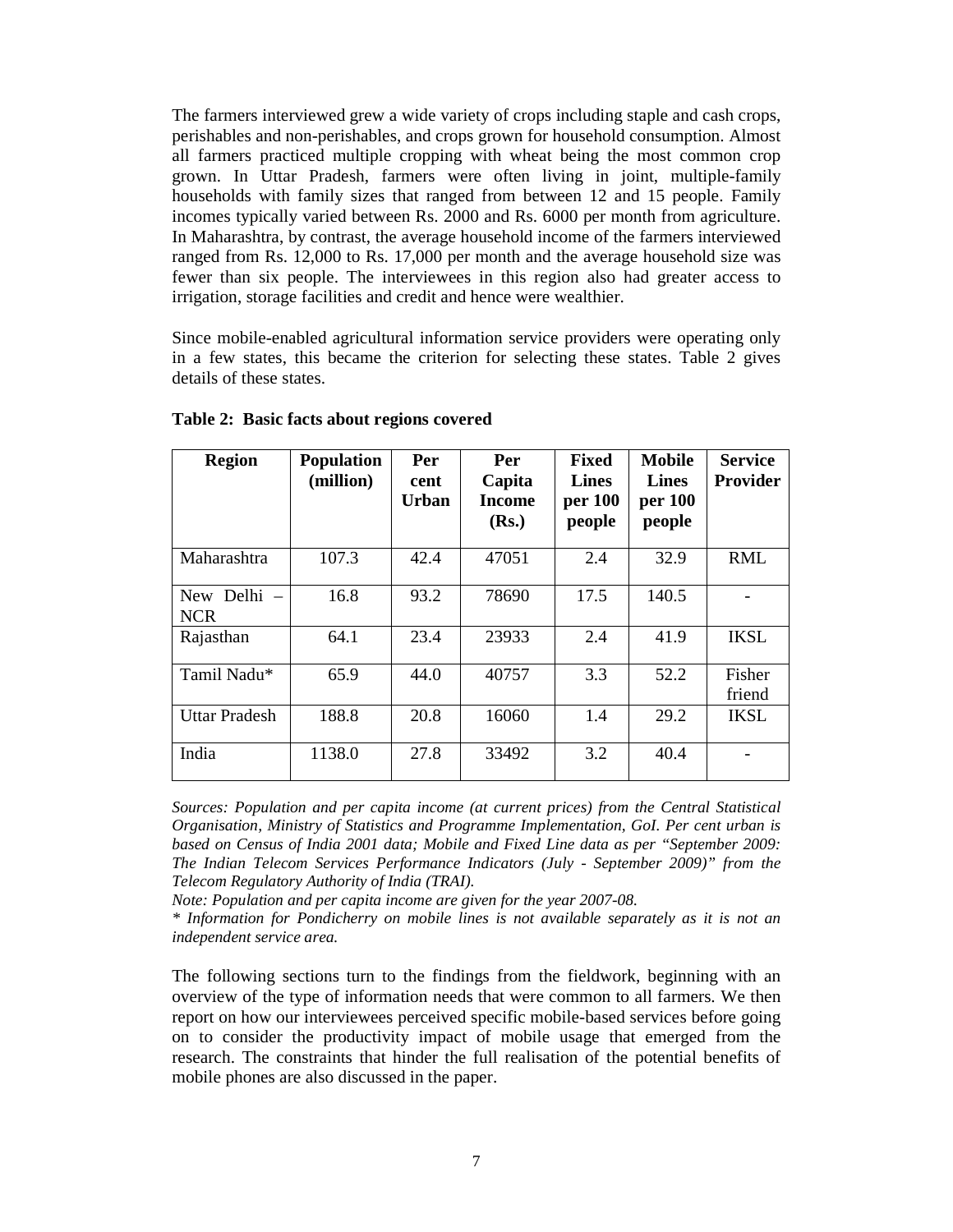# **5. Information Needs, Sources and Mobile Enabled Services**

There are an estimated 127.3 million cultivators in India.<sup>10</sup> The majority of them are farmers subsisting on small plots of land, less than 5 acres in size.<sup>11</sup> Deficits in physical infrastructure, in the availability of agricultural inputs such as seed, fertiliser and services in rural areas and in access to information are the major reasons for low productivity growth. These factors create the communications and logistics environment for farming. Access to information is one the many enablers of productivity growth. Figure 1 presents how different categories of farmers access their information, credit and markets.





# *5.1. Sources of Information*

A national survey of farmers found that only 40 per cent of farmer households  $accessed<sup>12</sup>$  information about agricultural techniques and inputs (NSS, 2005). Farmers have access to various sources of information. At the all-India level, of the sixteen different sources sought for accessing information on modern technology for farming, the most popular was 'other progressive farmers' with the percentage of farmer households accessing information through the source at 16.7 per cent, followed by input dealers (13.1 per cent), radio (13.0 per cent) and television (9.3 per cent). Other progressive farmers and input dealers are contacted by farmers mainly either on a needs basis or seasonally (Table 3).

<sup>-</sup><sup>10</sup> 2001 Indian census.

 $11$  India's average operational land holding is less than 2 hectares (4.94 acres).

 $12$  The survey evaluated actual access as opposed to ability to access.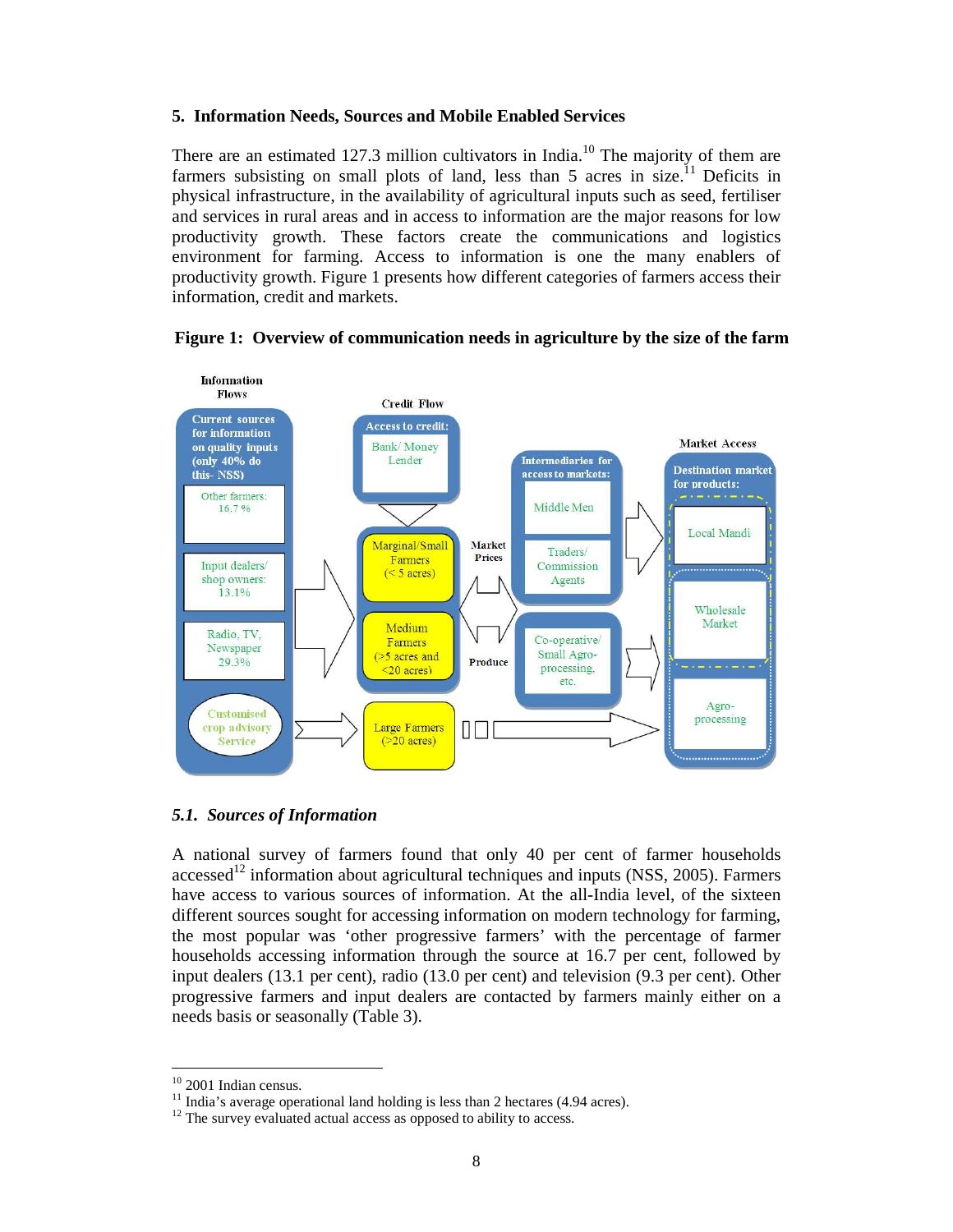**Table 3: Sources of agricultural information used by farmers**

| <b>Source</b>                    | Per cent of Households |
|----------------------------------|------------------------|
| <b>Other Progressive Farmers</b> | 16.7                   |
| <b>Input Dealers</b>             | 13.1                   |
| Radio                            | 13.0                   |
| Television                       | 9.3                    |
| Newspaper                        | 70                     |
| <b>Extension Worker</b>          | 57                     |

*Source: Situation assessment survey of farmers conducted by the National Sample Survey Organisation (June, 2005), GoI*

*Note: The figures are proportions of the 40 per cent of households that reported accessing information from each source.*

# **Table 4: Sources of information accessed by individual farmers surveyed in selected districts**

| <b>Sources of</b>  | Per cent of farmers |          |                |             |          |                      |
|--------------------|---------------------|----------|----------------|-------------|----------|----------------------|
| <b>Information</b> | Allahabad   Agra    |          | <b>Mathura</b> | $Rajashan*$ |          | Satara   Pondicherry |
| Mobile phone       | 100                 | 100      | 100            | 100         | 100      | 100                  |
| Mobile-phone-      | 60                  | 100      |                | 85.7        | 100      | 100                  |
| enabled service    |                     |          |                |             |          |                      |
| TV                 | 70                  | 33.3     | 0              | 71.4        | 100      | 0                    |
| Newspaper          | 60                  | $\Omega$ |                | 42.9        | 100      | 0                    |
| Kiosk              | 50                  | $\Omega$ | 100            |             | 0        | 0                    |
| Other farmers /    | 40                  | 33.3     |                | 28.6        | 0        | 0                    |
| fishermen          |                     |          |                |             |          |                      |
| Radio              | 30                  | 33.3     | 0              | 42.9        | $\Omega$ | 0                    |
| Input dealers      | 20                  | 100      |                |             | 0        | $\Omega$             |
| Extension          | 80                  | 33.3     |                | 28.6        | 100      | 0                    |
| workers            |                     |          |                |             |          |                      |

*Note: \* Rajasthan includes districts Alwar, Dausa, Bhilwara, Baran and Jaipur*

Our study also found that most farmers had access to a variety of non-mobile enabled information sources that they consult for regular agricultural information (Table 4). This included TV, radio, newspapers, other farmers, government agricultural extension services, traders, input dealers, seed companies and relatives. However, the perceived quality and relevance of the information provided by these sources was highly variable. Most of the farmers we interviewed lacked access to consistent, reliable information for many of their needs and often relied on a combination of traditional knowledge, experience and guesswork to make decisions. With the exception of villages with access to the successful ITC rural kiosk programmes, most of the farmers surveyed did not have a single channel or access platform that served as a comprehensive source for their information needs. Another constraint that farmers face is that when market price information is available to them, they are often unable to exploit the price disparities that exist between major and minor markets due to their inability to transport their produce to markets with higher prices.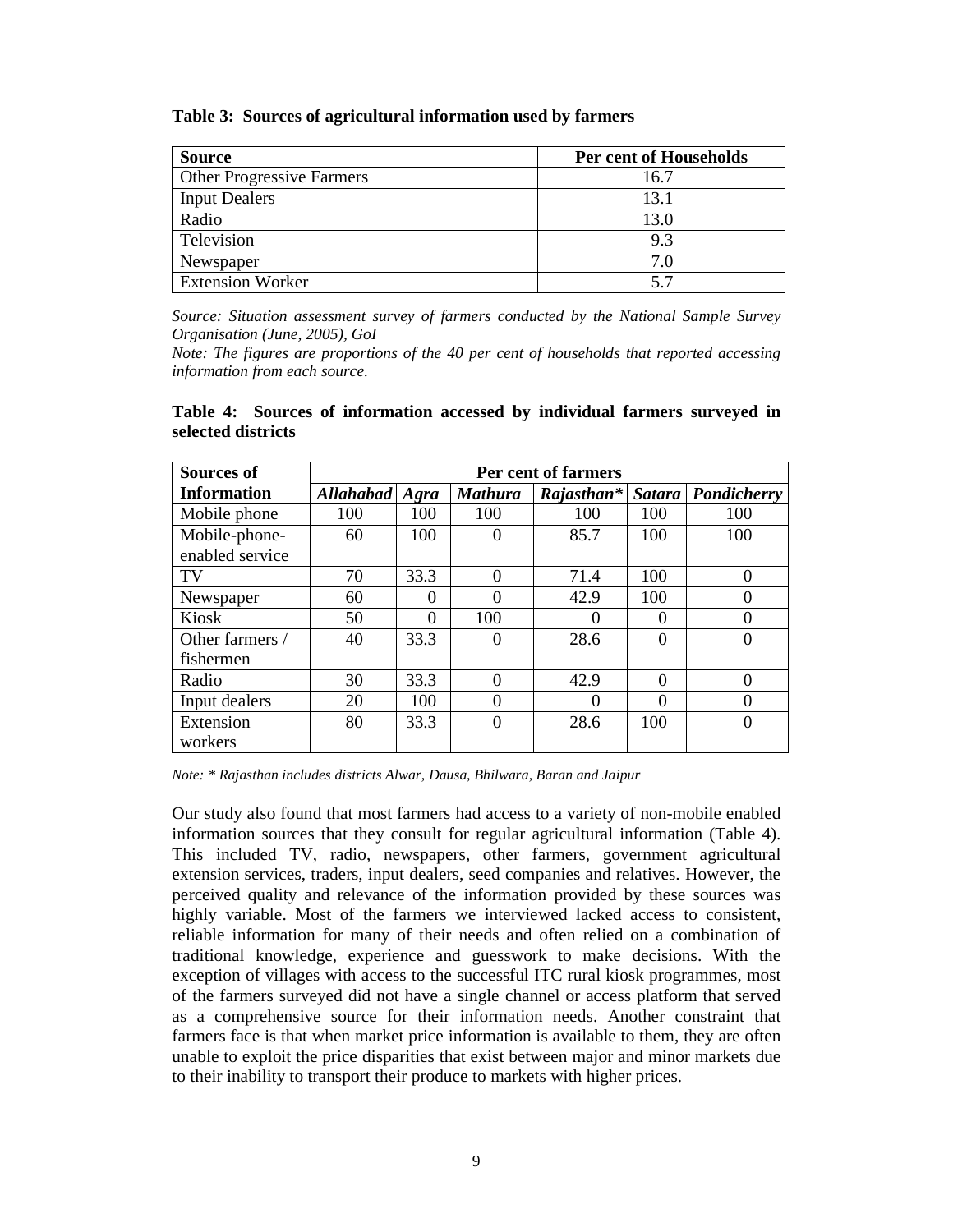# *5.2. Mobile-Enabled Information Services*

A core part of our investigation was to see how mobiles act as an instrument of information dissemination. Thus, an assessment of new mobile-based information services targeting farmers and fishermen was undertaken. We sought to evaluate whether these services provide a more effective way to meet farmers' information needs – timely, more accessible, more consistent, and better customised.

We looked at two mobile services targeting farmers, IFFCO Kisan Sanchar Limited (IKSL) and Reuters Market Light (RML) and the fisher friend programme for fishermen. These service providers source and distribute information in different ways, but all three provide an assortment of information as identified in Tables 5 and 6.

|                                                     | <b>IFFCO-IKSL</b>                                                                                                                                                                                                                                     | <b>Reuters - RML</b>                                                                                                                                                                                                                 |  |  |  |
|-----------------------------------------------------|-------------------------------------------------------------------------------------------------------------------------------------------------------------------------------------------------------------------------------------------------------|--------------------------------------------------------------------------------------------------------------------------------------------------------------------------------------------------------------------------------------|--|--|--|
| <b>Began Service</b>                                | <b>June 2007</b>                                                                                                                                                                                                                                      | October 2007 (pilot in January<br>2007)                                                                                                                                                                                              |  |  |  |
| <b>Locations</b><br><b>Surveyed</b>                 | Uttar Pradesh, Rajasthan                                                                                                                                                                                                                              | Maharashtra                                                                                                                                                                                                                          |  |  |  |
| Cost                                                | Free Voice messages<br>Helpline service at a cost of<br>Rs. 1/min                                                                                                                                                                                     | Rs. 175 for three months<br>Rs. 350 for six months<br>Rs. 650 for an year                                                                                                                                                            |  |  |  |
| <b>Nature of</b><br><b>Delivery</b>                 | Voice message                                                                                                                                                                                                                                         | SMS-text message for two crops<br>as subscribed to by the farmer                                                                                                                                                                     |  |  |  |
| # of Daily<br><b>Messages</b>                       | 5                                                                                                                                                                                                                                                     |                                                                                                                                                                                                                                      |  |  |  |
| <b>Information</b><br><b>Provided</b>               | Weather<br>$\bullet$<br>Crop/animal husbandry<br>advisory<br><b>Market Prices</b><br>Fertiliser availability<br>Electricity timings<br>$\bullet$<br><b>Government Schemes</b>                                                                         | Weather<br>$\bullet$<br>Crop-advisory (one crop)<br>$\bullet$<br>Market Price (for 2 crops<br>$\bullet$<br>and 3 markets each)<br>News (commodity specific<br>and general)                                                           |  |  |  |
| <b>Other Services</b>                               | Customised advisory<br>$\bullet$<br>through helpline                                                                                                                                                                                                  | None<br>$\bullet$                                                                                                                                                                                                                    |  |  |  |
| <b>Subscribers</b><br>(at time of<br>investigation) | Uttar Pradesh: 200,000<br>$\bullet$<br>Rajasthan: 65,000                                                                                                                                                                                              | 82,000 (India-wide); 77,000<br>in Maharashtra                                                                                                                                                                                        |  |  |  |
| <b>Comments</b>                                     | If message not<br>$\bullet$<br>immediately received by<br>farmer, it can be retrieved<br>by dialling a number at a<br>cost of Rs.1 per min.<br>Messages delivered at<br>unpredictable times of day<br>Revenues are made from<br>the sale of SIM cards | Message will be<br>$\bullet$<br>retrieved/saved if farmer's<br>phone is switched on<br>within 24 hours of message<br>delivery<br>Messages delivered at<br>$\bullet$<br>preset times of day<br>Subscription is only revenue<br>source |  |  |  |

# **Table 5: Mobile information services for farmers**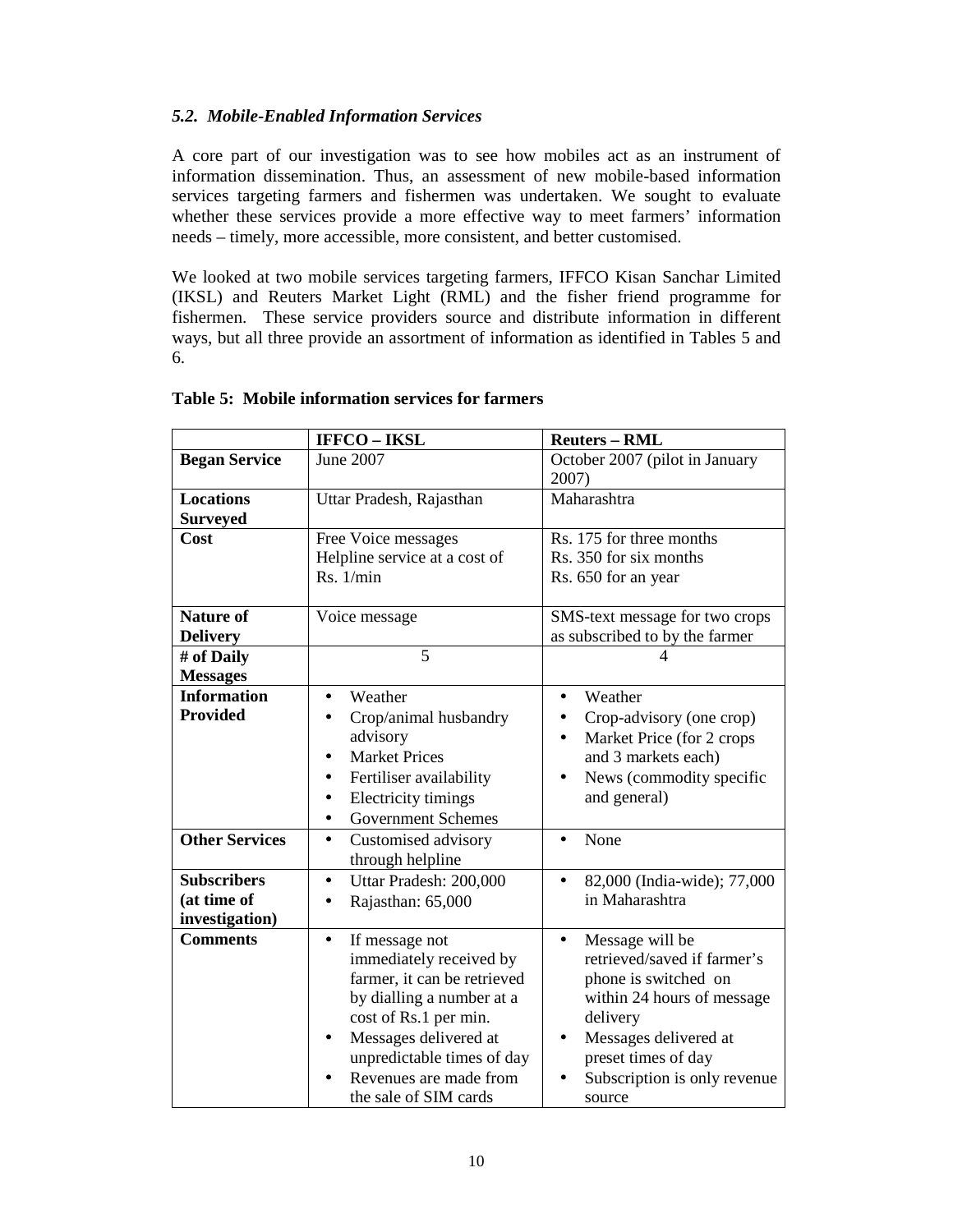#### *5.2.1 IKSL and RML*

In our sample of farmers, 41 per cent of those interviewed were subscribers to one of the two services and no farmer in the sample subscribed to any other similar service.<sup>13</sup> All IKSL subscribers in the state received the same voice messages irrespective of location or crop choice (Annexure 5). By contrast, RML allowed farmers to choose two crops and customised the information each farmer received (Annexure 6). RML also supplied weather information at the taluka level. IKSL's voice messages were sent at unpredictable times during the day and if the farmer did not access the voice call immediately, the information was lost. RML delivered information via text message enabling farmers to access information more conveniently.<sup>14</sup> However, an important factor in the choice of delivery method is literacy. Most IKSL farmers reported that the voice message was preferable to a text message for this reason. RML subscribers largely preferred text messages and did not report literacy concerns.<sup>15</sup> Text messaging provides better information-accessibility than voice-mails since the information remains stored in the mobile phone and can be accessed any time. Stored information in an SMS is much easier to understand, follow and share (with other farmers) than a voice message, which is often missed. From the survey, we found that on an average, only two voice-messages are accessed daily by farmers. But literacy concerns among the IKSL subscribers in UP and Rajasthan led to a preference for voice messages over text messages, despite the superiority of the latter.

Overall, we found significant difference in the subscribers' perception of the two information services. The RML service was perceived as providing information that was better tailored to the subscriber and was considered easy to access. The IKSL service was generally perceived to be more hit or miss in the value it delivered and was often described as lacking in relevance to farmers' needs.

It is important to emphasise that although, IKSL and RML intend to provide customised information services, they are not able to provide the farmers the maximum benefit from the mobile as a two-way communication mode. Awareness about the range of customer support service provided is low; consequently, farmers do not contact the information service provider with further queries. Steps need to be taken to improve farmers' knowledge of the range of services provided to maximise the gains from the mobile as a two-way communication device.

#### *5.2.2 Fisher Friend*

-

The team complemented the investigation of mobile interventions in the farming community by examining one specific programme from the fishing sector, the MS

<sup>&</sup>lt;sup>13</sup> The only other relevant service encountered in the areas surveyed was the BSNL helpline. This was a toll-free service that farmers could call for agricultural information. However, in every single case where a farmer we interviewed was aware of this service, it was described as "not satisfactory' and there were no examples cited of successful use of this service.

<sup>&</sup>lt;sup>14</sup> RML had started their service with voice messages, but later switched to text messages as they found that voice delivery limited content that could be delivered and prevented predictable message delivery. The switch enabled greater accessibility (predictable time delivery, text message permanently stored on phone) and content customisation.

<sup>&</sup>lt;sup>15</sup> Maharashtra has a higher literacy rate than the other regions surveyed. Literacy levels by state: Maharashtra (76.9 per cent), Rajasthan (60.4 per cent), Uttar Pradesh (56.3per cent). Source: Census of India 2001.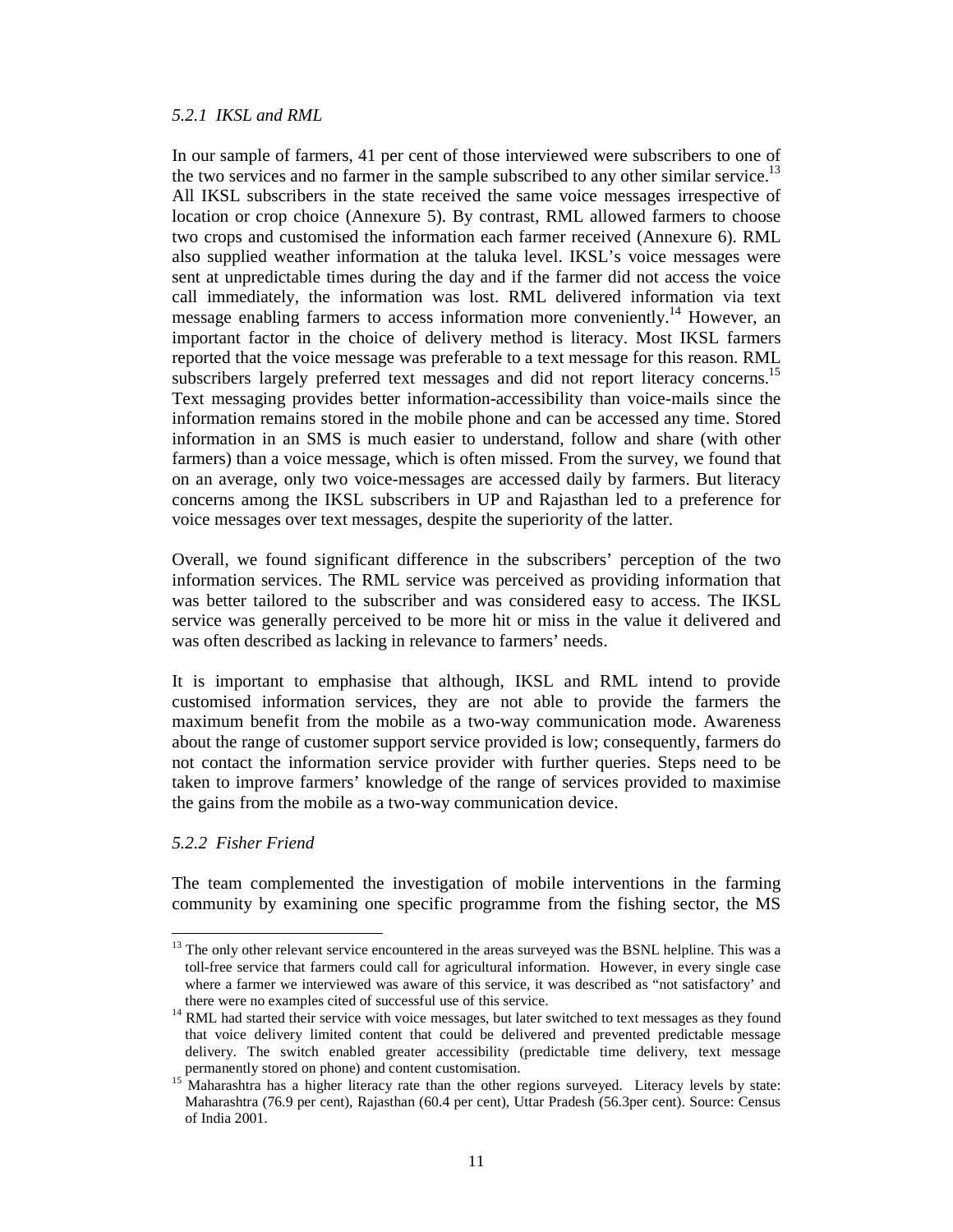Swaminathan Foundation's (MSSRF) fisher friend programme. The fisher friend programme builds on a vast network of pre-existing infrastructure and relationships that MSSRF has built up in the fishing communities of Tamil Nadu and neighbouring coastal regions. This service provides information to fishermen through physical centres in fishing villages. The fisher friend programme relays the same information by mobile in order to solve the 'last mile'<sup>16</sup> problem for fishermen at sea.

|                           | <b>FISHER FRIEND</b>                                                  |  |  |  |  |
|---------------------------|-----------------------------------------------------------------------|--|--|--|--|
| <b>Launch</b> date        | December $2007$ (pilot $-$ still in pilot phase)                      |  |  |  |  |
| Cost                      | Free (handsets and service)                                           |  |  |  |  |
| <b>Nature of Delivery</b> | Menu-based access (text)                                              |  |  |  |  |
| <b>Information</b>        | Weather (wave height, wind speed)                                     |  |  |  |  |
| <b>Provided</b>           | <b>Market Prices</b>                                                  |  |  |  |  |
|                           | Optimal Fishing Zone (longitude and latitude)<br>$\bullet$            |  |  |  |  |
|                           | <b>Rural Yellow Pages</b><br>٠                                        |  |  |  |  |
|                           | <b>Government Schemes</b>                                             |  |  |  |  |
| <b>Comments</b>           | Estimated range of service at sea is 5 nautical miles<br>٠            |  |  |  |  |
|                           | Availability of information has been sporadic $-$ at the<br>$\bullet$ |  |  |  |  |
|                           | time of investigation, service had not been functioning               |  |  |  |  |
|                           | every day                                                             |  |  |  |  |

The idea behind the fisher friend programme followed the realisation that fishermen needed to access important information even while at sea. A first effort towards meeting this need was the installation of loud speakers along the coastline, which broadcast information from the village knowledge centre. The fisher friend programme, in one sense, represents an evolution of earlier attempts to solve the last mile problem, moving away from PC-based delivery mechanisms to mobile delivery mechanisms.<sup>17</sup> A similar transition to mobile delivery mechanisms has also been seen in the Warna village project for sugarcane growers (Veeraraghavan et.al 2009)

Perceptions regarding the fisher friend information service were mixed. This partly reflected technical challenges faced by the programme that affected accessibility and the updating of information.<sup>18</sup> The mobile service was available for only five nautical miles from shore, which limited accessibility. While fishermen reported varying levels of satisfaction with the different information categories provided, almost all fishermen who were able to access the service and were interviewed found value in the weather information provided and having mobile access at sea. Under these circumstances, it may be said that the fisher friend has yet to demonstrate its full potential. However, the team was able to find some examples of impact that give a glimpse of what might be achieved in the future (Annexure 7).

-

<sup>&</sup>lt;sup>16</sup>The 'last mile' refers to the final leg of delivering connectivity from a communications provider to a customer.

<sup>&</sup>lt;sup>17</sup> Discussions with MSSRF staff brought out that the benefits of switching to a mobile delivery platform – low cost, real-time delivery and expanded reach, particularly to fishermen at sea – were starting to influence the organisation's future vision.

<sup>&</sup>lt;sup>18</sup> The information provided was sourced centrally and distributed through MSSRF's local village centres as well as through fisher friend. Fishermen reported that for significant periods of time, the entire service or certain information – such as optimal fishing zones - was not available.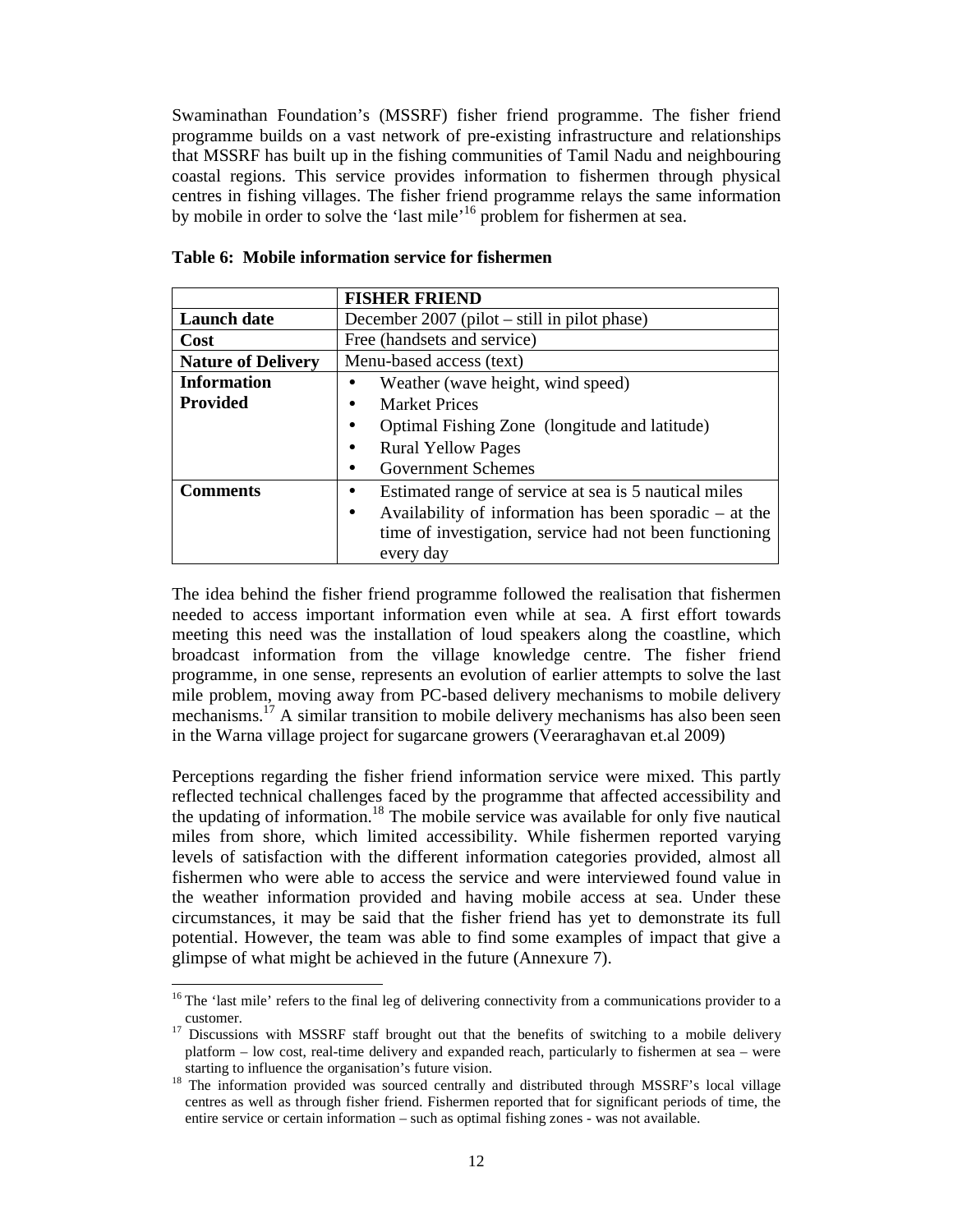## *5.3. Type of Information Required*

#### *5.3.1 By Farmers*

-

The interviews and focus groups in different areas indicated that producers had a wide range of information needs, which varied through the growing season. However, the broad categories of information required were common to all of them, irrespective of their location and crops. These categories were:

- a) *know-how,* which helps a farmer with fundamental information such as what to plant and which seed varieties to use
- b) *contextual information* such as weather, best practice for cultivation in the locality and
- c) *market information* such as prices, demand indicators, and logistical information. These are presented in Figure 2 and Table 7.



#### **Figure 2: Information needs of farmers through the agricultural cycle**

Of the range of information required, we found that small farmers prioritised weather, plant protection (disease/pest control), seed information and market prices as the most important. Close to 90 per cent of the farmers in Uttar Pradesh and Rajasthan ranked seed information as the highest priority while over 70 per cent cited market prices as the most important category.<sup>19</sup> Although our sample is small, the nature and frequency of information accessed on the mobile is similar to that accessed by farming households in the NSS. While the small sample size used makes it difficult to conclude that mobile telephony is an efficient substitute for conventional information delivery mechanisms to meet farmers' information needs, our study clearly underlines the hidden potential of mobile-based agricultural information services.

<sup>&</sup>lt;sup>19</sup> Percentages refer to results from 22 individual interviews conducted in Uttar Pradesh and Rajasthan.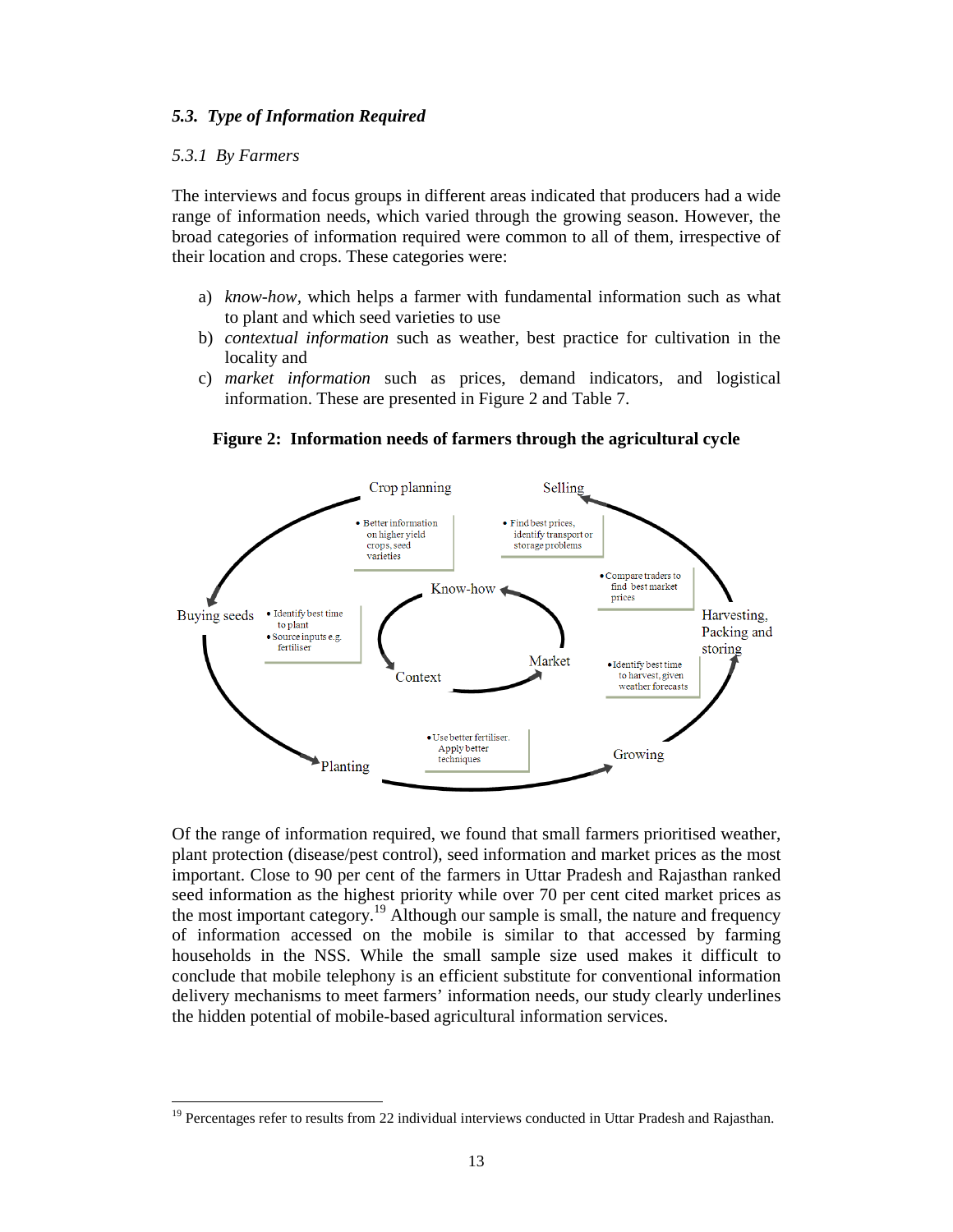| <b>Stage</b>          |                                                                              | <b>Typical Information Needs</b>                                                                                                                                                                                         |
|-----------------------|------------------------------------------------------------------------------|--------------------------------------------------------------------------------------------------------------------------------------------------------------------------------------------------------------------------|
| Know-how              | Crop choice<br>Seed variety                                                  | What are the new crop options or seed<br>$\bullet$<br>varieties?<br>Are there higher value crops or better seed<br>varieties I could be planting?                                                                        |
| Context               | Weather<br>Plant protection<br>Cultivation best<br>practice                  | When should I sow? When should I harvest<br>given my climate/soil?<br>What are best cultivation practices for my<br>crops and soil?<br>What inputs should I use? How best can<br>they be applied? Where can I find them? |
| Market<br>Information | <b>Market Prices</b><br>$\bullet$<br>Market Demand<br>$\bullet$<br>Logistics | What are the prices and demand in relevant<br>$\bullet$<br>markets?<br>Has there been a transport breakdown?<br>$\bullet$                                                                                                |

**Table 7: Farmers' Information needs**

Small farmers cited market prices, weather information, information on diseases/plant protection, pesticides and seed information as their top needs. Market prices are valuable in not only deciding where and when to sell, but also in deciding the cropping pattern. In the case of vegetables and flower cultivation, farmers have the scope to choose the harvest time (a delay of 2-3 days) to get a more favourable price, if accurate market price information is available. This is particularly true in cases where market prices fluctuate a great deal over short periods. In cases where farmers are constrained in terms of the markets they may sell their crops in due to transportation problems or 'bondedness'<sup>20</sup>, there was some evidence that their bargaining power with traders improved when they were armed with market price information. It should be noted that this final point, though often cited as a potential benefit of empowering small farmers with price information, was not found consistently in the investigation (Case studies in Annexure 7).

Weather information is particularly crucial for most of the small farmers in our investigation. Many of these farmers lacked access to irrigation and consequently, were highly dependent on rainfall and weather conditions for the success of their crop. Rainfall information is critical at certain key junctures of the cropping cycle: during planting, for the application of fertiliser/pesticide, and during harvesting/storage. If inputs are applied in the field just before rain, they are likely to be washed away and wasted. If rains fall just after the harvest but prior to crop sale, there is a chance of damage to produce. One farmer estimated that such post-harvest crop losses could total 10-35 per cent of total potential revenue.

Information on how to diagnose and treat disease is important for farmers. Plant disease that could wipe out the entire crop is one of the biggest risks that farmers face.

-

 $20$  Bondedness refers to a situation in which the farmer has no freedom to choose the market he sells in because he is forced to sell to the agent from whom he got credit.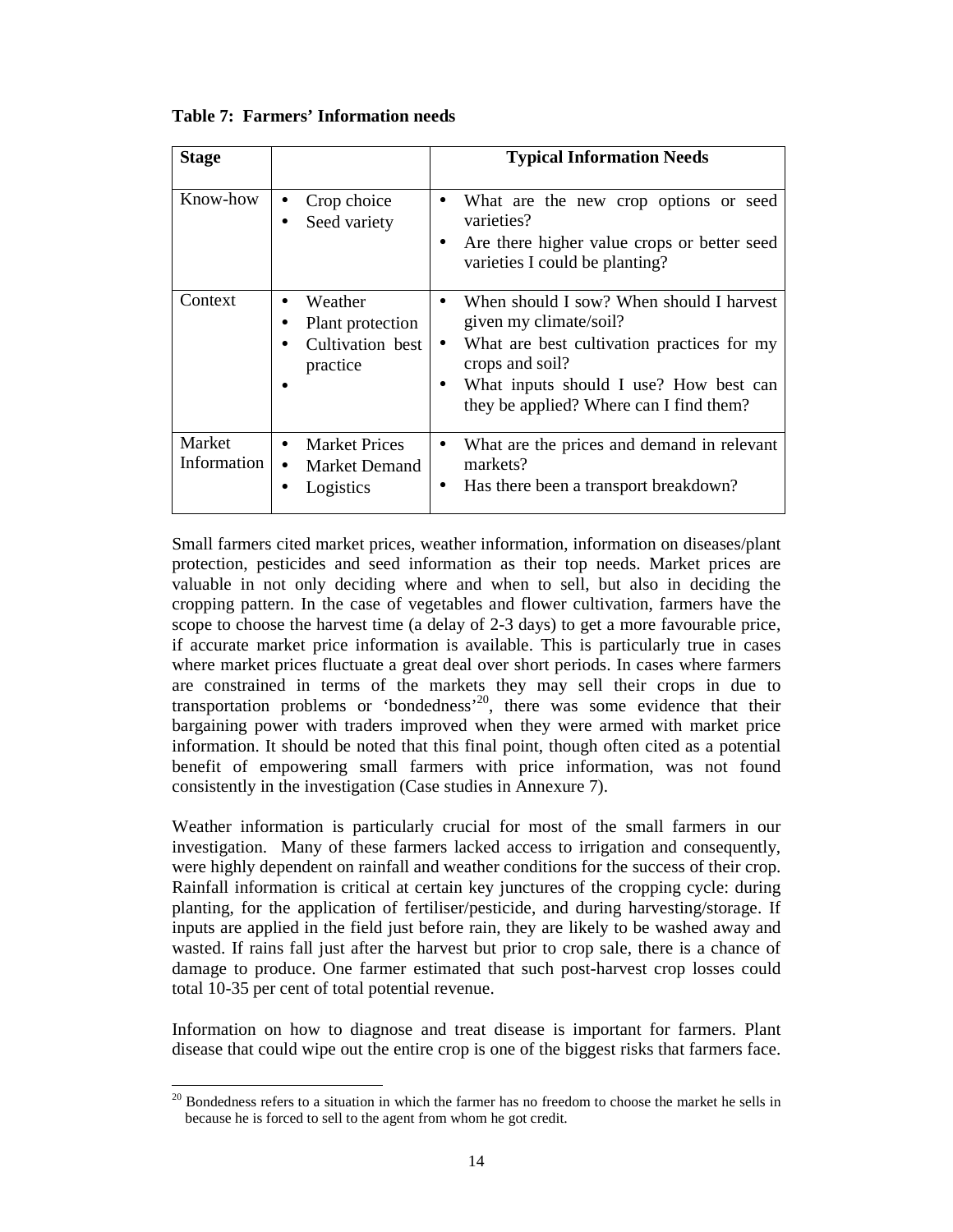Getting accurate diagnosis and timely cure, according to the farmers interviewed, remains a major challenge. In some cases, farmers had access to pesticide company doctors or agricultural extension workers who would visit farmers in the field, but this was not consistently true. It was also noted that often, the expertise needed to diagnose plant disease was not available locally and there were no clear channels to tap into broader regional or national experts. $^{21}$ 

Three dimensions of information on pesticides and other inputs were cited as highly valuable to farmers – they need to know what inputs to use for their specific requirements, how best to apply those inputs, and where they can find the specified inputs. This information need covers seed variety, fertiliser, pesticide/ weedicides and other plant medicines. The issue of input availability was highlighted in all regions surveyed, including the more prosperous Maharashtra area.

While farmers were interested in other categories of information such as best cultivation practices and crop choice, only a minority of the sample prioritised them. Typically, these other categories would be most important when a farmer sought to try new strategies in order to increase yields and revenues.

## *5.3.2 By Fishermen*

-

For the fishermen surveyed in our investigation, the most important information pertained to weather. This included wave heights, wind speed and other information that indicated turbulent conditions. It influenced their view on whether or not a good catch could be had on a given day and, more importantly, whether they could safely take their boats out. A wrong decision would result in significant damage to boats and nets and loss of life. The fishermen in the communities we surveyed relied on traditional knowledge to make these decisions, but many were starting to take advantage of the weather information provided by the fisher friend programme (case stories in Annexure 7).

Other information noted as important included emergency contact information (e.g. coast guard), information on high potential fishing zones<sup>22</sup> (PFZ) and market prices. The emergency contact information offered fishermen a potential safety valve should they be faced with a crisis while at sea. PFZ information provided through fisher friend proved highly useful information on a number of occasions, resulting in large hauls, including on days when reliance on traditional methods would have had them stay on shore. Market prices were noted as useful in choosing which market to sell fish in, although our investigation did not find that fishermen were commonly in the practice of actually selling in markets other than their typical market.

 $21$  In one case, the survey team helped to resolve a disease problem in lemon in Allahabad, by linking the villagers to experts based in New Delhi. This could be resolved because of the availability of mobile phone connectivity.

 $^{22}$  Potential Fishing Zone is a location in the sea-water having high probability of availability of fish.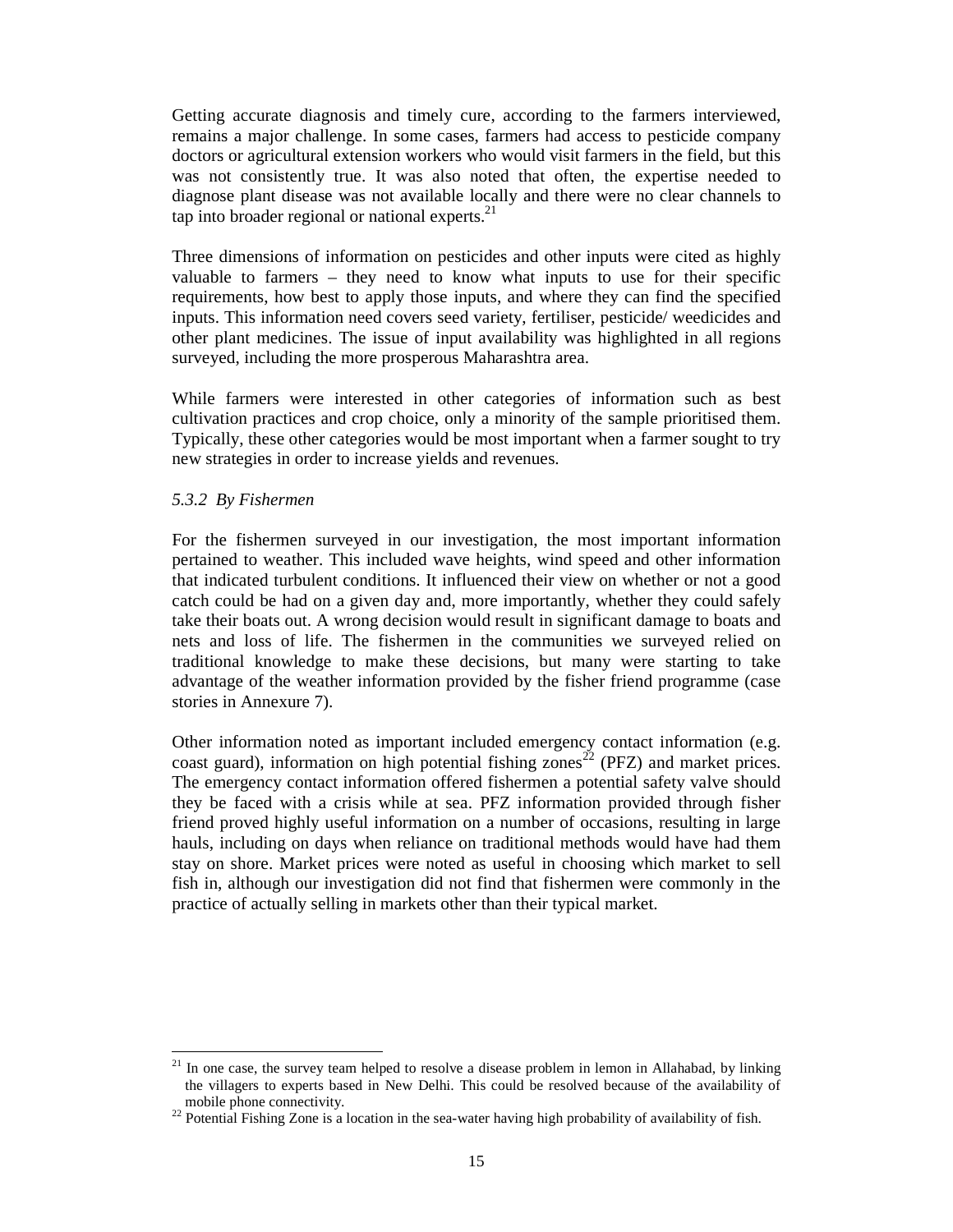# *5.4. Quality and Consistency of Information*

From the perspective of the small farmer and fishermen who formed part of our survey, the quality and reliability of information remained a major issue despite the large number of information sources available. Rarely do these sources provide the farmer with access to consistent, reliable, updated information that is tailored for his use. Further, no single source was able to provide the breadth of information required by the farmer through the demands of the farm cycle.

Two exceptions were notable to the 'single source' problem. The ITC kiosks were able to provide a 'one-stop' centre for a wide range of information required by farmers. Moreover, the ITC programmes we investigated were regarded as providing timely, reliable information. Many small farmers also relied on traders as single sources of information for multiple topics throughout the year. Traders were also a source of credit for many small farmers. Thus, traders played a central role in the life of many small farmers.

The potential value of mobile telephony to facilitate information access is that it could allow the delivery of tailored information, as and when needed by the farmer. For this to be realised, the farmer must know, 'trust' and be able to connect with a range of information sources that can meet his information needs. Several farmers in our survey group noted that they felt mobile telephony had the potential to be a more reliable source to obtain information as compared to other available sources – mainly because they felt that mobile communication was more personalised.

Farmers with e-choupal access leveraged the Sanchalak as the touch point for ITC and internet-sourced agricultural information. Our investigation found that the quality, reliability and accuracy of the information obtained through other channels were perceived to be highly variable. Typically, a given set of farmers may have trust in a particular source for a particular type of information - for example traders for knowledge of current demand for a particular crop – but have problems in accessing reliable information on other critical topics. One farmer noted that while he typically relied on the input dealer for seed information, he felt that the information provided was wrong 25 per cent of the time.

What was most striking about our findings was that there was lack of consistency and reliability in information available to small farmers before the mobile-enabled information services started. Accurate weather information was cited as particularly difficult to get. A number of farmers, particularly those subscribing to the Reuters information programme, noted that they had much more confidence in the information received via the Reuters service than that received from other sources.

In Figure 3, the daily maximum and minimum prices received through the RML service are plotted along with actual *modal* prices, for the cotton and pomegranate crops in Akot, Aurangabad and Delhi markets, during the period November 2008- February 2009. In all three plots, the actual price lies between the RML provided maximum and minimum prices. This indicates that the price-information given by RML service is consistent with the actual price and explains the greater confidence in RML information expressed by farmers in our survey.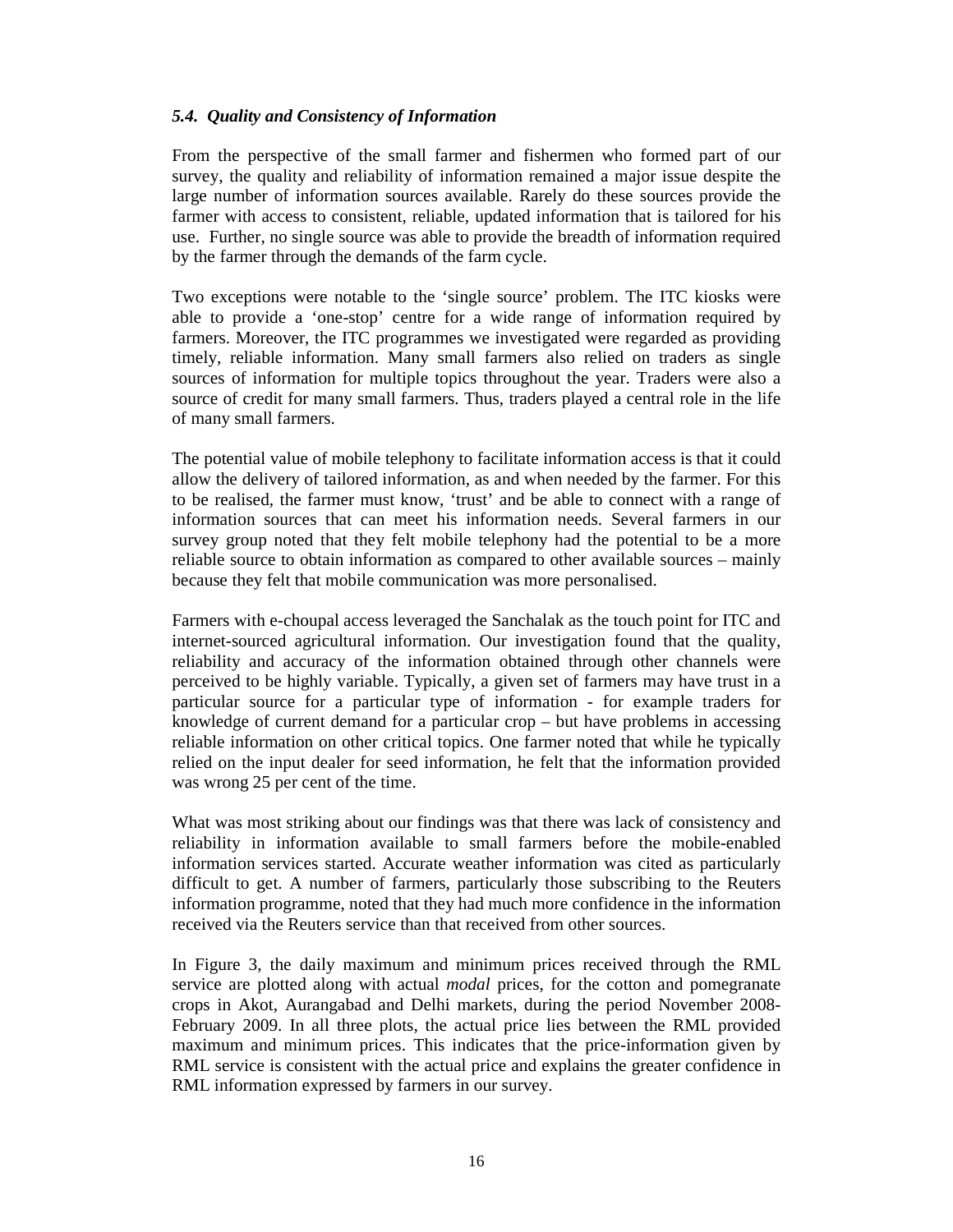





*Notes:*

- *1. The maximum and minimum prices are taken from SMS-based text messages of Reuters Market Light (RML) programme. The name of the market is given in brackets.*
- *2. The actual prices are the modal prices and are sourced from the website of agmarket. http://www.agmarknet.nic.in/agnew/NationalBEnglish/DatewiseCommodityReport.as px.*
- *3. Due to non-availability of actual prices of cotton crop for the Aurangabad market, prices from the nearby Jalna market are taken as proxy.*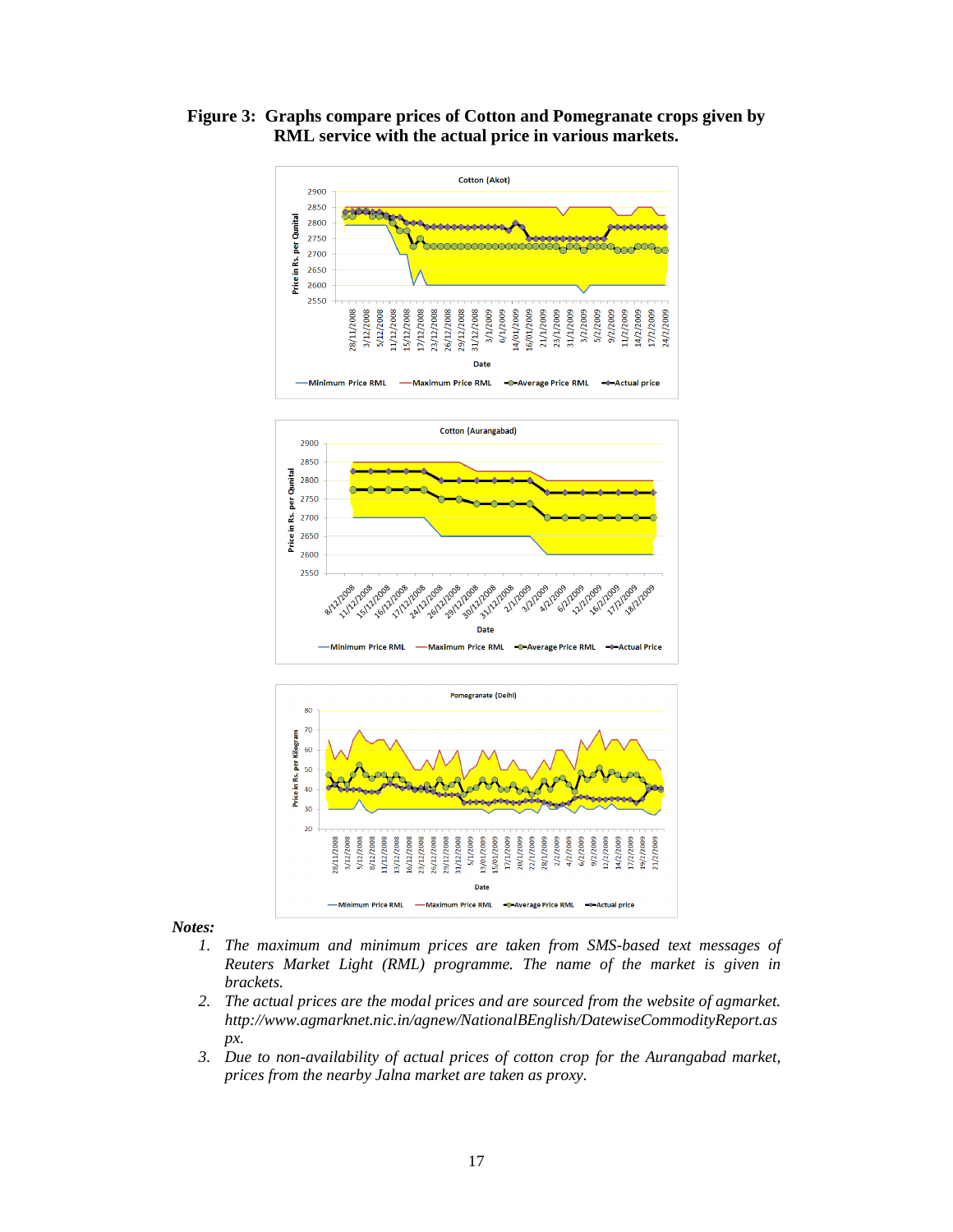It was found that the non-ITC and those who did not use mobile phones did not perceive their existing information sources as sufficient in the qualities they sought – reliability, relevance and timeliness. While the quality of information access via mobile, whether as a phone or an information platform, is ultimately dependent on the information source, the team did find that there was a perception that better quality of information would be available because of mobile phone access.

#### **6. Impacts of Mobiles on Agriculture**

While most farmers reported that they used their mobile phones primarily for social purposes, almost all interviewees also used it for agricultural activity, with some respondents citing significant productivity gains as a result. Table 8 ranks the information accessed by interviewees on their mobile phones and compares it with information accessed from other sources as reported in the NSS  $59<sup>th</sup>$  round survey. Information regarding seeds is the most frequently accessed information in our sample. This is true of the NSS as well. The *mandi* (market) price is the second most important piece of information accessed by farmers in our sample, followed by plant protection and fertiliser application. While the rankings between our survey and the NSS differ somewhat, information on fertiliser application and plant protection are crucial in both surveys.

| <b>Information</b>          | Use of modern           | Use of mobile      |
|-----------------------------|-------------------------|--------------------|
|                             | technology <sup>1</sup> | phone <sup>2</sup> |
| Seed                        |                         |                    |
| <i>Mandi</i> (output) price | ΝA                      |                    |
| Fertiliser application      |                         |                    |
| Plant protection            | Ш                       |                    |
| Harvesting and marketing    |                         |                    |
| Farm machinery              |                         |                    |

**Table 8: Ranking of the use of modern technology by farmers to access agricultural information**

- *Notes:1. Results are based on the information provided in the Situation Assessment Survey of Farmers, Access to Modern Technology for Farming, NSS 59th Round, NSSO,*  GoI, June 2005. The sources of information used in this table are radio, television, *newspapers, input dealers and other progressive farmers.* 
	- *2. Information is based on the survey done under the study, consisting of individual farmers in Uttar Pradesh, Rajasthan and Maharashtra.*

*NA: NSS survey did not cover 'Mandi Prices'.* 

# *6.1. Impact on Small Farmers*

-

Among small farmers, almost all reported some increase in convenience and cost savings from using their mobile phones as basic communication devices to seek information such as input availability or to check on market prices. But, there were differences between the reported usage and benefits from mobile usage between farmers in Maharashtra and those in Uttar Pradesh and Rajasthan.<sup>23</sup>

 $^{23}$  A positive impact was specifically reported in only one of the six focus groups involving IKSL subscribers. By contrast, all focus groups involving RML subscribers in Maharashtra reported a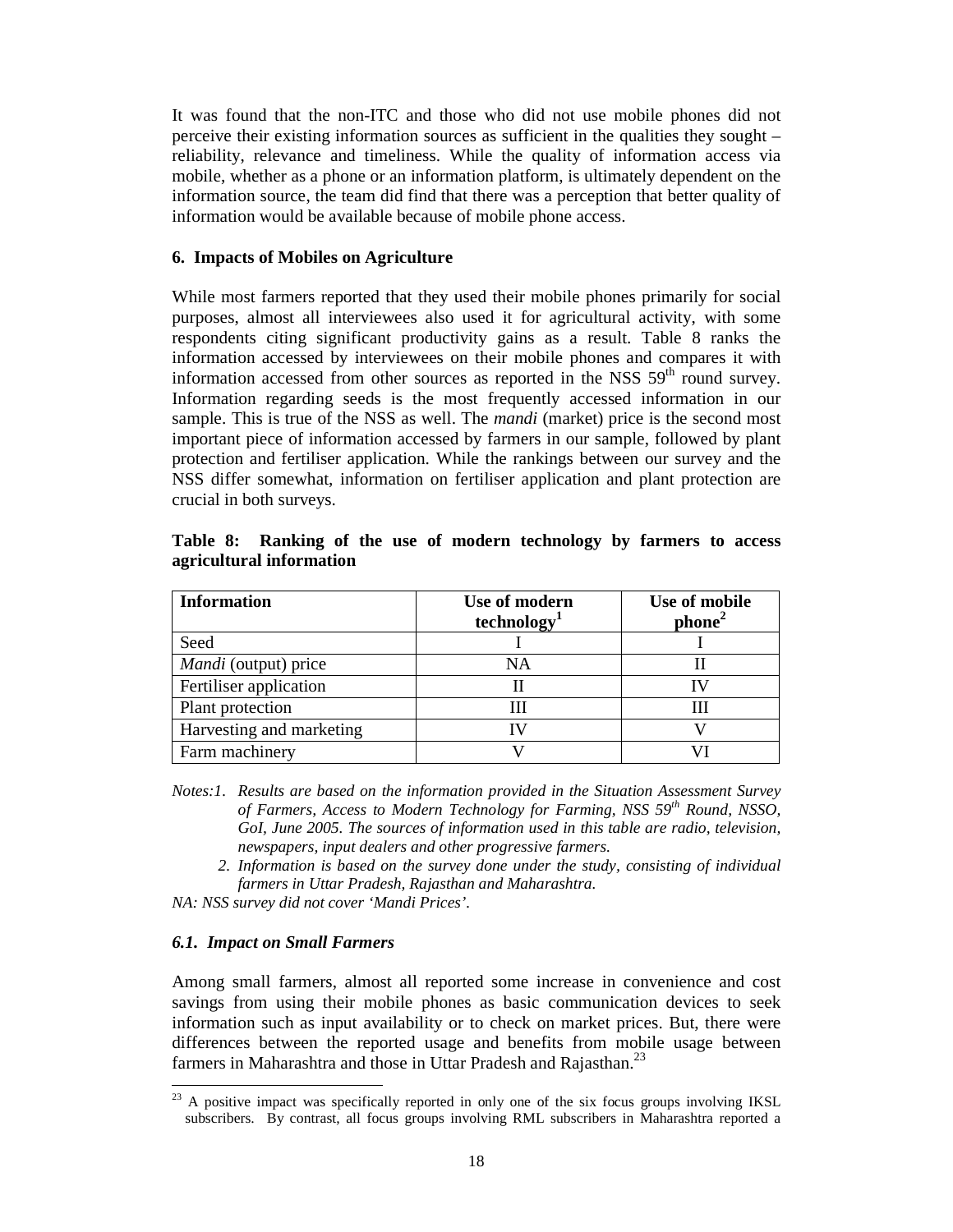The Maharashtra farmers reported far higher use of their mobile phones to access information in general as well as from mobile-enabled information services. These farmers also reported a diverse set of benefits accruing from mobile usage including yield improvements, price realisation and increased revenues through better adjustment of supply to market demand.<sup>24</sup> In contrast, benefits were limited only to improvements in yields among the farmers of Uttar Pradesh and Rajasthan.

The areas where farmers benefited from improved access to information included seed variety selection, best cultivation practices, protection from weather-related damage, handling plant disease and price realisation. 'Best cultivation practices' was the most significant category across both information services, $^{25}$  while the impact of market price and demand information was mostly reported among RML subscribers. Market information influenced farmers to alter where and when they sold their crop in order to maximise revenues and in some cases, provided ammunition to farmers to negotiate better pricing terms from local traders.

There were a few underlying differences between farmers from Maharashtra and those from Uttar Pradesh and Rajasthan. First, there was a difference in the information service accessed by these groups. The RML service was active in Maharashtra while IKSL served Uttar Pradesh and Rajasthan. Second, the farmers interviewed in Maharashtra were significantly wealthier than their Uttar Pradesh and Rajasthan counterparts and reported substantially fewer challenges in terms of infrastructure gaps, access to credit or other potential limitations on leveraging information. Finally, a significant proportion of farmers interviewed in Maharashtra were involved in horticulture and the unique market characteristics of this crop may have played a role in the reported impact.

#### *6.2. Impact on Fishermen*

 $\overline{a}$ 

The team found examples of impact of the fisher friend programme ranging from larger catches (the fishing sector equivalent of 'yield') to the prevention of losses. A number of interviewees also said that weather and optimal fishing zone information had an impact on overall revenue by inducing fishermen to venture out to sea on days when they would otherwise have remained on shore.<sup>26</sup> We did not, however, find any evidence among our sample that the fishermen engaged in market arbitrage to maximise price realisation.<sup>27</sup> The team also saw the personal impact of the

positive impact from the use of the service. Overall, of small farmers interviewed who were IKSL subscribers, 11 out of 44 reported a positive impact from the use of the service. It should be noted that 10 of these 11 were from individual interviews and were specifically sought out by the team to recount examples of impact.

<sup>&</sup>lt;sup>24</sup> Farmers reported using market demand predictions to adjust the quantity of supply they harvested and took to market during a given period. Future market demand predictions were included, where possible, in the news message sent to RML subscribers in the afternoon.

<sup>&</sup>lt;sup>25</sup> Despite the challenges noted in the success of the IKSL service, the team interviewed 11 farmers who attributed economic benefits to the information service.

<sup>&</sup>lt;sup>26</sup> An example offered related to a recent three-week stretch. Had they relied on traditional habits and judgment, the fishermen would have gone out to sea only three times. However, armed with knowledge of wave height, wind speed and other weather conditions, they ventured out 10 times instead and managed to earn incremental revenues.

<sup>&</sup>lt;sup>27</sup> It was reported that prices differed among contiguous villages but several reasons were offered why the fishermen did not choose to sell outside their local market. These reasons included transport costs, lack of cold storage and lack of trust in the information provided by their contacts in other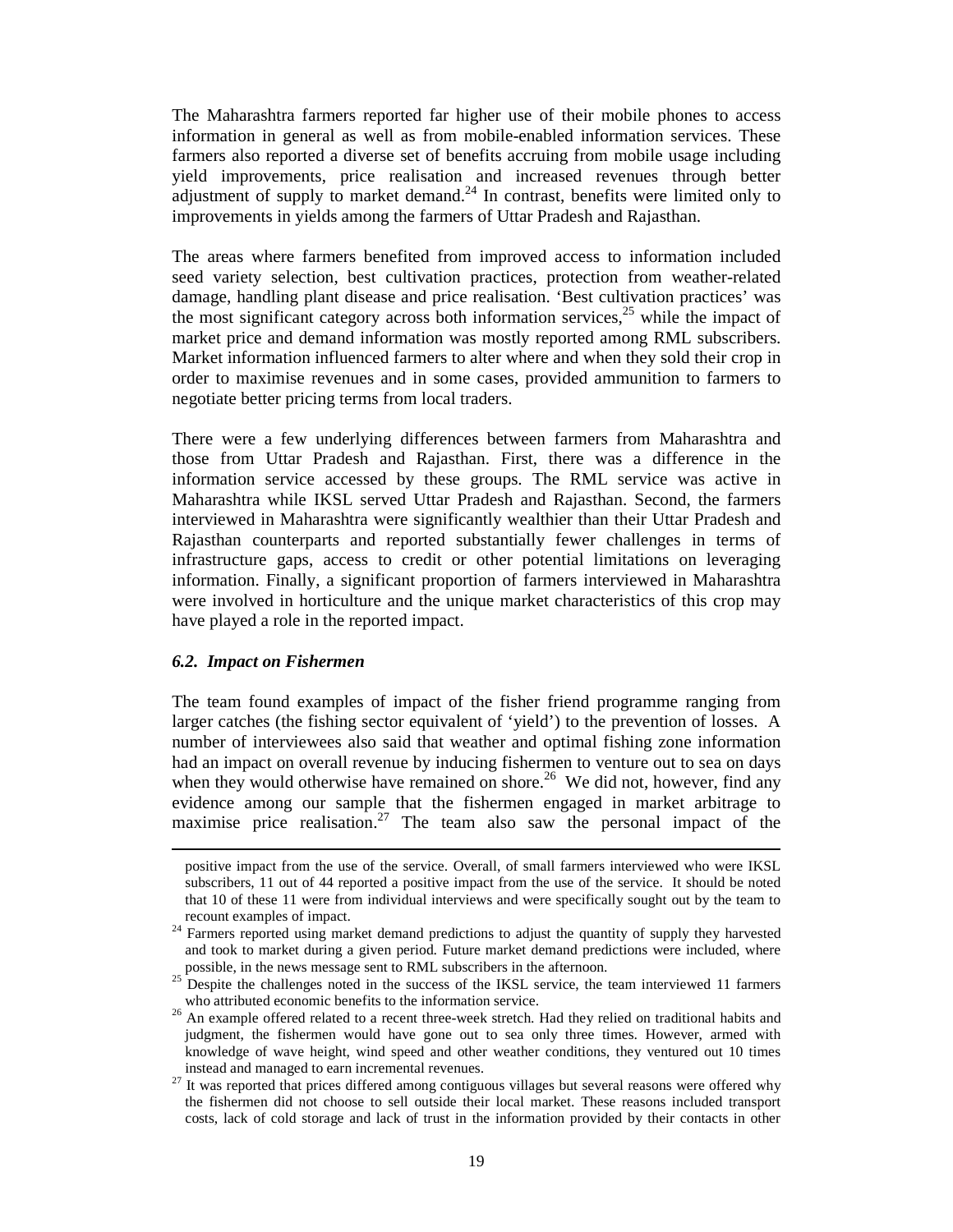programme in reports of decreased vulnerability and isolation while at sea, with several interviewees stating that the programme had 'saved their life' by helping them avoid being caught in severe weather conditions at sea.

As with the farming community investigation, the team noticed a differential in the impact, depending on whether a mobile was used as an information platform or was used merely as a communication device. In several cases, the value of the mobile as an information platform was greatly enhanced because it could be used as a means to communicate newly accessed information to others and allowed even those who did not have access to the fisher friend service to share in the benefits. An analysis of the fisher friend service in the light of Jensen's study of Kerala fishermen reveals the superiority of using the mobile phone as an information platform to disseminate information over its use simply as a communication medium. Whereas fishermen in the Jensen study derived the benefits of arbitrage and wastage-reduction through the optimal use of mobile phone as a communication medium, the fisher friend service enhanced the gains to fishermen by providing a bouquet of information critically useful to them. In particular, it was found that the information on weather forecasts and the optimal-fishing-zone helped fishermen haul in a bigger catch with less effort, augmenting their economic gains. The receipt of the weather forecast information also lowered significantly the chances of loss of life as well as damage to their boats and nets in extreme weather conditions. However, poor road connectivity to markets and the non-existent cold-storage infrastructure did hinder fishermen from taking the fullest advantage of communication technology. Similarly, the lack of GPS facility in small-boats limited their gains below the potential.

The impact of the mobile as a basic communication device was reported as critical for dealing with emergencies like an engine breakdown at sea.<sup>28</sup> It additionally provided some advantages in terms of time/travel savings by co-ordinating activities such as calling for net repair services and ensuring that ice was made available when a fisherman returned to shore. One fisherman reported that this improved the quality of his fish and helped him realise a higher price.

One fisherman reported that using a mobile phone helped him reduce wastage. This was not because he exercised market arbitrage, but because information he received from friends on the shore regarding supply conditions in the local market helped him adjust his time at sea and the quantity of his catch. If supply was already high, he would stop fishing earlier, whereas if supply was low (and consequently prices high) he continued fishing longer.

While the fisher friend programme allowed fishermen to access several types of information, it was only weather and potential fishing zone information that were cited as having real impact.

 $\overline{a}$ 

markets. They noted that information from these friends may not be "regular, timely and correct" and that if they were to receive market price information they trusted, they might change the markets where they sell their fish.

<sup>&</sup>lt;sup>28</sup> One example given was that of a boat which suffered an engine breakdown far from shore. While they were unsuccessful in contacting the coast guard despite repeated attempts, they were able to reach MSSRF staff. The staff members then contacted coast guard officials and a successful rescue operation was carried out.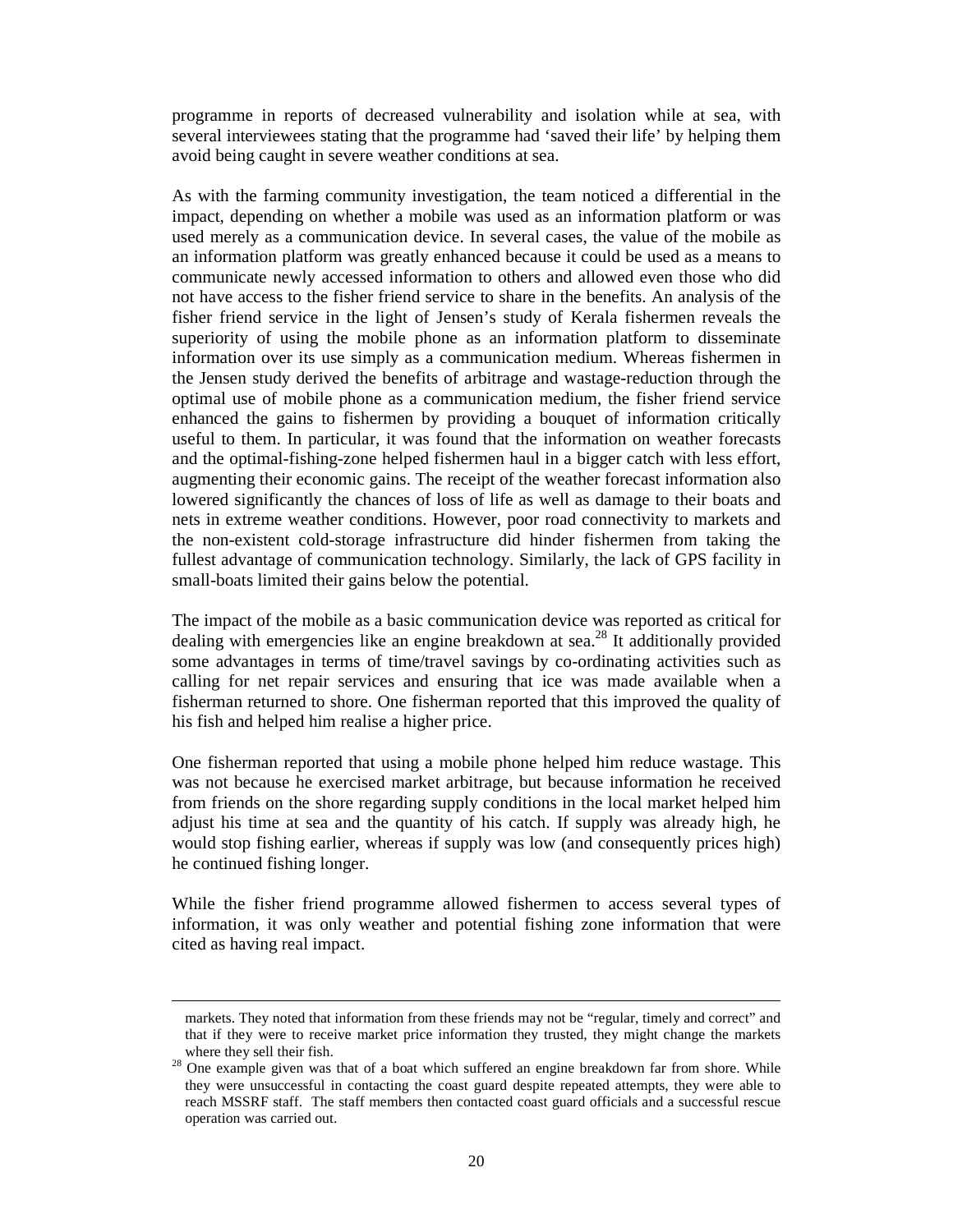Weather was consistently reported by almost all the people we interviewed as the most important feature offered by the fisher friend programme. The impact here is especially significant for fishermen in simpler boats (catamarans and simple fibre boats) who are more vulnerable to damage from rough sea conditions. These fishermen also have lower thresholds for wind speed and wave height. $^{29}$ 

The optimal fishing zone information identifies 'zones' where a high catchment of fish is predicted on a given day. The team investigation found the impact of this information to be mixed among those who acted on the information. Several interviewees cited increased catches while others reported frustration at achieving no positive results. One criticism levelled at this information was that it was substantially more beneficial to larger boats that could use GPS information to locate the given coordinates and that frequently, though not always, the zone identified was at a distance accessible only by large boats.

# *6.3. Impact on Traders/Brokers*

Traders and commission agents comprised a segment making daily use of their mobile phones and offered some evidence that their mobile use was improving overall market efficiency. A large part of agricultural produce goes through traders/brokers at government-regulated markets. These players control the final sale of goods by most farmers in India and thus are critical for market information and market transactions. Their occupation is arranging the buying and selling of goods, through either auction or private sale. In some cases, their only role is to arrange the sale and take a commission, while in other cases they can buy directly and resell commercially. The heart of the business is centred around controlling the flow of supply and demand as much as possible to ensure they have product to sell and can optimise the daily price.

The team spoke to thirteen traders/brokers at wholesale markets in Allahabad, Agra and New Delhi to investigate how mobile telephony was impacting their business. We found that mobile phones were a critical infrastructure in their business with these players making heavy daily use of these. The call volume ranged from 10-30 calls per day. They used their phones to contact a host of players (farmers, traders, employees/partners posted at other markets) in order to gauge current pricing information, market supply and demand conditions and to obtain produce for sale.

In addition to this primary function, they cited a number of other examples where mobile telephony made an impact. This included dealing with truck breakdowns, shifting crops en route according to the supply and demand situation and communicating instructions to staff – both locally and at significant distances.<sup>30</sup>

Finally, despite the limited set of direct findings in this investigation, the set of interviews with both farmers and market players revealed that, in a number of cases, traders took an active role as 'holistic solution providers' to farmers, particularly

<sup>-</sup> $29$  It was reported that a country boat – the simplest boat described in the communities investigated – can only go to sea if waves are less than  $3-4$  m and wind speed is less than  $40$  km/hr. Other boats along the spectrum have progressively higher thresholds.

<sup>&</sup>lt;sup>30</sup> Although this investigation was not able to study directly the impact of mobile on improving the overall efficiency of markets, it would appear that these activities would contribute materially to smoothing out demand/supply imbalances and reducing overall wastage.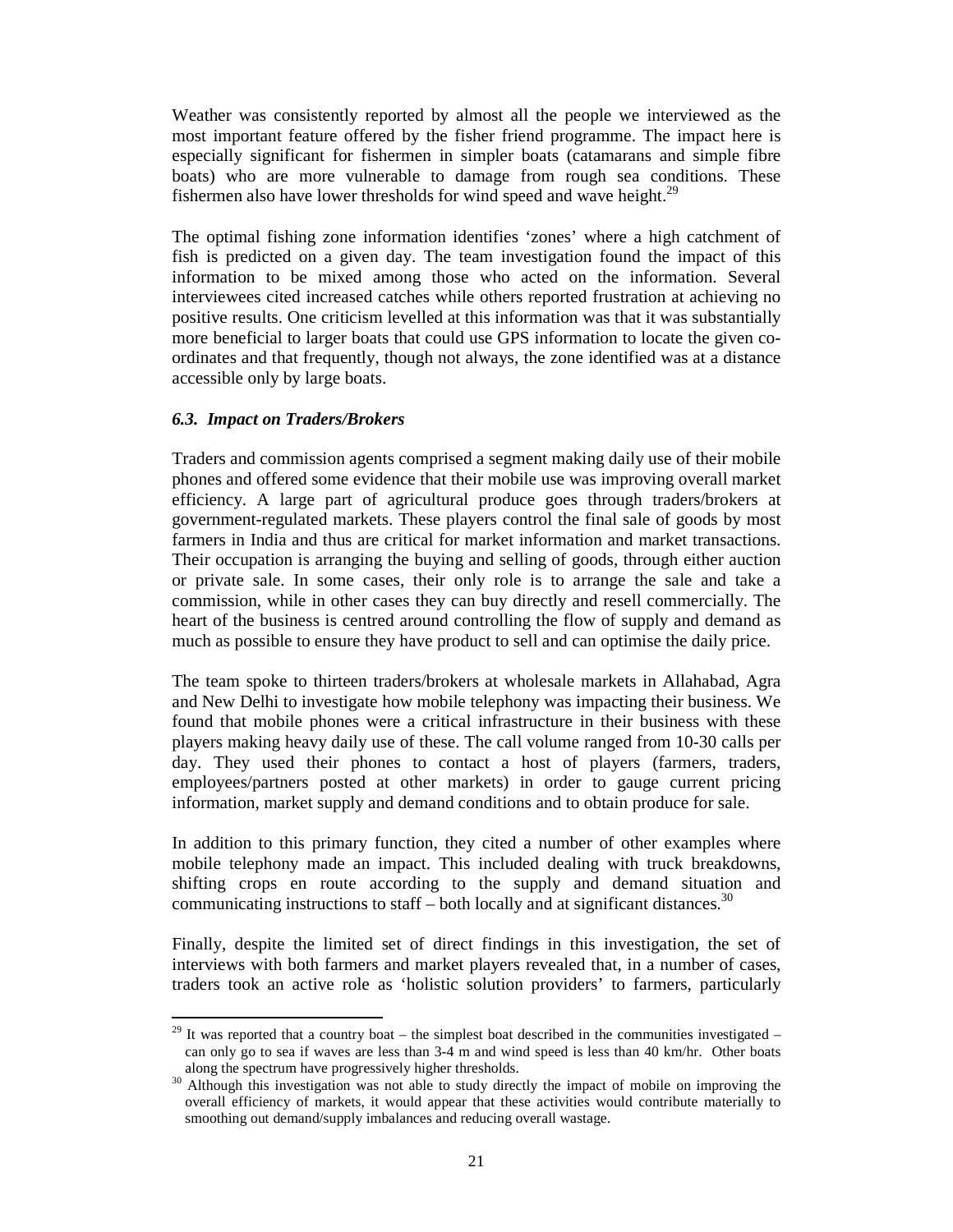small farmers. This included serving as advisors and intermediaries via the mobile phone between farmers and numerous sources of information for information on crop choice, disease control, inputs (seed, fertiliser, pesticide) and matters of credit. In Maharashtra, villagers revealed that they call brokers in the main market to receive information on best practice cultivation techniques. Thus, the traders have historically played a 'one-stop' shop information role for many small farmers in ways similar to the desired role of mobile-enabled information service providers. The relationship has often been cemented by the extension of credit.<sup>31</sup>

In addition to traders, the team interviewed five market staff operating as labourers. These employees typically perform a range of odd jobs for a trader related to receiving, bagging, weighing and moving crops. It was found that while social emergencies often provided the catalyst for handset purchase, they were increasingly seeing value from the employment perspective as well.

# *6.4. Impact on Large Farmers and Large Fishermen*

Among the small sample of large farmers interviewed by the team, we found that, like smaller farmers, they too used mobile phones primarily for social rather than business purposes. While the team did not find evidence that they used their mobile with greater frequency than smaller farmers, there was some indication that when they used their phones for business reasons, they derived greater value from their access to information on market prices and in dealing with input and disease problems.

Although not directly addressed, none of the larger farmers cited any particular constraints on their ability to act on information received and it appeared that they were able to overcome any possible constraints on market access with greater facility than small farmers, $32$  affording them greater opportunities for price arbitrage.

There was also some indication that larger farmers were able to extract greater benefits from being able to access resources to deal with input availability and disease control. Apart from being able to obtain information, several of the larger farmers said that input dealers delivered directly to them. They were also able to access professional help immediately from the fields in case of plant disease. As noted previously, speed in crop disease control, especially in the case of perishable crops, can prevent catastrophic losses.

Unlike the smaller farmers in the sample, none of the larger farmers mentioned any value derived from accessing information about new cultivation techniques. There was some indication that these farmers were already well versed with modern farming practices and could access multiple sources of information to stay informed. With that said, a few of the farmers indicated that they would like more information 'delivered to them' via mobile, but they were not pro-actively seeking it out.

-

<sup>&</sup>lt;sup>31</sup> The issue of loans and "bondedness"

<sup>&</sup>lt;sup>32</sup> As transport typically is a semi-fixed cost, greater volumes of produce allow for a more viable costbenefit calculation in the decision to hire larger trucks/transport vehicles to access more distant markets where prices might be higher.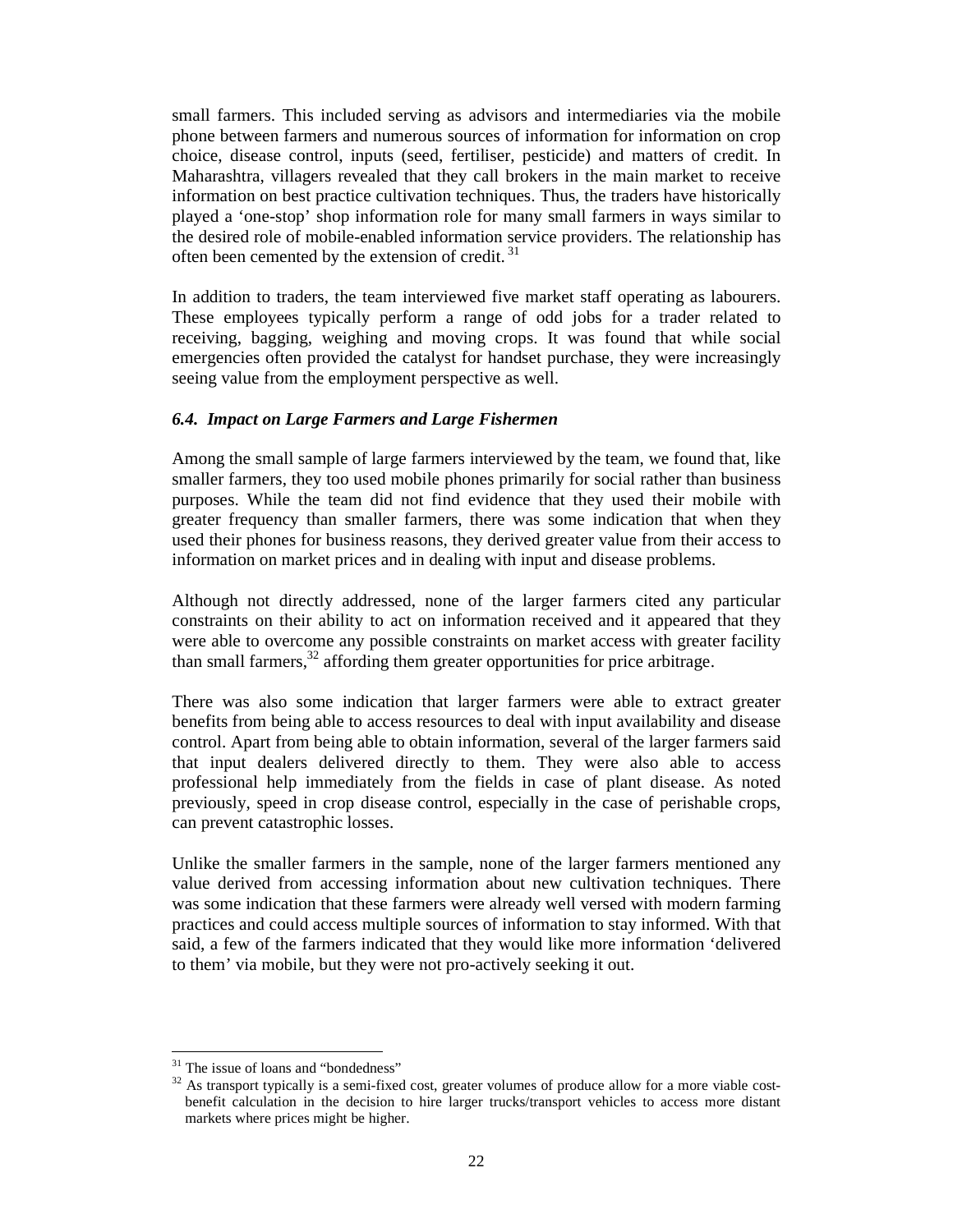# **7. Nature of Benefits Conferred by Mobile Telephony**

The nature of the reported positive economic impact of mobile phones by interviewees can be categorised in one of three ways: easy access to customised content, mobility and timesaving or convenience. In the sections above, we have highlighted, in detail, how customised content enables farmers to avert losses, improve yields and increase information relating to various agricultural practices. Four of the farmers interviewed were even able to offer quantitative estimates of the economic benefits of using one of the information services. The size of the benefit they reported ranged from 5-25 per cent of earnings, with the larger gains typically attributable to the adoption of better planting techniques.

The second category – mobility – is unique to the use of mobile phones. The others reflect the fact that the mobile has become the primary (or only) communication mode for many farmers. However, as we note later, the beneficial productivity impact of mobile telephony depends also on other basic infrastructure.

# *7.1. Mobility Benefits*

Mobiles confer distinct advantages as a communications link in isolated circumstances. Mobile users can determine when and where they can communicate and access information. Fishermen reported benefits from mobile phones as a means of two-way communication as well as a means of access to the information service while at sea. This included dealing with emergencies and acting on weather information in time to return safely to shore. Mobile use allowed fishermen to avoid potential losses to boats and nets as well as risks to personal safety. Emergency and safety benefits were consistently described as the most important benefits from the fisher friend service. As described above, benefits were also reported from the ability to change fishing location while at sea in order to profit from the optimal fishing zone information and by communicating with friends at sea. Fishermen at sea reported examples of communicating with others on land to allow them to share in the benefits of a good fishing location. Thus, the access to mobile communications amplified the value of the information provided by fisher friend by enabling information sharing between subscribers and non-subscribers.

Farmers also reported benefits from being able to make and receive calls while working on the farm. This included the ability to describe plant diseases from the field to experts and to co-ordinate better with their hired labour.

Traders and commission agents reported improvements from their ability to deal with truck breakdowns and the ability to shift crops en route in response to changing market conditions.

# *7.2. Improved Convenience, Time and Travel Savings*

Almost all of the farmers interviewed reported some benefits in terms of greater convenience such as timesaving by using the mobile as a basic phone. For some of the farmers interviewed, the mobile represented the only convenient access to communication facilities. This is not surprising, as fixed line communication in rural India remains extremely poor. For instance, in Rajasthan, the rural fixed tele-density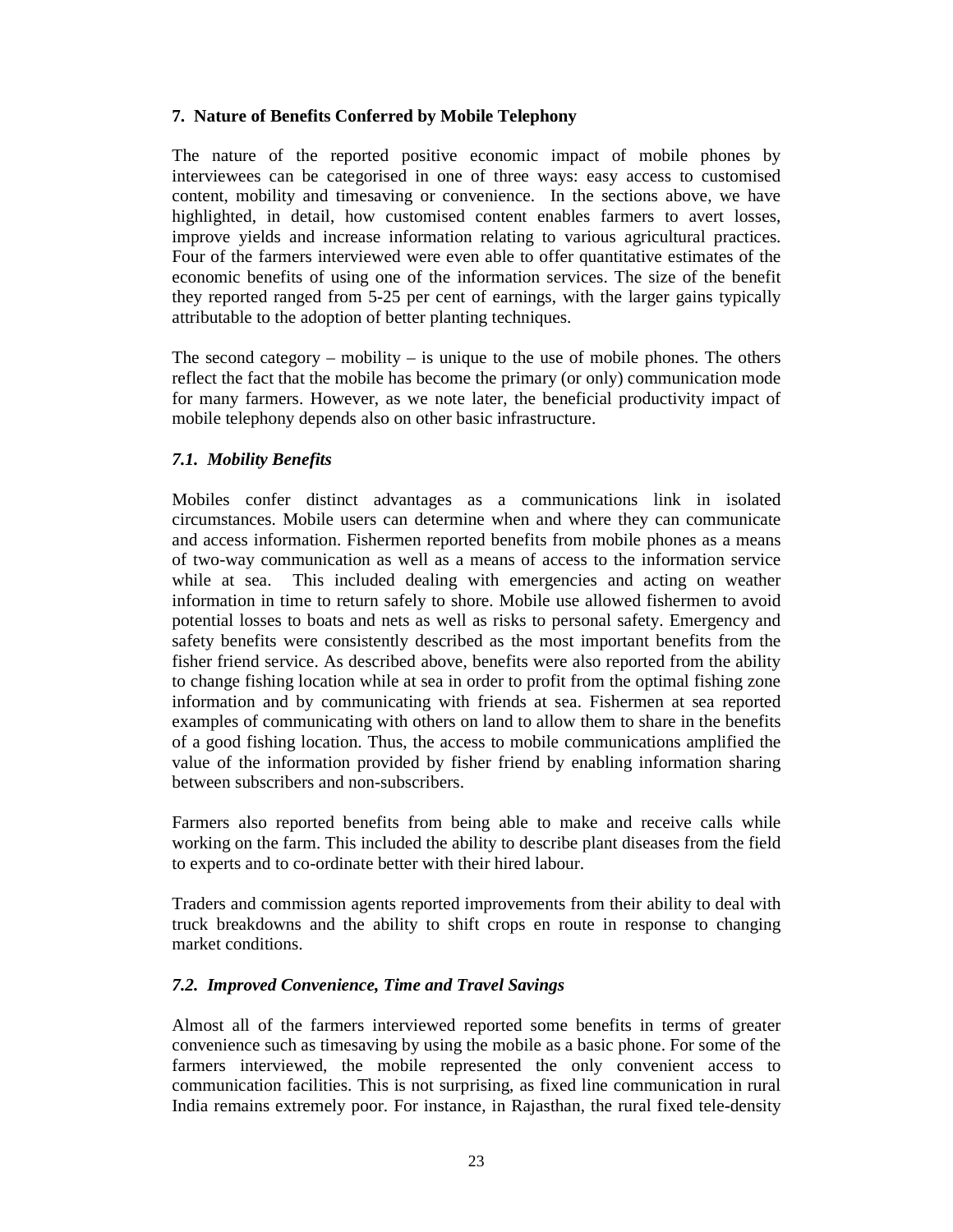is about 1 per cent while the corresponding figure in Uttar Pradesh is less than 1 per cent.

For many of the small farmers in our survey who said they benefited from greater convenience, the savings stemmed typically from avoiding local travel and could range from Rs. 100-200 per trip. A smaller minority said they had derived greater benefits from the ability to make better decisions about where to sell their output after getting market prices for a variety of local and distant markets.

In villages with a successful ITC rural kiosk programme, access to mobile phones increased the range of services the local representative, the Sanchalak, could offer. In one village, the Sanchalak reported connecting with farmers 30-40 km away. Mobile use also delivered convenience benefits to farmers who were starting to substitute some physical meetings with mobile phone conversations.<sup>33</sup> It was noted that the mobile was essential when the village suffered power shortages and the rural kiosk was not available.

Discussions with ITC staff revealed that mobile phones did not totally substitute faceto-face communication. It was reported that farmers often need highly personalised solutions that benefit from back and forth dialogue in person with the Sanchalak as well as the larger farming community. Many of the queries from farmers could not be fully resolved through the phone alone.

# **8. Constraints**

The survey also revealed that in some cases, small farmers and fishermen found the lack of infrastructure, their lack of knowledge regarding the cultivation and marketing of non-traditional crops and their inability to access credit major hindrances to realising the full benefits of mobile telephony.

# *8.1. Infrastructure Constraints*

All nine focus groups, involving predominantly small farmers in Uttar Pradesh and Rajasthan, highlighted infrastructure gaps that affected their ability to realise productivity gains through improved yields and higher prices. In order for farmers to realise the full potential of access to new information, they must be able to use it effectively. We found, consistently, that inadequate infrastructure prevented this.

Four specific infrastructure constraints limit the ability of farmers to leverage information:

- insufficient availability of critical resources (reduces yield)
- inadequate irrigation (reduces yield)
- poor physical access to markets (reduces realised prices)
- inadequate crop storage facilities (reduces realised prices)

<sup>-</sup><sup>33</sup> In one ITC village, it was reported that 20 per cent of farmer clients used their mobile phones to communicate with the Sanchalak. However, even these farmers continued to travel to the Sanchalak's home for in-person meetings.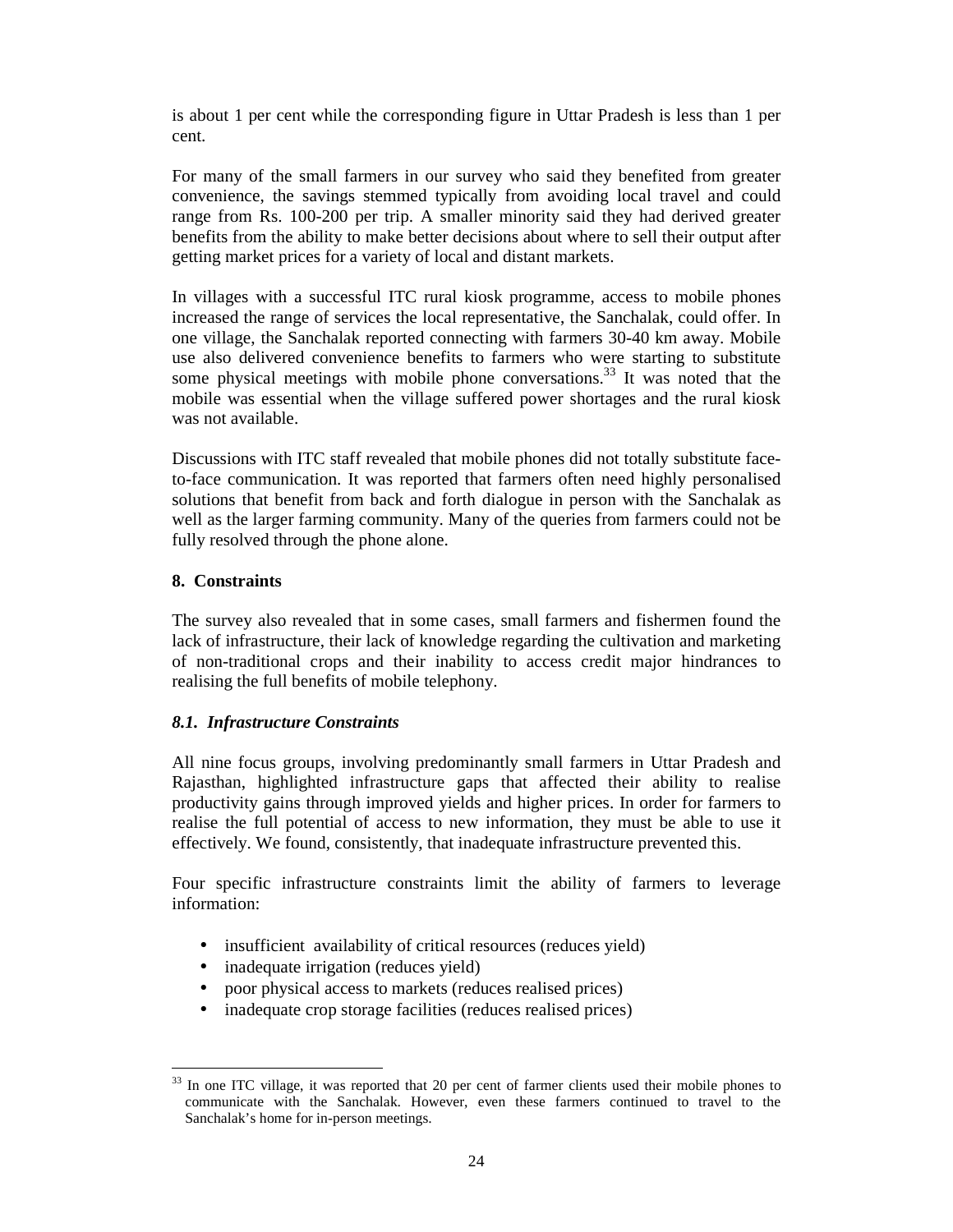Six of the focus groups in Uttar Pradesh highlighted problems such as difficulties in sourcing critical resources such as fertiliser, seed and medicine. One major problem they faced was that counterfeits were sold in many local markets and the farmers had no way of distinguishing them from the genuine product. In several groups, the farmers noted that they needed information that would help them identify these counterfeit goods that lead to productivity losses.  $34$ 

Three focus groups in Uttar Pradesh and Rajasthan specifically mentioned lack of irrigation as a significant constraint and two of them noted that it had affected the sustainability of growing desired crops.<sup>35</sup> One Rajasthan farmer noted that the 'scarcity of water is the main hurdle for the development of agriculture in the region.'

Farmers reported poor road infrastructure and lack of refrigerated transport as problems affecting their access to markets. Many of the small farmers typically used small carts powered by animals or small engines to deliver their goods to the market and said that transport costs represented a prohibitive barrier to access more distant markets. This limited their opportunity to profit from market price differences by selling in markets where higher prices may be available. As one small farmer in Allahabad commented, even if he knew the prices in the larger regional market, 'there are no roads that go there.'

Lack of storage facilities was cited as curtailing farmers' ability to choose when to sell their crop, limiting their ability to maximise price realisation. One group of farmers said that the lack of storage facilities contributed to the effective monopoly of local commission agents, which they believed caused them to receive lower prices for their produce.

As a counterpoint to the findings in Uttar Pradesh and Rajasthan, the farmers surveyed in the five focus groups in Maharashtra did not report infrastructure constraints other than a few mentions of cold storage concerns.<sup>36</sup> There was widespread irrigation and diversification into water-dependent, high-value crops like horticulture.<sup>37</sup> There were no perceived concerns with availability of inputs<sup>38</sup> or access to markets. Not surprisingly, these farmers reported greater ability to achieve both yield and price benefits from leveraging information.

-

 $34$  Input constraints relate not only to availability in general, but also to the availability of "genuine" inputs.

<sup>&</sup>lt;sup>35</sup> Although only specifically mentioned by three focus groups, the team found that irrigation was not available to smaller farmers in almost any of the regions surveyed in Allahabad, Agra and Rajasthan. The primary reason cited was electricity problems that made the tube well ineffective. Unlike Maharashtra, which suffered from electricity limitations but had predictable electricity timings, the electricity timings in the poorer regions were typically reported to be unpredictable.

<sup>&</sup>lt;sup>36</sup> Two focus groups reported access to storage facilities while two groups had no access, particularly to cold storage. However, even in the latter case, the lack of access to cold storage did not prevent them from taking advantage of market arbitrage opportunities.

<sup>&</sup>lt;sup>37</sup> The availability of electricity (essential for some tube wells) ran on a predictable schedule. Consequently, it was not described as a problem by the farmers surveyed despite daily limitations of availability. Electricity was available from 5 hours/day – 12 hours/day.

<sup>&</sup>lt;sup>38</sup> While one focus group mentioned a desire to get information on seed availability, this appeared to be more in order to save search costs rather than difficultly in ultimately getting the product. Getting information on price variations was one of the biggest challenges they faced.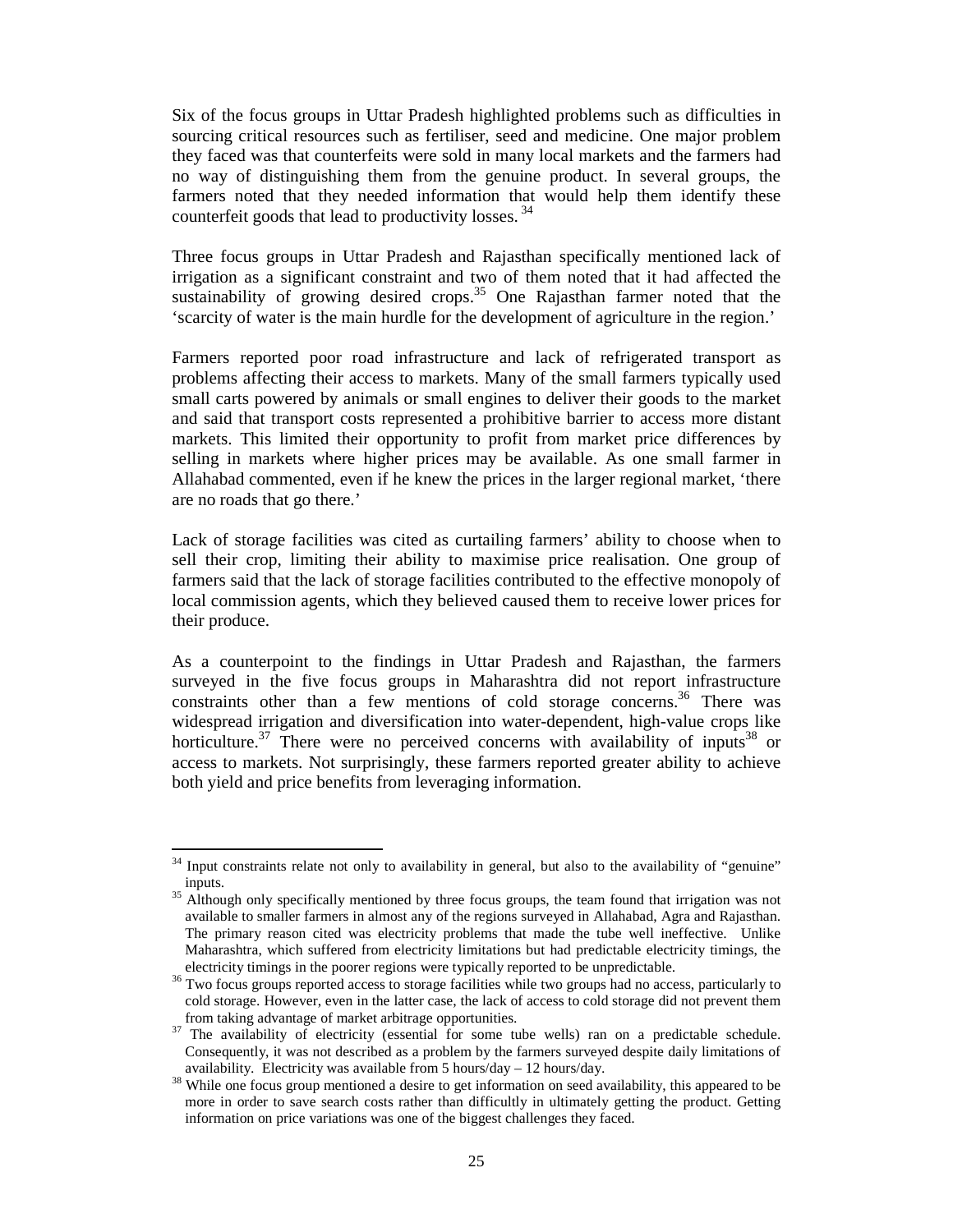ITC's internet kiosk service is one attempt to overcome some of the challenges presented by inadequate infrastructure (Table 9). This has been done by combining the provision of information with other services such as the direct sale of critical resources. Recognising the problems faced by small farmers in their supply chain, the internet kiosk model includes information delivery, input provision and direct procurement. It seeks to overcome infrastructure constraints by bringing markets to the farmer. Farmers we interviewed in villages with successful ITC programmes reported improved yield and better price realisation. The primary benefits reported were the introduction of hybrid seed varieties and adoption of new farming practices, leading to productivity gains of between 10 and 40 per cent. Farmers noted that by receiving comparative market pricing information as well as a firm price offer in advance from ITC, they had greater ability to choose when and where to sell their products. They also benefited from being able to sell to ITC locally and getting transport costs reimbursed.

| Problem                                     | <b>Examples</b>                                                                                                                                                                                                          | <b>Solution</b>                                                                                                                                          |
|---------------------------------------------|--------------------------------------------------------------------------------------------------------------------------------------------------------------------------------------------------------------------------|----------------------------------------------------------------------------------------------------------------------------------------------------------|
| Lack of consistent,<br>reliable information | Critical resources,<br>disease, sophisticated<br>farming practices,<br>accurate weather<br>reports<br>market prices (in<br>advance of market<br>arrival)                                                                 | Information provision<br>through e-choupal<br>Other services (soil-<br>$\bullet$<br>testing, advice)<br>available through<br>regional hubs               |
| Lack of availability of<br>inputs           | Seed, fertiliser,<br>pesticide, fungicide,<br>weedicide, medicine                                                                                                                                                        | Supply of inputs<br>provided                                                                                                                             |
| <b>Access to Markets and</b><br>Storage     | Crowded physical<br>$\bullet$<br>marketplace (could<br>take 2-3 days to enter)<br>lack of storage (less<br>leverage over when to<br>sell – worse for<br>perishable products)<br>Transport costs to non-<br>local markets | Direct procurement by<br>$\bullet$<br><b>ITC</b><br>Deal negotiated at time<br>of farmer's choosing<br><b>Transport costs</b><br>$\bullet$<br>reimbursed |
| Middlemen dominate<br>the supply chain      | Unfair practices -<br>$\bullet$<br>higher transaction<br>costs, lower amount<br>paid to producer                                                                                                                         | Direct procurement<br>$\bullet$<br>Transparent pricing<br>known in advance<br>Payment based on<br>gradations of quality                                  |

|  | Table 9: Example of the ITC 'e-choupal' model – Wheat in Uttar Pradesh |  |  |
|--|------------------------------------------------------------------------|--|--|
|  |                                                                        |  |  |

*Source: Interviews, Team analysis.* 

*Note: The specific range of services provided can vary among individual e-choupals.*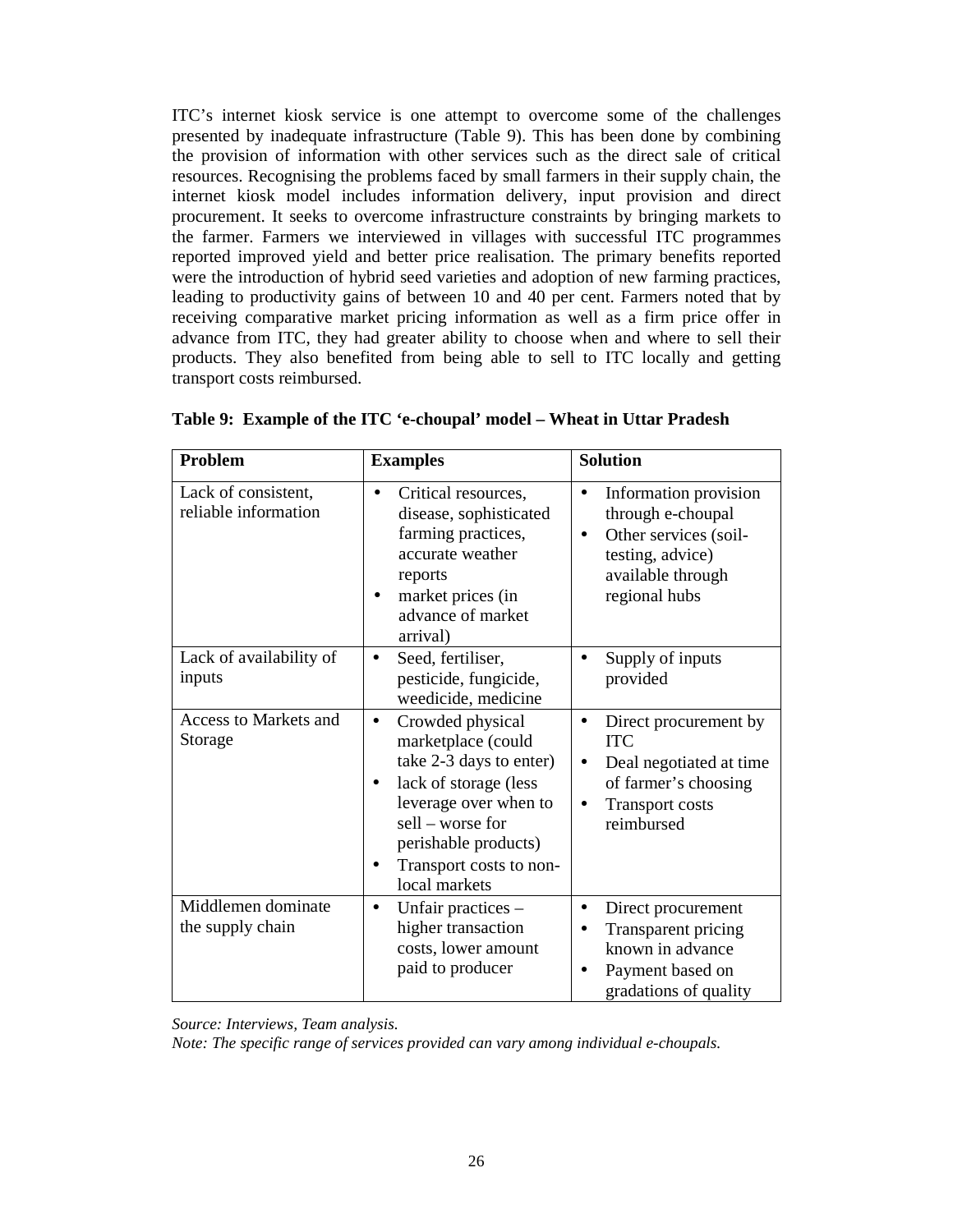# *8.2. Other Constraints*

Although inadequate infrastructure was the constraint most often cited by farmers as limiting their ability to realise the full productivity potential of improved access to information, other issues were also raised over the course of our investigation. Two of these stood out.

# *i) Access to credit*

Non-availability of credit at reasonable rates is a persistent problem for small farmers. Although rural borrowing from institutional agencies has doubled in the last three decades, the share of rural credit from non-institutional agencies is still above 40 per cent.<sup>39</sup> This reflects exclusion of small and marginal farmers from the formal credit system, the primary reason being their inability to offer collateral. This has led to an excessive dependence on informal credit sources with their exorbitant interest rates. The lack of credit availability has restricted the use of improved seeds, fertilisers and modern technical know how by farmers and this, in turn, has had an adverse impact on agriculture production and food security. Thus, farmers are in a vicious circle where lack of credit leads to lower output and lower output lead to a loss of income, which in turn pushes them out of the organised credit system.

Lack of access to credit from the organised banking system also reduces the farmer's chances of getting the best price because of restrictions (explicit or implicit) on where he can sell his crop. Access to credit was a problem raised by a majority of small farmer focus groups, although we were unable to quantify the extent to which farmers lost in terms of price realisation. We heard many contradictory responses as to whether or not farmers were bonded and thus had to sell to a specific trader, commission agent or moneylender who had extended them credit earlier in the year. Therefore, systemic deficiencies that lead to the exclusion of small and marginal farmers from the organised credit system are an issue that needs to be tackled to ensure high productivity growth.

# *ii) Capacity for risk-taking*

Farmers, in general, are naturally conservative. However, in order for information to drive agricultural productivity, farmers must be willing to try new strategies, which may include new farming techniques. While we found a small number who had made changes based on the information they received via their mobile phones, there were some who expressed reluctance to try new approaches even when they had access to relevant information. ITC staff said that, in their experience, persuading small farmers to adopt new seed varieties or farming methods often requires a combination of approaches: repeated dissemination of information, demonstration plots and farmer dialogues. Several focus groups in villages where hybrid seed had been introduced noted that the seed companies also promoted seed diffusion through demonstration plots and capacity building measures. It, therefore, seems likely that for broader rural productivity gains, a set of similar capacity-building activities to complement basic information provision will be required.

<sup>-</sup><sup>39</sup> All India Debt and Investment Survey, NSS Fifty-Ninth Round, January–December 2003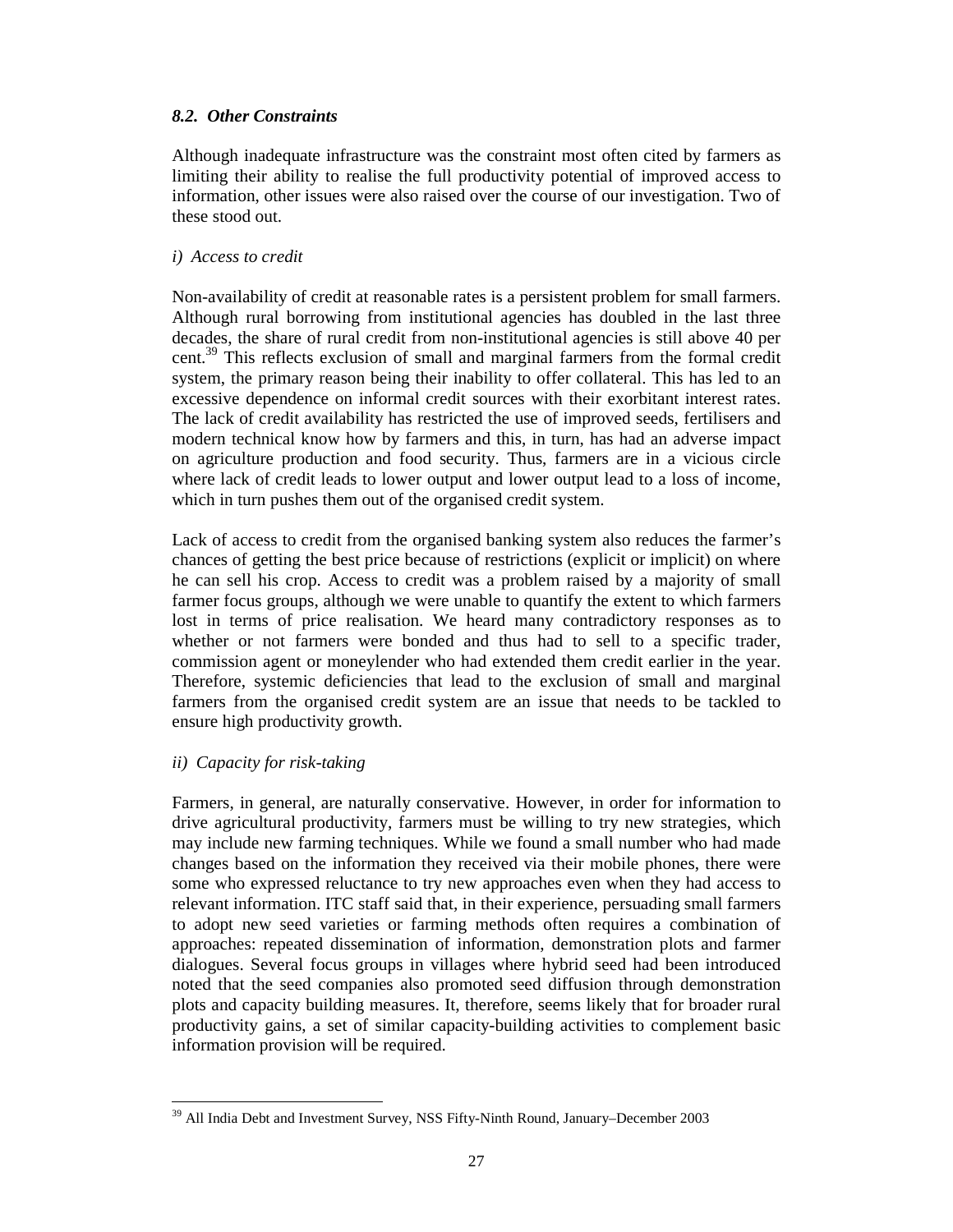# **9. Looking Ahead**

The interviewees stressed that for a true 'revolution' to occur, farmers must be able to get information delivered to them at a time and place of their choosing. Mobile telephony, as our survey bears out, can be a powerful tool to help meet this need. The survey, of course, has been more in the nature of an initial impact study and a more rigorous assessment of the benefits of mobile telephony with a much larger sample size is necessary to help provide policy inputs. Nevertheless, it is indicative of the contribution that mobile telephony can make towards improving agricultural productivity in the country. That farmers benefit from the introduction of mobileenabled information services is also borne out by the increasing number of subscribers to these services. (Figure 4).





*Source: IFFCO- IKSL department* 

-

Over the course of the research, we found a number of emerging ideas and applications for mobile phones that showed potential for the future.

• One example involved the use of camera phones to photograph crop diseases/pest infestations and send them to experts immediately. This visual information can improve diagnosis and advice. $4\overline{6}$ 

<sup>&</sup>lt;sup>40</sup> Tata Teleservices has started to pilot this in Maharashtra.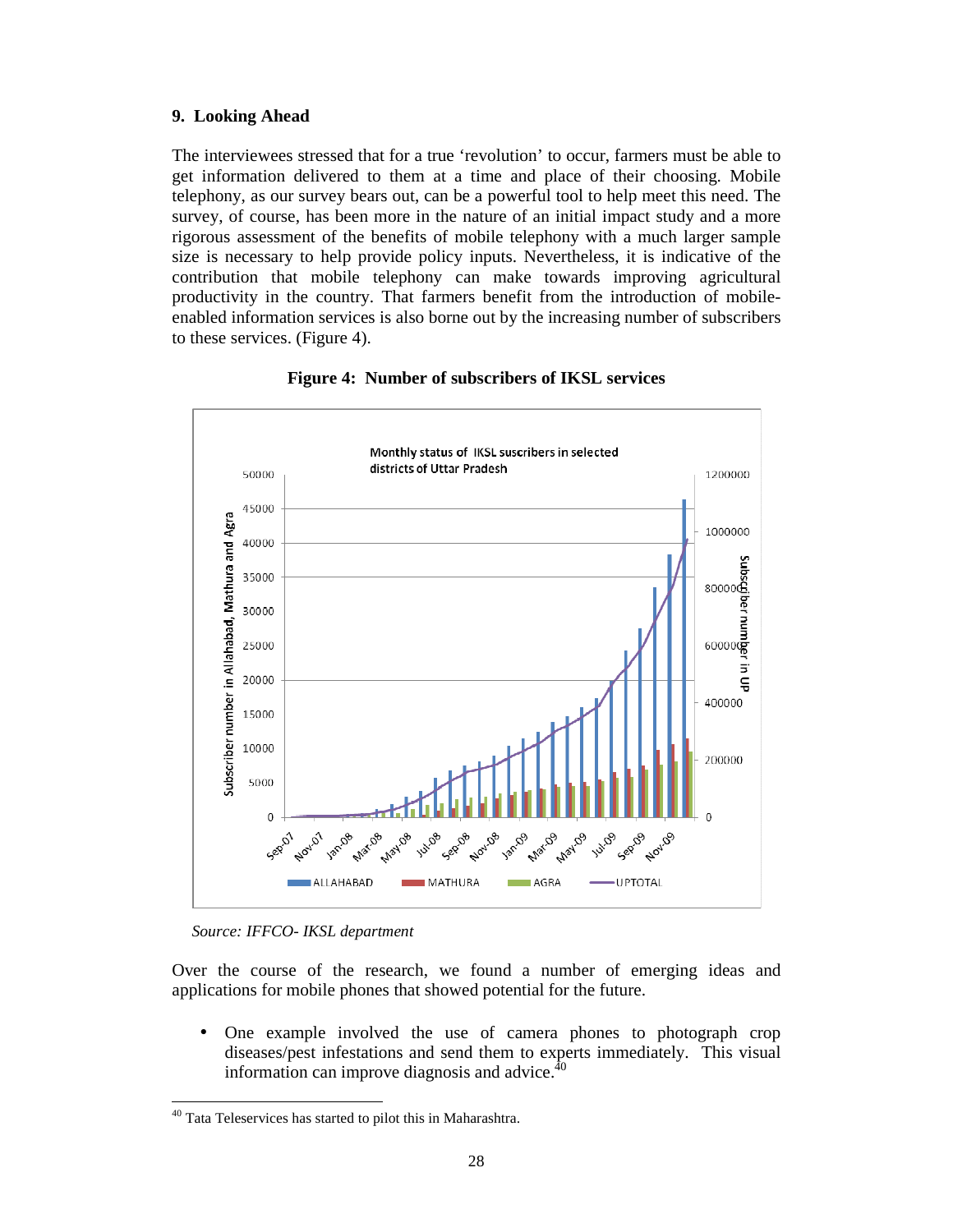- ITC has been piloting a new virtual commodity exchange, "Tradersnet", that enables direct buying and selling of coffee by producers and wholesale purchasers through an internet-based trading platform. SMS messages are sent to users' mobile phones every morning with the offers and grades available for purchase on that day. At the end of the day, users receive a text message with details of what actually took place. ITC had expected that exchange members would use the internet to access the electronic exchange to execute transactions. However, while members would use the internet for research, a number of them were not comfortable using it for transactions. Instead, they would call ITC representatives via their mobiles to execute trades on their behalf. One future option is to enable all actions to take place on mobile phones, thus taking advantage of the perceived higher comfort level that users have with their phones over PCs.
- ITC is also considering whether and how mobile phones can extend the rural kiosk programme. One possibility is to get farmers to feed personal information into the system via their mobile phones, enabling the efficient delivery of highly customised information back to their mobiles. The information could be updated, allowing for continual adjustment and tailoring of the information the farmer receives. Mobile phones could extend the reach and possibly, the functionality of the current e-choupal model. $41$

One key element in these examples is leveraging the portability, flexible content delivery capability and two-way communication characteristic of mobile phones to deliver low-cost but highly customised solutions.

# **10. Conclusion**

As a telephonic device, the mobile enables access to information sources that may not otherwise be reachable. As an information platform to receive sms, menu or voicemessage information, mobiles provides the ability to get connected to new knowledge and information sources not previously available with the possibility of real-time, highly tailored information delivery.

Even at this early stage, mobile phones are being used in Indian agriculture and are starting to deliver agricultural productivity improvements, an impact that is enhanced by the new mobile-enabled information services. The most common benefit of mobile telephony found in the research was derived from the use of mobile phones as a basic communications device as for many of the farmers interviewed, it was the only convenient phone access they had.

Realising the full potential benefits of mobile phones is limited, however, by a set of constraints that prevent farmers from fully leveraging the information they receive. The barriers apply more to small than to large farmers; large farmers are more able to leverage the benefits of the communication and information they can access.

<sup>-</sup><sup>41</sup> There were 6500 e-choupals were active, in 2009, reaching out to 40,000 villages. http://www.itcportal.com/rural-development/echoupal.htm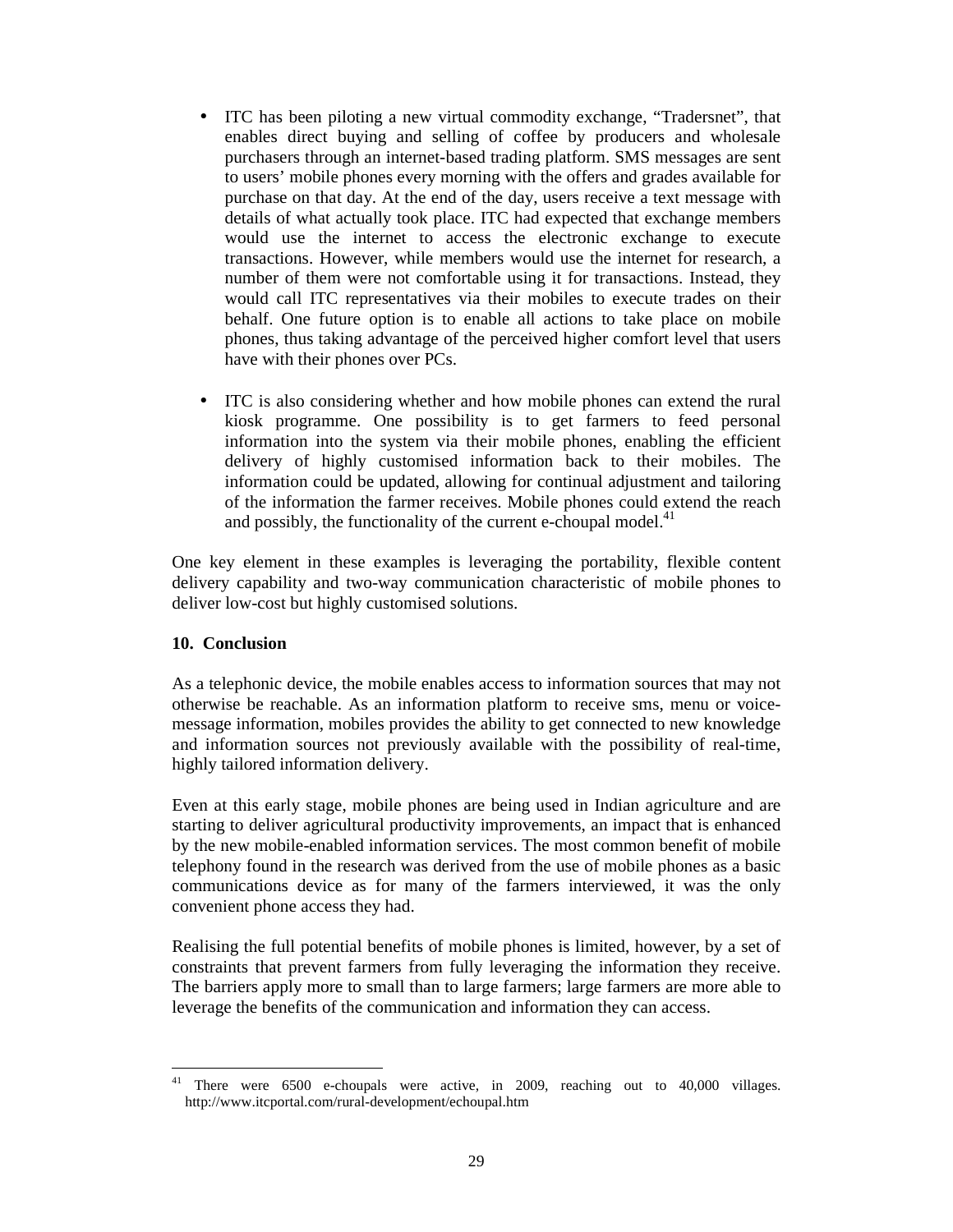The constraints include shortcomings in physical infrastructure affecting access to markets, storage and irrigation. Issues regarding the availability of critical products and services including seeds, fertilisers, medicines and credit to small farmers also exist.

This array of constraints means that additional interventions may be required to improve agricultural productivity growth. Increased public and private investment will be necessary to resolve critical infrastructure gaps. Policy changes may also be needed to encourage better access to high-quality inputs and credit for small farmers. Increased extension services and capacity-building efforts can complement information dissemination via mobile phones and associated services to accelerate the adoption of new techniques. Social networks may play an important role in building the trust and confidence required to influence the adoption of new mindsets and actions by small farmers. Additionally, basic information will need to be supplemented by a range of other activities such as demonstrations and broader communication efforts.

However, even in the case of poor farmers facing significant constraints, we found that there were still opportunities to realise productivity gains from the adoption of new farming practices and actions to mitigate crop losses. In the case of fishermen, there were, in addition to economic benefits, safety benefits and enhanced quality of life from decreased isolation and vulnerability.

There are also lessons for current and future mobile-enabled information service providers about the information of greatest value to users in the agricultural sector.

- The customers are not fully informed about the existing services and various facilities under these services. Creating awareness among farmers regarding the range of services provided may help the service providers to increase their subscribers base.
- Greater customisation and frequent updating add substantial value. Generic information triggers dissatisfaction and reduces the frequency with which farmers access the service. The most frequent criticism we heard was that information was 'old and routine'.
- Text messaging offers significant advantage over voice-based delivery in terms of convenience and content flexibility. Wherever literacy is a concern voice sms can also be used.
- Information should be in the local language and easy to understand. Most of the farmers we interviewed were prepared to pay for information services as long as they felt that they would get the information they wanted in a timely and reliable manner.

There are some important questions that were not covered by our research. One is the extent to which farmers who use mobile phones share information with those who do not. As continued mobile penetration encourages more information access and diffusion, further research may be able to evaluate if ultimately a 'tipping point' will be reached, amplifying the impact of mobiles on productivity and farm revenues.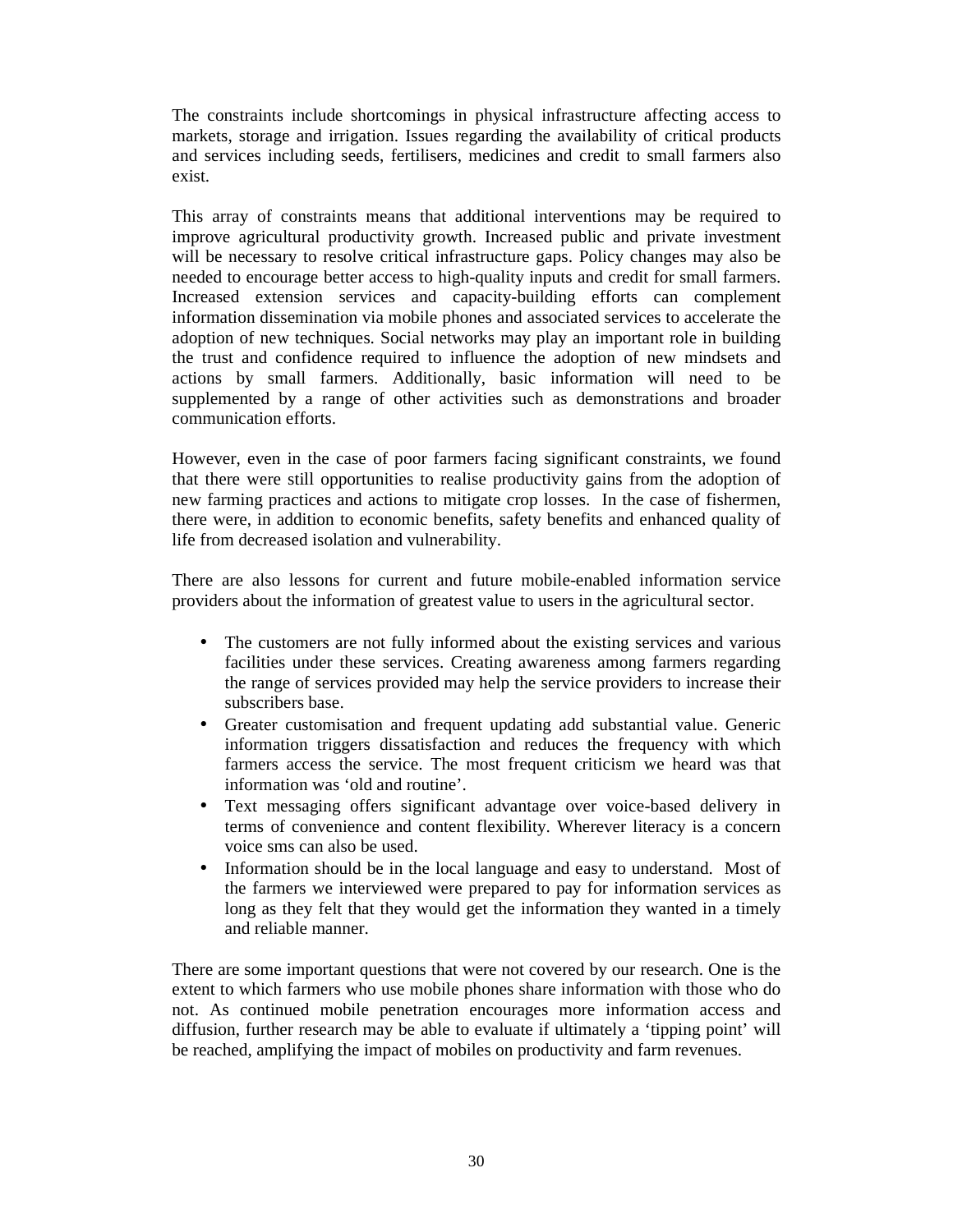Finally, it may be useful to consider whether and to what extent mobile phones would help increase overall market efficiency and reduce price dispersion in wholesale agricultural markets.

This study provided a first look at the potential offered by mobile telephony to raise productivity in the agricultural sector as a whole. We saw many examples of benefits created by the characteristics of mobility, customised content delivery and convenience. As mobile penetration continues to increase among farming communities and information services continue to adapt and proliferate, scope exists for a much greater rural productivity impact in future, but achieving the full productivity potential will depend on reducing other constraints, which limit the use of the information farmers and fishermen can obtain from their mobile phones.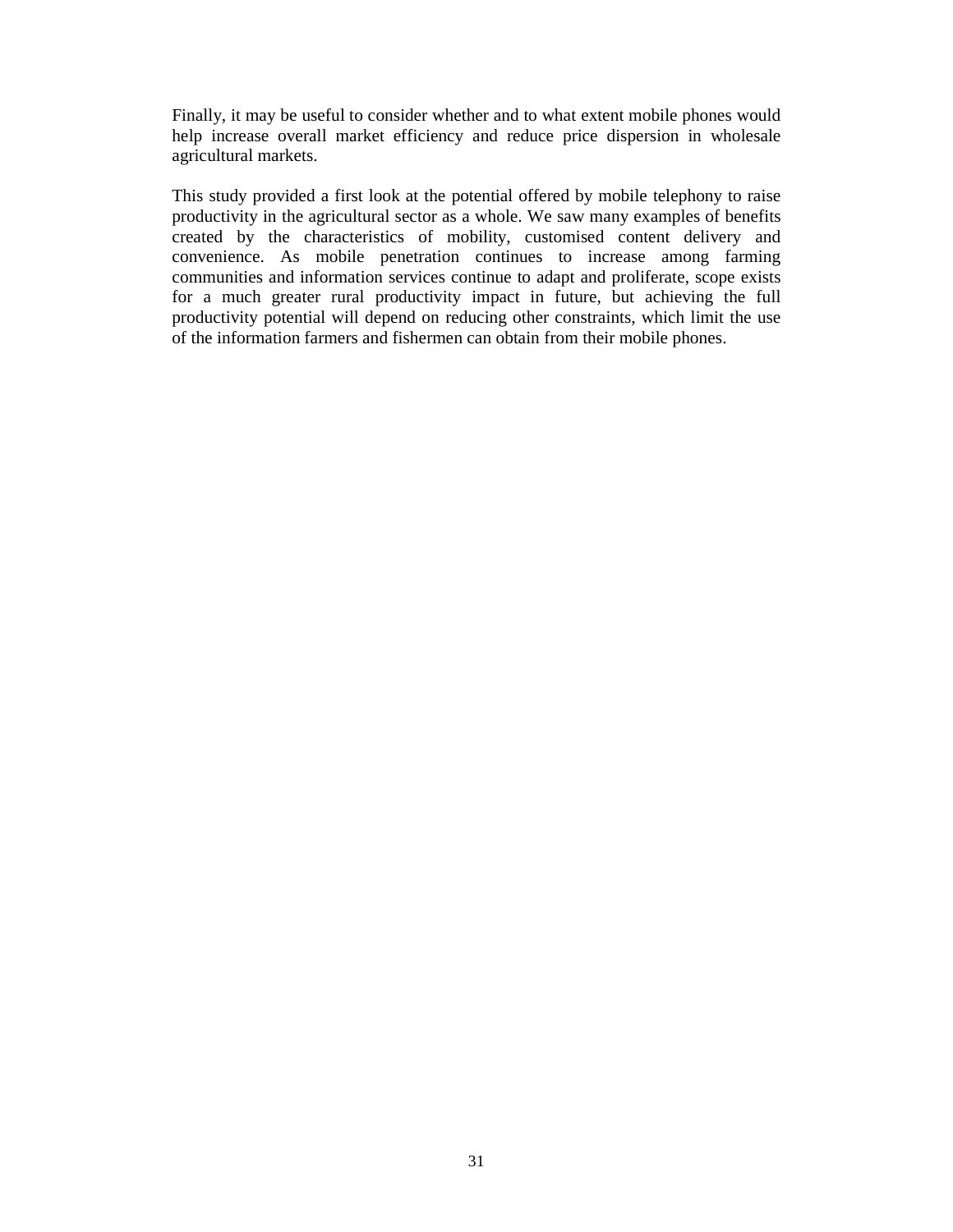#### **References**

- Abraham, Reuben (2007), "Mobile Phones and Economic Development: Evidence from the Fishing Industry in India", Information Technology and International Development, MIT Press, Volume 4, Number 1, Fall 2007, Pp 5–17.
- Ahmed T. Rashid and Laurent Elder (2009), "Mobile phones and development: An Analysis of IDRC-supported projects", The Electronic Journal on Information Systems in Developing Countries, EJISDC Vol. 36 No. 2, Pp 1-16. http://www.ejisdc.org/ojs2/index.php/ejisdc/article/viewFile/529/265
- Aker, J. C. (2008), "Does Digital Divide or Provide? The Impact of Cell Phones on Grain Markets in Niger", Working Paper Number 154, Centre for Global Development, Washington, USA, October 2008. http://www.cgdev.org/ content/publications/detail/894410/
- Bertolini, Romeo (2004), "Making Information and Communication Technologies Work for Food Security in Africa. 2020", IFPRI Brief- Africa Conference Brief II, International Food Policy Research Institute, Washington, USA, October 2004. http://www.ifpri.org/publication/making-information-andcommunication -technologies-work-food-security-africa
- Bhatnagar, Subhash (2008), "Benefits from Rural ICT Applications in India: Reducing Transaction Costs and Enhancing Transparency?" LIRNEasia presentation at public lecture on ICT in Agriculture, Colombo, Sri Lanka, 25/02/2008.http://www.lirneasia.net/wp-content/uploads/2008/02/bhatnagar\_ public\_lecture.pdf
- Bhavnani, Asheeta, Rowena Won-Wai Chiu, Subramaniam Janakiram, Peter Silarszky (2008), "The Role of Mobile Phones in Sustainable Rural Poverty Reduction. Report", World Bank Report - ICT Policy Division, Global Information and Communications Department, The World Bank, June 2008. http://siteresources.worldbank.org/EXTINFORMATIONANDCOMMUNICA TIONANDTECHNOLOGIES/Resources/The\_Role\_of\_Mobile\_Phones\_in\_S ustainable\_Rural\_Poverty\_Reduction\_June\_2008.pdf
- de Silva, Harsha and Dimuthu Ratnadiwakara (2008), "Using ICT to reduce transaction costs in agriculture through better communication: A case study from Sri Lanka", LIRNEasia, Colombo, Sri Lanka, Nov. 2008. http://www.lirneasia.net/wp-content/uploads/2008/11/transactioncosts.pdf

Economic Survey, 2008-2009, Ministry of Finance, Government of India

- Evenson, R.E., C. Pray and M.W. Rosegrant (1999), "Agricultural Research and Productivity Growth in India", Research Report No 109, International Food Policy Research Institute, Washington, D.C.
- Fan, S., P.B.R. Hazell and S. Thorat (1999), "Linkages between Government Spending, Growth, and Poverty in Rural India", Research Report No 110. International Food Policy Research Institute, Washington, D.C.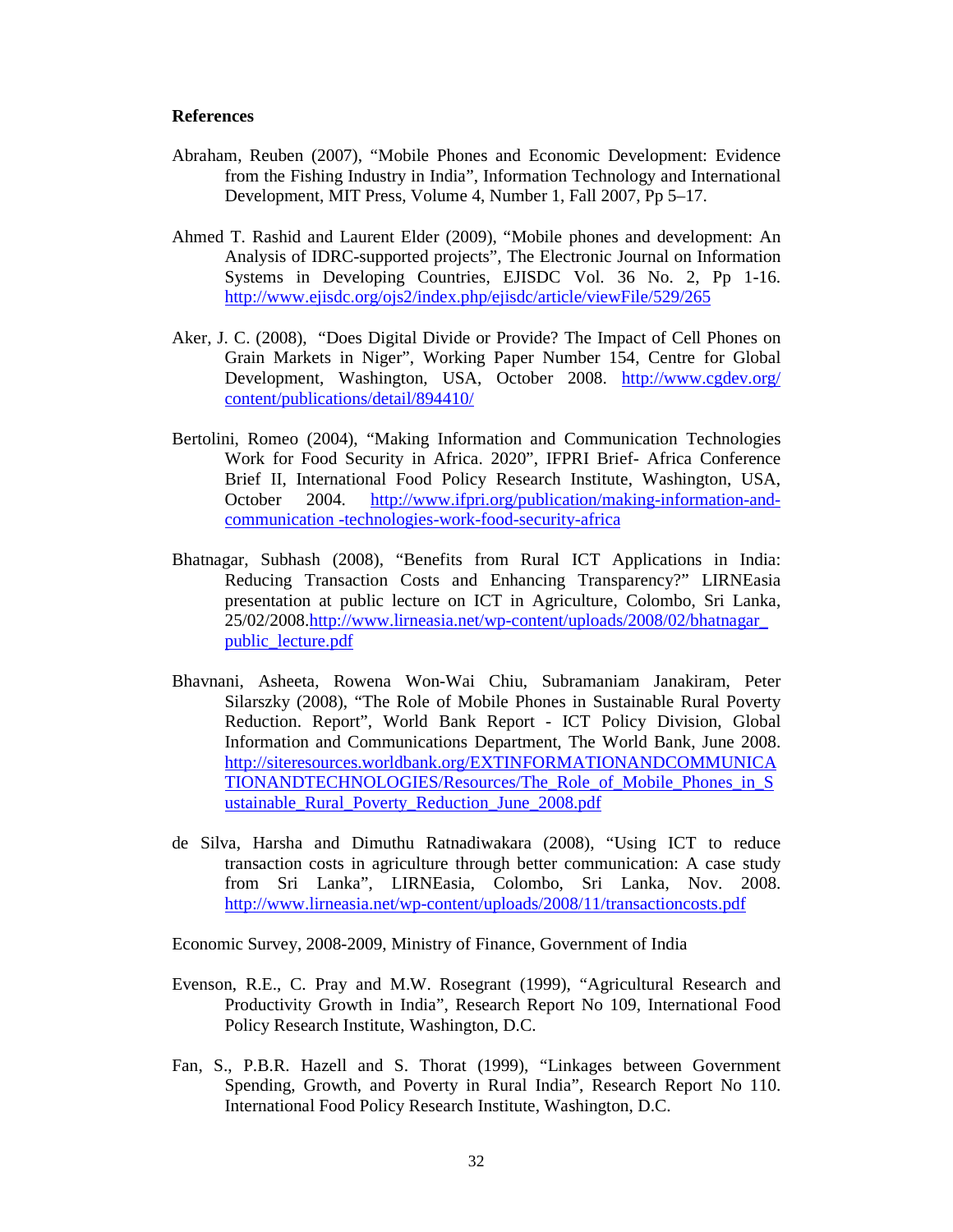- Fong, Michelle W. L. (2009), "Digital Divide between Urban and Rural Regions in China", The Electronic Journal on Information Systems in Developing Countries, EJISDC Vol. 36, No. 6, Pp 1-12. http://www.ejisdc.org/ojs2/ index.php/ejisdc/article/viewFile/532/268
- Jensen, Robert (2007), "The Digital Provide: Information (Technology), Market Performance, and Welfare in the South Indian Fisheries Sector", Quarterly Journal of Economics, Vol. CXXII, Issue 3: 879-924.
- Kumar, Praduman and Surabhi Mittal (2006), "Agricultural productivity trends in India: Sustainability issues", Agricultural Economic Research Review, Vol. No. 19, No. 3 Pp 71-88.
- Kumar, Praduman and Mark W. Rosegrant (1994), "Productivity and sources of growth for rice in India", Economic and Political Weekly, Vol. 29 No. 52, Pp A183-A188.
- Michael, Rasher (2009), "The use of GPS and mobile mapping for decision-based precision agriculture", web-paper, GIS Development, 2009. Internet site: http://www.gisdevelopment.net/application/agriculture/overview/agrio0011.ht m
- Mittal, Surabhi and Praduman Kumar (2000), "Literacy, technology adoption, factor demand and productivity: An econometric analysis", Indian Journal of Agricultural Economics, Vol. 55 No. 3, Pp 490-499.
- Muto, Megumi and T. Yamano (2008), The impact of mobile phone coverage expansion on market participation panel data evidence from Uganda, Draft Discussion Paper, Japan International Co-operation Agency (JICA). http://www.jica.go.jp/jica-ri/publication/archives/jbic/report/review/pdf/37\_ 05.pdf
- NSS (2005), "Situation Assessment Survey of Farmers", National Sample Survey organization (June, 2005), GoI.
- Overa, Ragnhild. 2006, "Networks, Distance, and Trust: Telecommunications Development and Changing Trading Practices in Ghana," World Development, Vol. 34, No. 7 (July 2006), Pp 1301-1315.
- Pingali, P., Y. Khwaja and M. Meijer, (2005), "Commercialising Small Farms: Reducing Transaction Costs", ESA Working Paper No. 05-08, Agricultural and Development Economics Division, The Food and Agriculture Organisation of the United. ftp://ftp.fao.org/docrep/fao/008/af144e/af144e00. pdf
- Veeraraghavan, Rajesh, Naga Yasodhar and Kentaro Toyama (2009), "Warana Unwired: Replacing PCs with Mobile Phones in a Rural Sugarcane Cooperative", Information Technologies and International Development, USC Annenberg School for Communication Volume 5, Number 1, Spring 2009, Pp 81–95. http://itidjournal.org/itid/article/view/327/150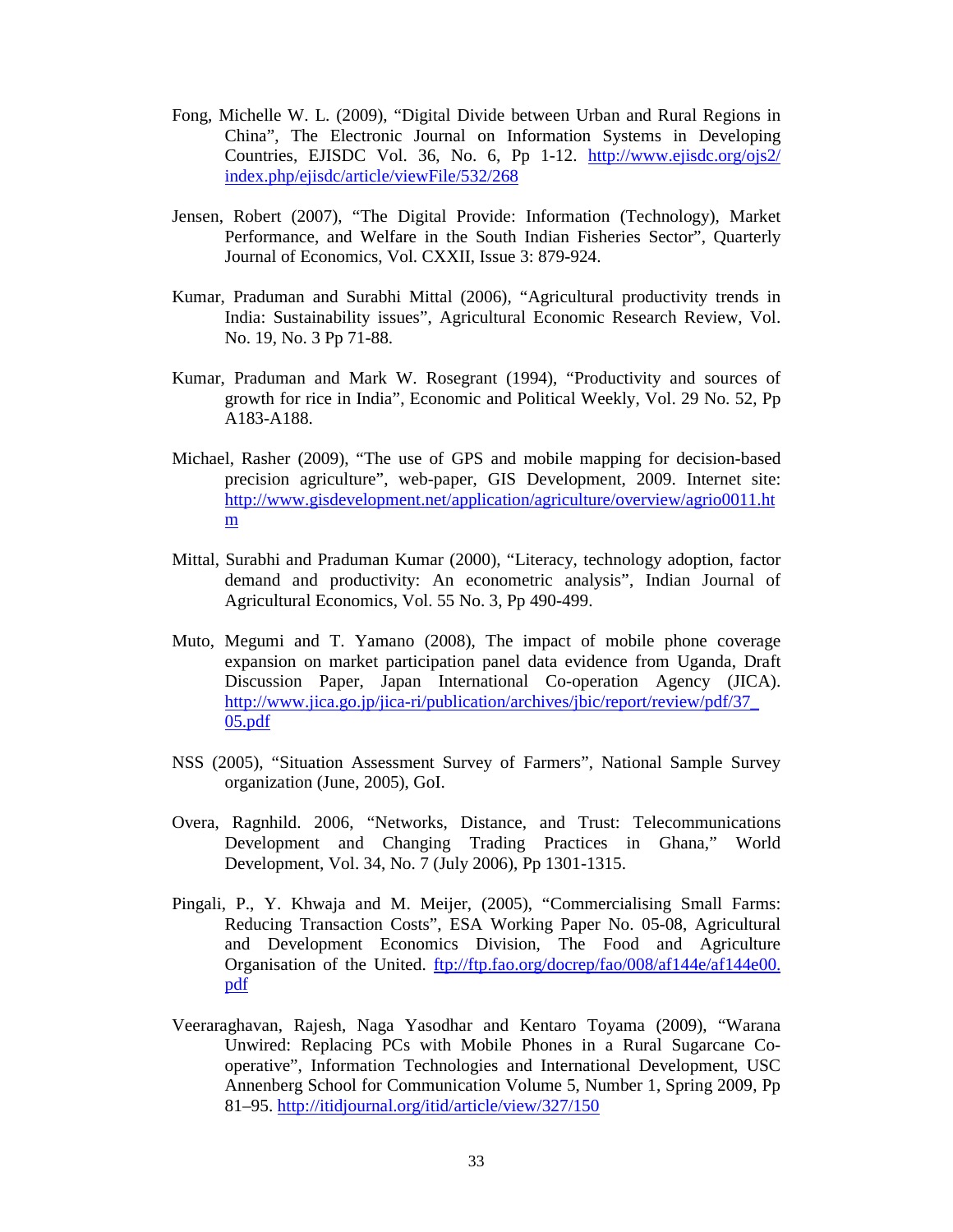# **Annexure 1: Survey Locations**

| <b>State</b>          | <b>District</b> | <b>Village</b>             | Number of<br>focus<br>group<br>discussions<br>conducted | Number of<br>individual<br>interviews |
|-----------------------|-----------------|----------------------------|---------------------------------------------------------|---------------------------------------|
| Uttar                 | Allahabad       | Saidabad, Bijhayan, Malak  | 5(67)                                                   | 10                                    |
| Pradesh               |                 | Harhar, Vardaha, Panwar    |                                                         |                                       |
|                       | Agra            | Medhapur, Mania            | 2(24)                                                   | 3                                     |
|                       | Mathura         | Usfar, Lalpur              | 1(10)                                                   | $\overline{2}$                        |
| Rajasthan             | Alwar           | Khairtal                   | 1(5)                                                    | 3                                     |
|                       | *Dausa          | Khanyaas                   |                                                         | 1                                     |
|                       | *Bhilwara       | Lesua                      |                                                         | 1                                     |
|                       | *Baran          | Himoniya                   |                                                         | $\mathbf{1}$                          |
|                       | *Jaipur         | Murali Papmaanbali         |                                                         | 1                                     |
| Maharashtra<br>Satara |                 | Arphal, Bharatgaon, Indoli | 4(46)                                                   | 1                                     |
|                       | Pune            | Kumbhar                    | 1(4)                                                    |                                       |
| Pondicherry           |                 | Veerampattinam             |                                                         | $\overline{4}$                        |
|                       |                 | Ponnithittu                |                                                         | $\overline{4}$                        |
| Delhi                 |                 |                            |                                                         | 3                                     |
| <b>Total</b>          | 11              | 20                         | 14 (156)                                                | 34                                    |

*Note: \* interviews were conducted telephonically.* 

*Numbers in parenthesis indicate the total number of farmers involved in the focus group discussions.*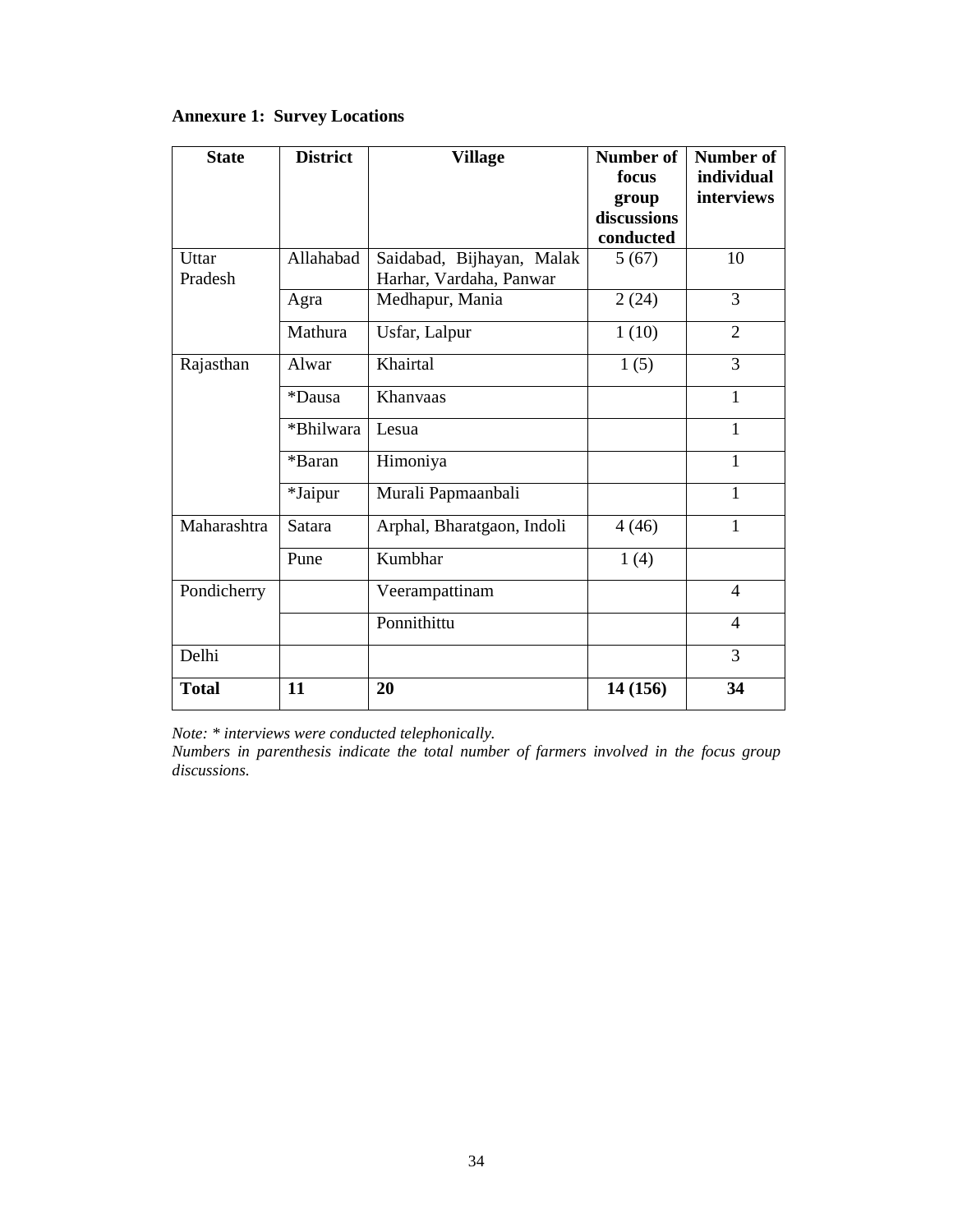# **Annexure 2a: Interview Sample - Breakdown by Farm Segments**

| <b>Segment</b>              | <b>Number</b> | Per cent of total |
|-----------------------------|---------------|-------------------|
| Marginal-Small Farmer       | 152           | 81.3              |
| Medium Farmer               | 3             | 1.6               |
| Large Farmer                | 8             | 4.3               |
| <b>Trader/Market Player</b> | 17            | 9.1               |
| Other                       | 7             | 3.7               |
| <b>Total</b>                | 187           | 100               |

*Marginal-Small Farmer (< 6 acres) Medium Farmer (< 20 acres) Large Farmer (>20 acres) Trader/Market Player – includes traders, commission agents, loaders and labourers Other – includes business and non-profit organisation representatives* 

## **Annexure 2b: Marginal & Small Farmers by Regions Surveyed**

| <b>Region</b> | <b>Number</b>  | Per cent of total |
|---------------|----------------|-------------------|
| Allahabad     | 77             | 50.7              |
| Agra-Mathura  | 20             | 13.2              |
| Delhi-NCR     | $\overline{2}$ | 1.3               |
| Rajasthan     | $\overline{c}$ | 1.3               |
| Maharashtra   | 51             | 33.6              |
| Total         | 152            | 100               |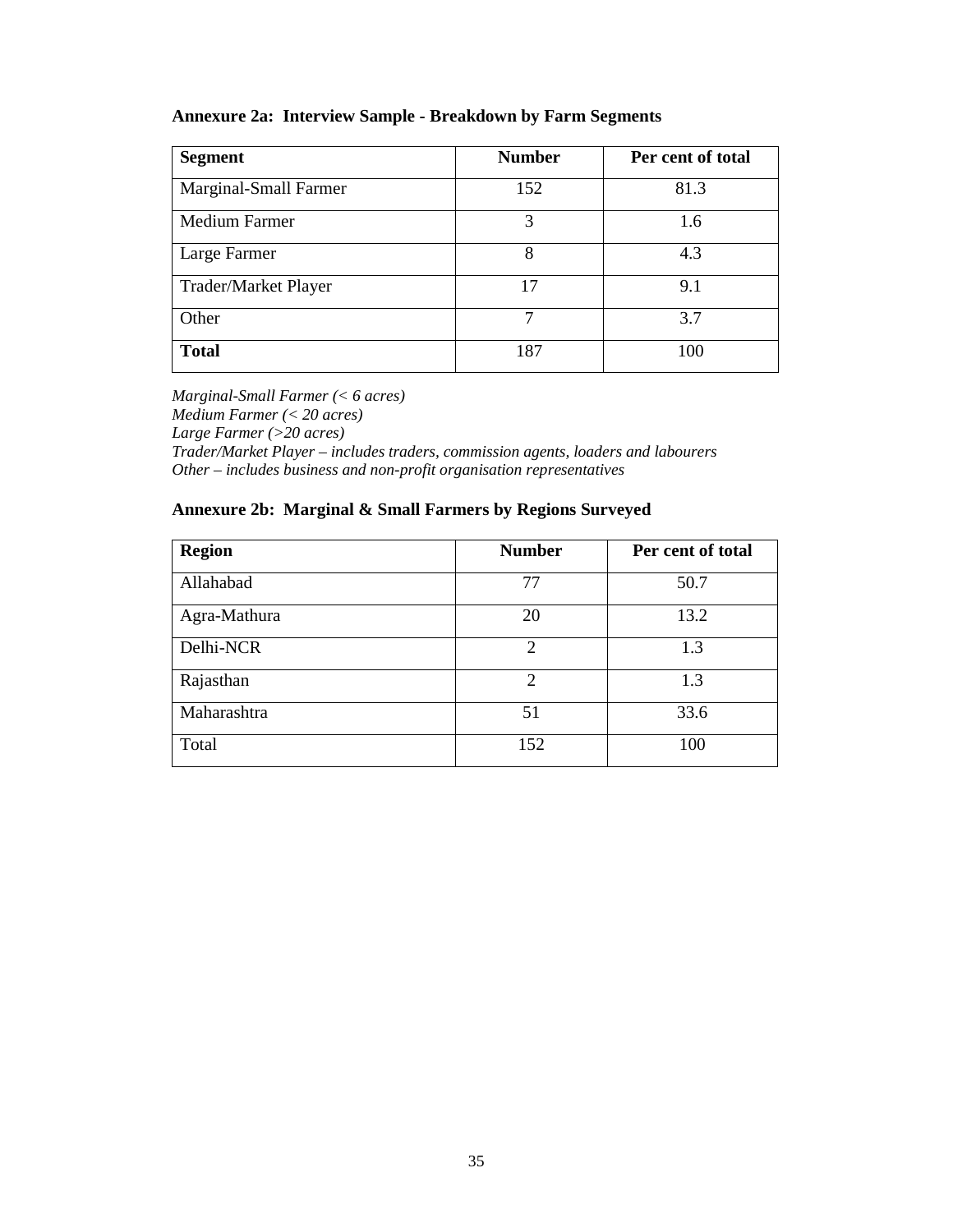**Annexure 3: Questionnaire**

**A. General Statistics- Know the Farmers**

**Location …………………........................…**

RML/ IKSL/ FF/ only mobile (service)

**Frequency (No. of participants)**

**How did you get to know of the service? Why did you decide to join?**

**Size of land holdings (ask each participant)**

**Family size**

**Average Household Income**

**Average Population of Village**

**Crops grown**

|               | Crop | <b>Marketable Surplus</b><br>(Kgs) | <b>Mandis produce is</b><br>sold in |
|---------------|------|------------------------------------|-------------------------------------|
| <b>Kharif</b> |      |                                    |                                     |
| Rabi          |      |                                    |                                     |

**Do you have access to credit? If yes, from which source (bank/ money lender/ friends/ other sources)? Approximately how much debt do you take each year/season?**

#### **B. Broad Questions (descriptive answers)**

*(Try to capture the information in 5-point statistics wherever appropriate-1: poor; 2: Average; 3: Good; 4: Very Good; 5: Excellent)*

- Q.1. Do you own a mobile? Do you make calls for agricultural/business purpose? How frequently and what information do you seek and from which source?
- Q2. What is the information provided through the service? How often? How does it vary by growing stage? Has the nature of the service/information changed over time? (Better/ Worse)
- Q3. How would you rate the quality and timeliness of the information provided?
- Q4. Of the information received, what information do you value the highest? What information the least? Why?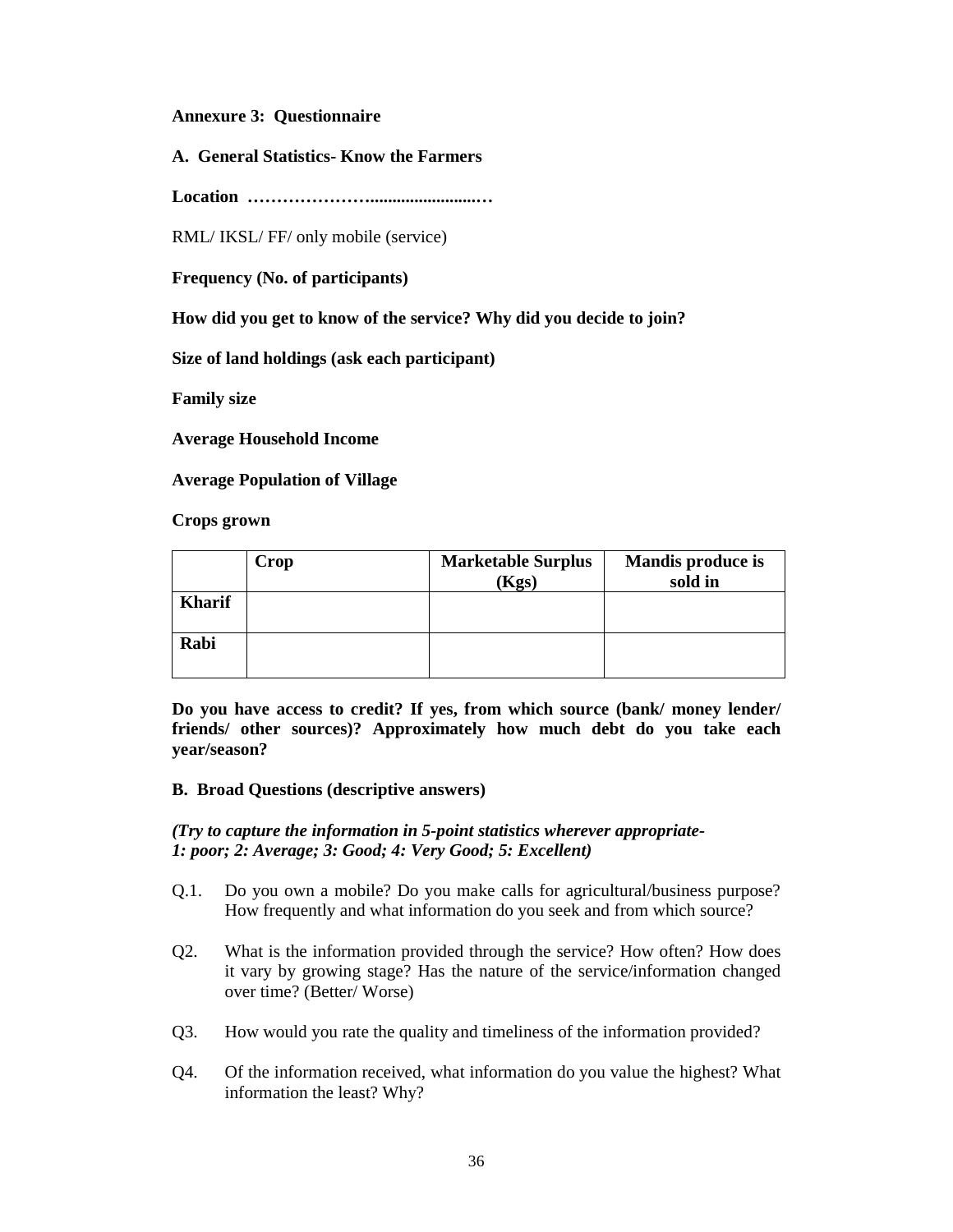(Is there information they access on a daily/ weekly/monthly/seasonal basis)

- a. How would you prefer to receive the information (sms, voice-mail, calls)? What percentage of current messages received through these services do you listen to/read? What percentage of the messages that you read/listen to do you find useful to you? What do you like/dislike about receiving information through sms/voice?
- b. When during the day do you typically access the messages (morning, afternoon, evening – all day long, etc.)?
- Q5. Before these service, how did you get this information? What were your sources?
- Q6. How would you rate the quality and timeliness of the information received through these services against the information you received from other sources before these were introduced?
- Q7. In addition to the service, what other information sources do you use for agricultural information (including internet kiosks if available)? What information is accessed through which source (e.g. radio for weather info, etc.)? Are these information sources better for some things than the service?
- Q8. Do you feel you get value for money from the service? How has your income increased (or losses decreased) as a result of using this service? If the cost of the service is doubled, would you continue with it?
- Q9. Have you made use of the info received through the service? If yes, then how specifically has it changed behaviour or influenced your decision(s)? If no, why not? Has anything prevented you from making use of the information?
- Q10. What elements would you change about the current service to make it better? What other information do you need/would value that you are currently not getting (or not getting with sufficient quality or timeliness)? Would you want this delivered via mobile?
- Q11. Do you ever share the information you receive with other farmers who are not users of these services?
- Q12. Are they aware of any other competing mobile/phone services for agriculture information in their area? (e.g. BSNL helpline, etc.)

#### *Rank them as 1: Not at all; 2: Slightly; 3 A lot; 4 Manifold*

- Q 13 Has mobile helped in seed adoption?
- Q 14 Has mobile helped you to
	- a. get connected to markets
	- b. to adopt better agricultural practices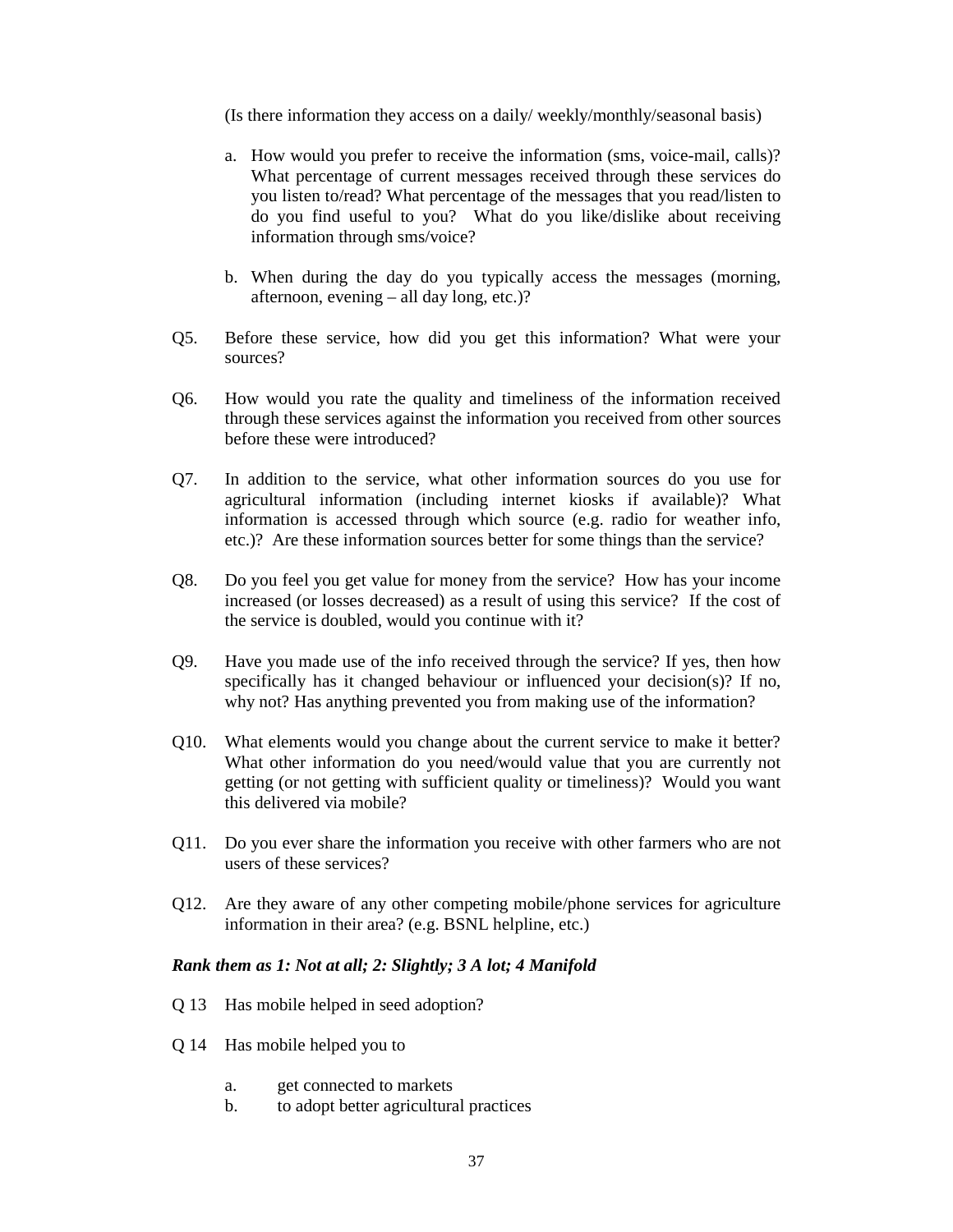- c. increased revenue
- d. influenced your cropping pattern decision
- e. reduced wastage?

# Q 15 Ranking in terms of perceived value of information

*Importance (Scale:1-not at all important, 2-not very important, 3-some what important, 4-important, 5-very important)* 

| <b>Type of Information</b>           | Value of<br>information | <b>Present source of</b><br>information | If presently by<br>RML/IKSL, then<br>previous source |
|--------------------------------------|-------------------------|-----------------------------------------|------------------------------------------------------|
| Seeds                                |                         |                                         |                                                      |
| Fertiliser                           |                         |                                         |                                                      |
| Pesticides                           |                         |                                         |                                                      |
| Machinery                            |                         |                                         |                                                      |
| Labour                               |                         |                                         |                                                      |
| Use of inputs                        |                         |                                         |                                                      |
| Other farm practices                 |                         |                                         |                                                      |
| Harvesting                           |                         |                                         |                                                      |
| Marketing                            |                         |                                         |                                                      |
| Storage                              |                         |                                         |                                                      |
| Prices-----input<br>----------output |                         |                                         |                                                      |
| Electricity timings                  |                         |                                         |                                                      |
| News reports                         |                         |                                         |                                                      |
| <b>Diseases</b>                      |                         |                                         |                                                      |
| Govt. schemes                        |                         |                                         |                                                      |
| Customised crop<br>advice            |                         |                                         |                                                      |
| Waste reduction                      |                         |                                         |                                                      |
| Animal Husbandry                     |                         |                                         |                                                      |
| Others                               |                         |                                         |                                                      |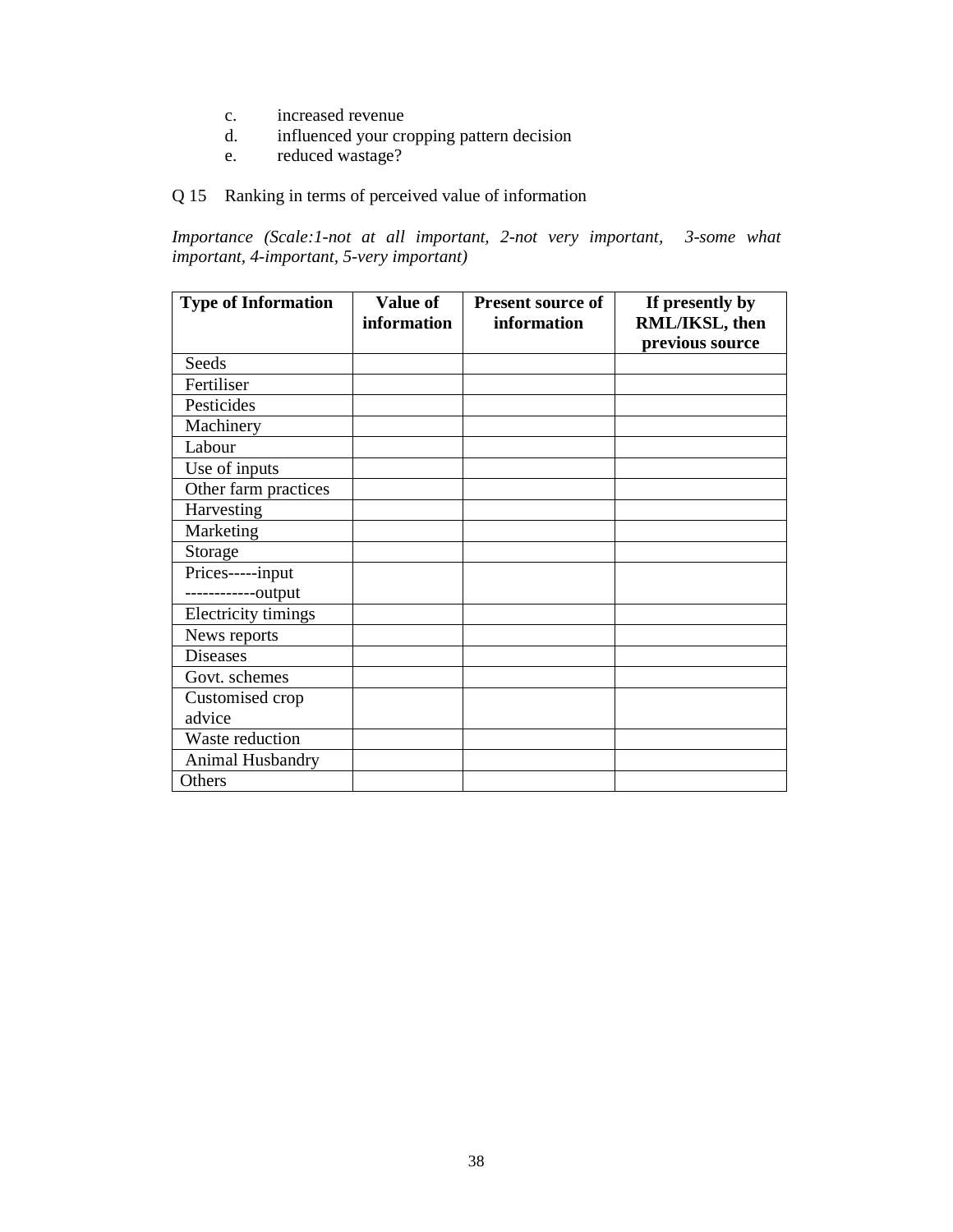## **Annexure 4: Partner Organisations**

**IFFCO** (Indian Farmers Fertilisers Co-operatives Limited), a national organisation of rural co-operatives, which runs a mobile-enabled farmers' information service in partnership with Bharti Airtel, an Indian mobile operator. This service is called IKSL (IFFCO Kisan Sanchar Limited). It requires the farmers to purchase a special SIM card (IFFCO-Airtel green card). They receive free voice-mails containing agricultural information as well as access to a paid helpline service costing Rs. 1 per minute.

**Reuters**. The global information services company operates an Indian-based mobileenabled information business for farmers, Reuters Market Light (RML). Farmers purchase a three-month, six-month or 12-month subscription, which entitles them to daily agricultural information through text messages. Our field interviews were supplemented by interviews with Reuters' staff in London and Maharashtra.

**ITC.** The Indian agribusiness company operates several models of a rural internet kiosk programme, the 'e-choupal', serving farmers across rural India. The version investigated for this report was an internet kiosk manned by a local farmer who acts as an agent for ITC (a 'Sanchalak'). Through this agent, farmers can access agricultural information, buy inputs (seed, fertiliser, pesticide) and other retail products, and can sell selected crops directly to ITC. They are also exposed to demonstration plots and training sessions. There is no charge for the information and training sessions. Our field investigations were supplemented by interviews with staff in Gurgaon and Hyderabad.

**MS Swaminathan Research Foundation (MSSRF).** This non-governmental organisation is piloting a mobile-information services model for fishermen in partnership with Qualcomm, a global technology company, and Tata Teleservices, an Indian mobile phone operator. This programme, "fisher friend", provides free mobile handsets to fishermen which they must share on a rotating basis, along with free access to the information service.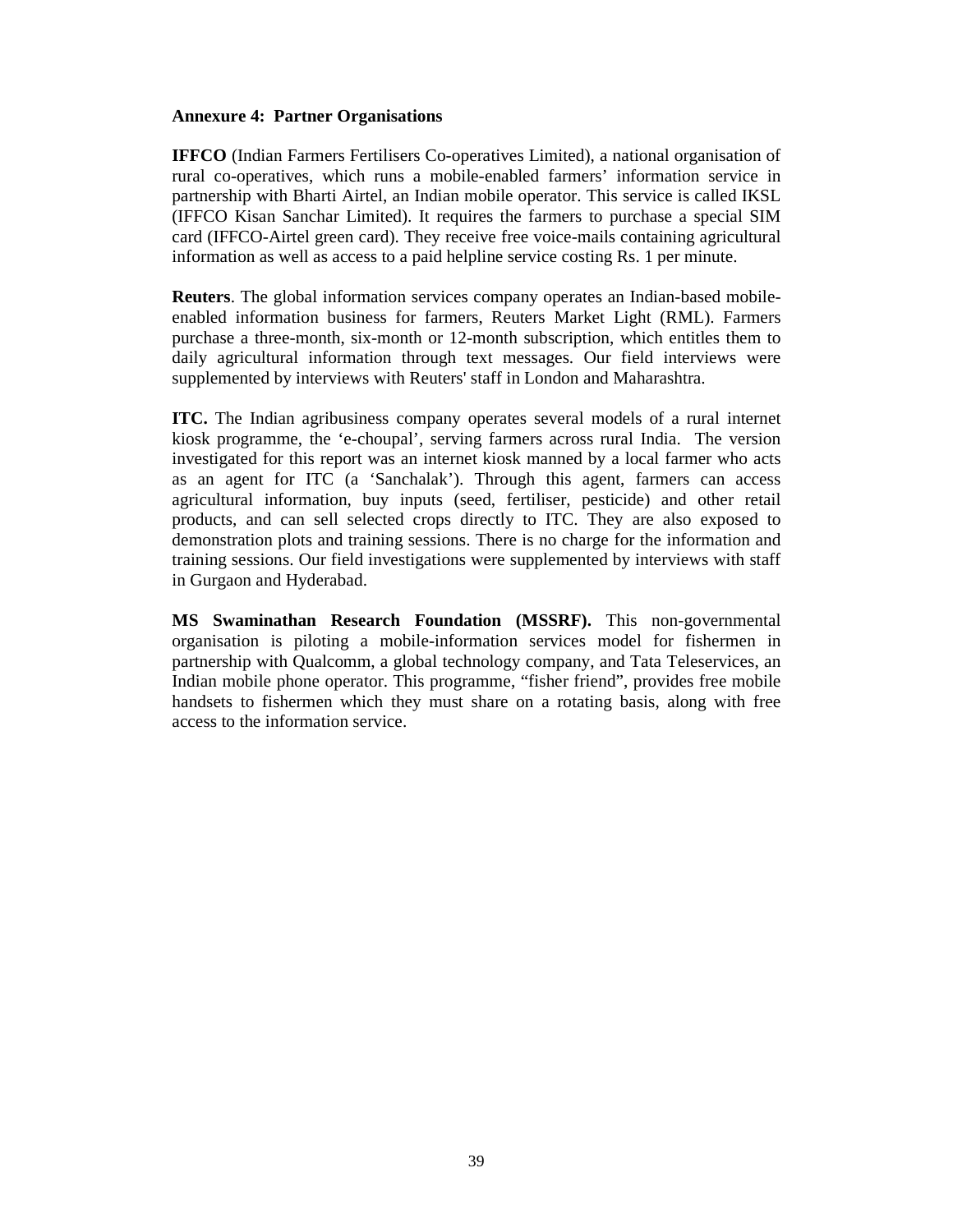# **Annexure 5: Examples of IKSL Messages in Uttar Pradesh (translated into English)**

**Weed Control in Paddy crop:** Weed control in paddy fields: Use khurpi or paddy-weeder. Weed-killing chemicals can also be used. For grasses and broad-leaved weeds, use Butachlore 5: globules 30-40 kgs. per hectare or Pendimethalin 30 E.C. at the rate of 3.3 litres per hectare. Dissolve in 700-800 litres water and use within 3 to 4 days of sowing. Butachlore should only be used in 3-4 cm. of water. To control broad-leaved weeds only, use 2, 4, D Sodium Salt at the rate of 625 grams per hectare. This should be spread one week after planting the paddy field and 20 days after sowing direct.

**Cultivation of Bananas:** Those farmer brothers who want to cultivate bananas should choose land that is mainly alluvial or clay alluvial land with good drainage. Make sure there are sufficient wind barriers, especially from the west; otherwise, hot winds during May and June can harm and dry the leaves. Plant lines from east to west in order to minimise the chances of damage from hot winds. Bananas are an excellent crop for increased production per unit area in a short period and have a good yield. *Grandnen* banana is best for cultivation; *green cover* species/variety is also good. Timely planting is key and should be done between 15 June and 15 July. 3-month-old sword-shaped leaves containing fully developed and stout *ghanankanda,* are used for planting. Plants prepared through tissue-culture are best as they have good disease resistance.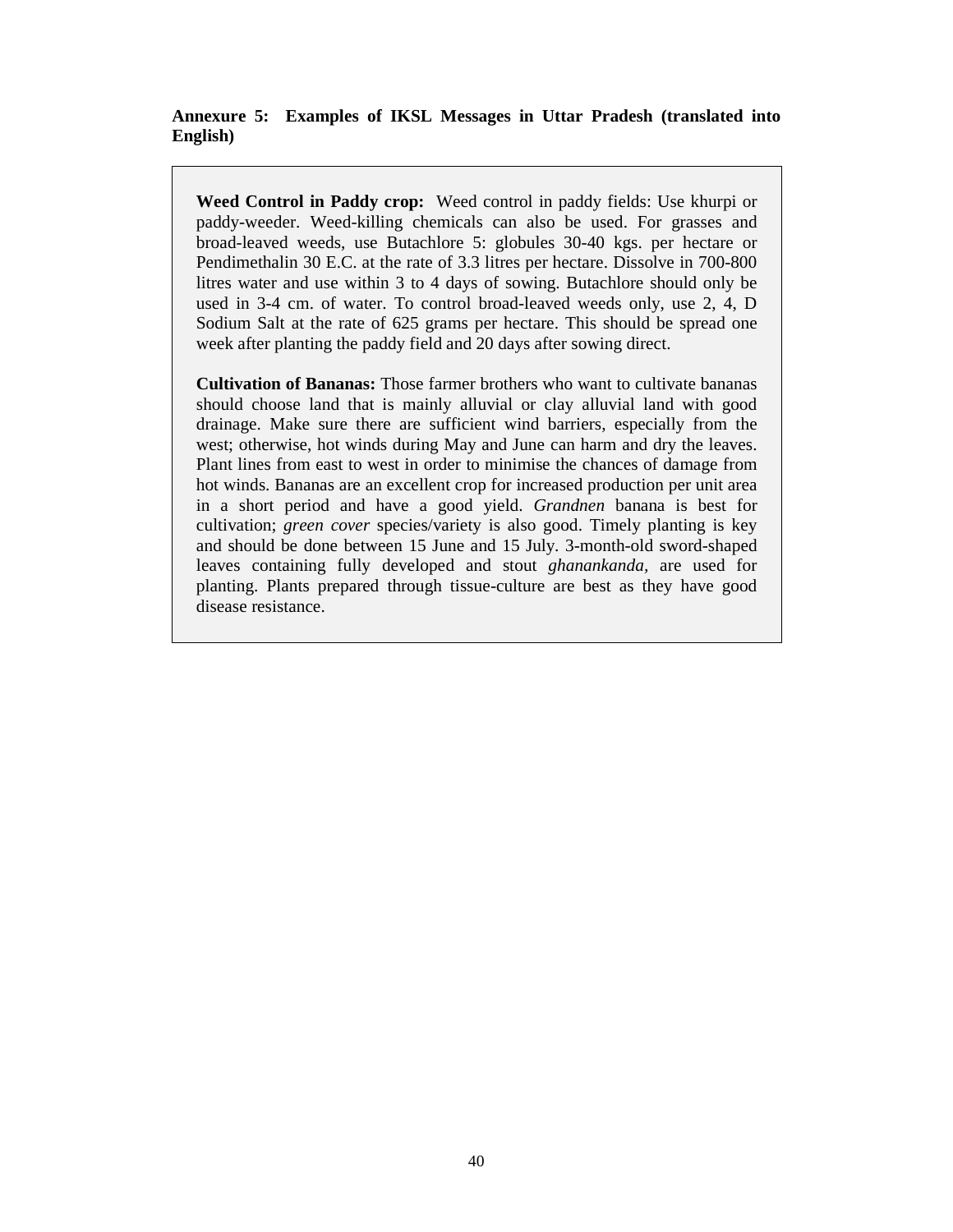# **Annexure 6: Examples of RML Messages**

The information in this message includes (for three markets): (i) minimum price, (ii) maximum price and (iii) quantity of the crop arriving in the market that day.

> **Cotton** Akot: Rs.2650 – 2850 / Q 3500 Aurangabad: Rs.2700 – 2850 / Q 800 Shevgaon: Rs.2650 – 2700 / Q 2500

This message gives weather forecast (*Anuman*) for the Satara taluka (administrative region) of Satara district: the name of the taluka, month and date, high and low temperatures, relative humidity (RH), chances of rain, and forecast of actual precipitation (9 mm here).

> **Anuman** Satara 03/12 H:  $29^0C$ , L:  $19^0C$ RH: 77% Chances of Rain: 98%, Rain: 9 mm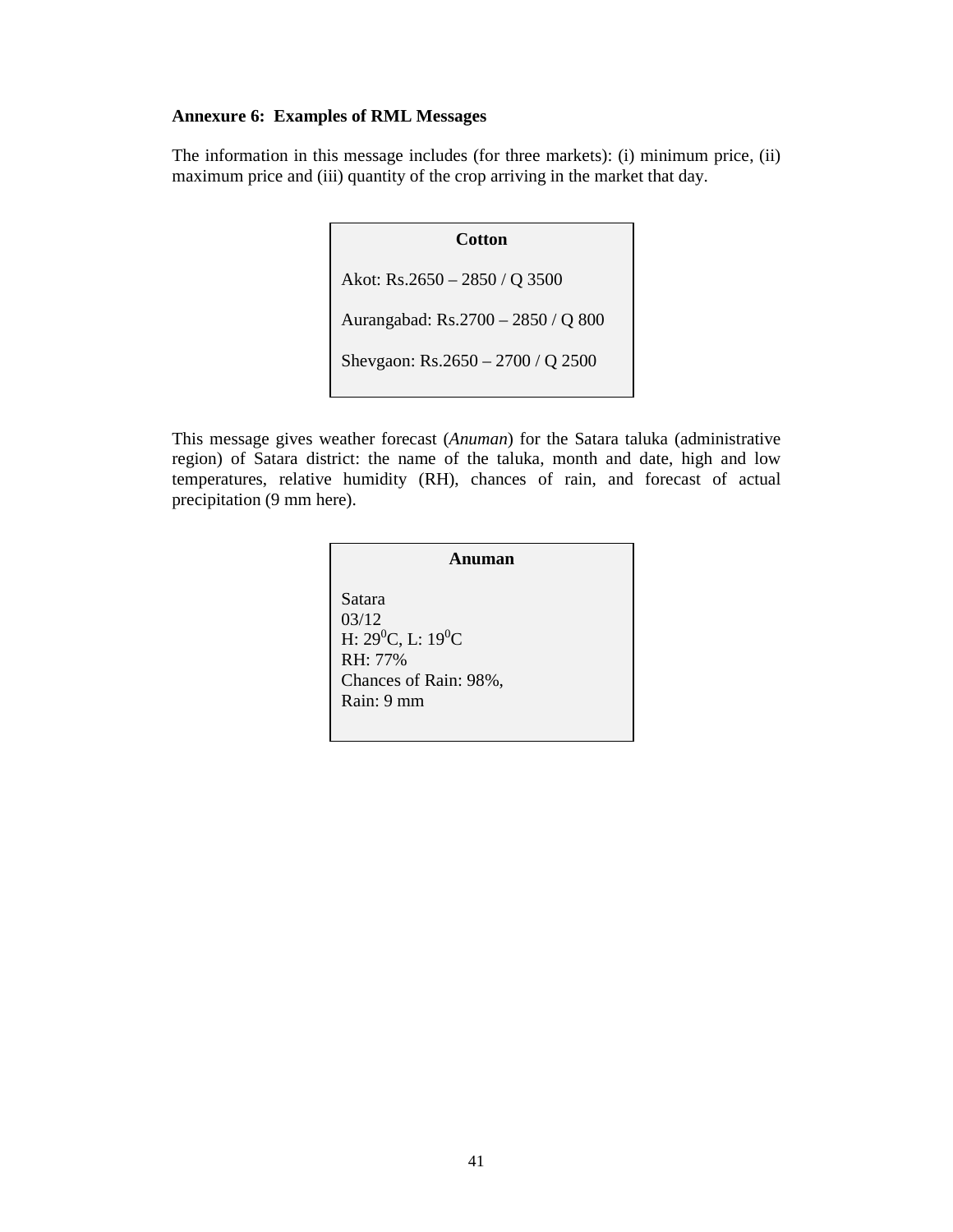#### **Annexure 7: Impact of Mobile and Mobile Enabled Services – Case Stories**

#### **Box 1: Impact of information**

**Name:** Jagadeesh **Age:** 40 **Education:** Middle School Level **Location:** *Khanvaas* village (Rajasthan) **Land Size:** 9 acres (shared between three brothers) **Service:** IKSL

**Impact of mobile phone:** *a) Cost savings from avoiding potential crop loss* 

*b) Increased revenue from higher yield* 

*Cost Saving – Crop Loss:* This farmer acted on timely weather information received through IKSL to protect a harvested crop (*Gwar* – used as livestock fodder) that was lying on the ground exposed to the rains. He estimates that, but for this ability to act, he would have lost 50 per cent of this crop, resulting in a loss of between Rs.5,000 and Rs.6,000.

*Increased Revenue:* The farmer made use of information provided by IKSL concerning planting techniques and disease control to make changes in his farming practice. In his description, he shifted from 'guess-based' actions to following modern scientific cultivation practices. He attributes a 25 per cent increase in annual earnings, from Rs. 100000 to Rs. 125,000, to these changes.

#### **Box 2: Increased interaction with experts**

**Name:** Jagveer Singh **Age:** 30 **Education:** Intermediate **Location:** *Medhapur* village (Uttar Pradesh) **Land Size:** 1.5 acres **Service:** IKSL **Impact of mobile phone:** *Improved decision-making ability* 

Use of mobile phone has increased the frequency of his interactions with agricultural experts, while also reducing travel and time costs. He solely depends on the mobile phone to gather all the agricultural information he needs, from the *growing* to the *marketing* stage. He calls experts or *doctors* of seed-companies like *Bharat*, *Indo American* and *Shimla* at the time of sowing to know about new and better seed varieties and place of availability. The interactions with seed experts made him realise that diversifying to the cultivation of high-value *capsicum* crop would provide better value and greater market opportunities. He consulted experts from *IKSL helpline* and purchased seeds and other inputs. He obtained a high crop yield of superior quality of capsicum that enabled him to earn higher returns.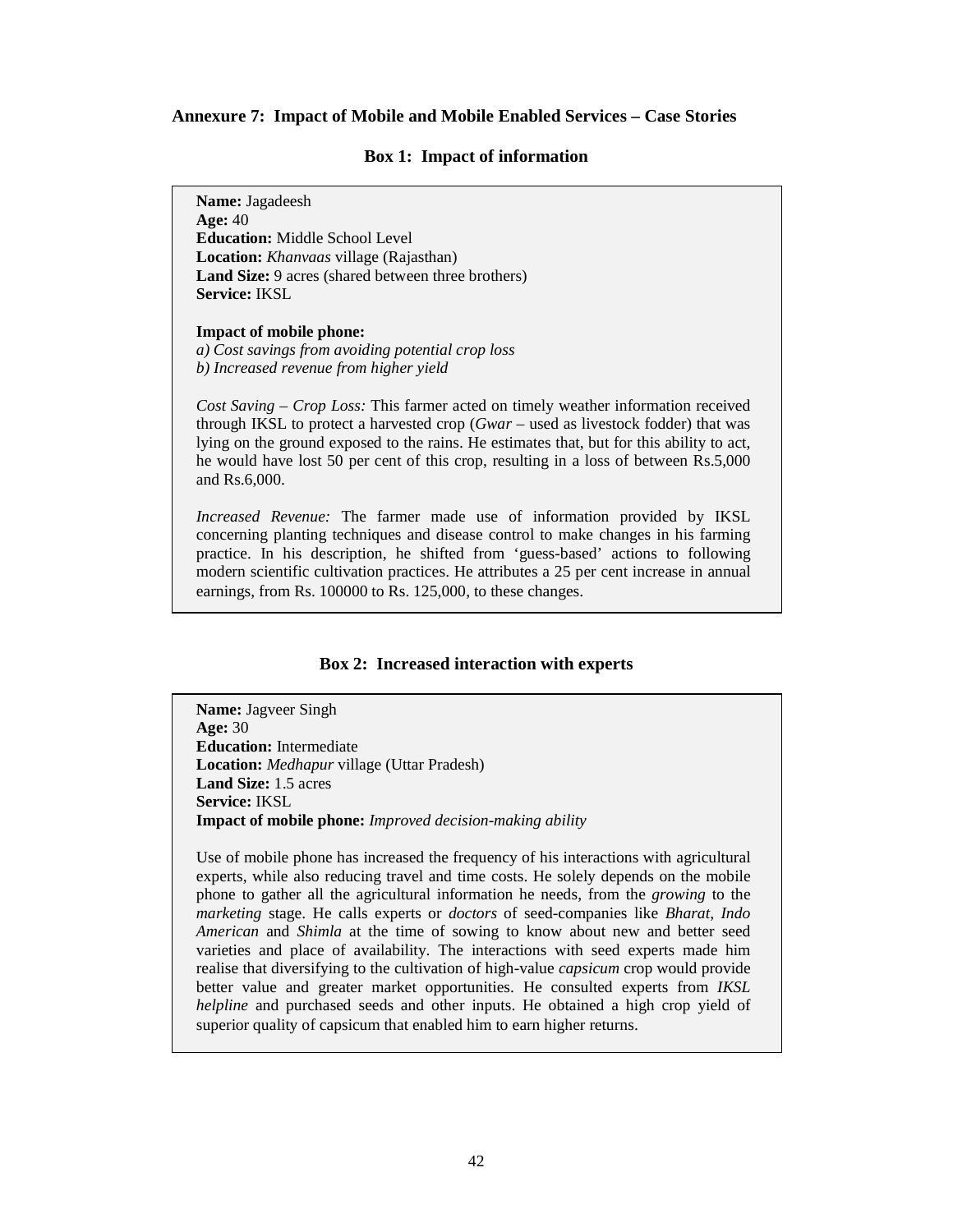#### **Box 3: Impact of price information**

**Name:** Puran Singh **Location:** *Khairtal* village (Rajasthan) **Land Size:**  $<$  5 acres **Service:** IKSL

#### **Impact of mobile phone:**

*IKSL messages help take correct decisions, reduce wastage and enhance earnings* 

Mr. Puran Singh, a small farmer, when informed by the IKSL service of a rise in market price of wheat from Rs.980 per quintal to Rs.1045 per quintal, decided to sell directly in the market instead of selling at a lower price to the market agent in the local mandi. Consequently, he earned an additional Rs.1500 by selling 20 quintals in the market.

While he was planning to sell his mustard seed (*sarson*) crop, he was informed by the IKSL service of an expected rise in the crop price over the next couple of days. That prompted him to wait for the price rise. Two days later, he sold 200 quintals of the mustard crop at a higher price, earning Rs.50,000 more than he would otherwise have.

# **Box 4: Optimising time of sale to maximise revenue from cultivating soybean crop**

**Locality:** *Bharatgaon* village (Maharashtra) **Land Size:** 4 to 5 acres **Service:** RML

**Impact of mobile phone:** *Maximising price realisation by delaying time of sale* 

The soya farmers in this village have the capacity to store their crop in their homes for 3-4 months. Typically, they would sell their crop immediately after the harvest. However, they recently received information from RML on both daily market prices as well as future price predictions. Based on that information, they have chosen to store their goods and wait for a better price rather than sell immediately. While they have not yet realised the possible positive impact from this decision, it was the first time that these farmers had retained their crop without selling. This showed a significant change in behaviour as a result of the information received.

*Notes:* To delay the time of sale beyond a short time window, it is imperative that farmer have the financial means to do so (in addition to storage capacity). In cases where cash requirements are immediate, this financial flexibility may not exist and the farmer will need to sell the crop with haste to repay loans taken from moneylenders or traders.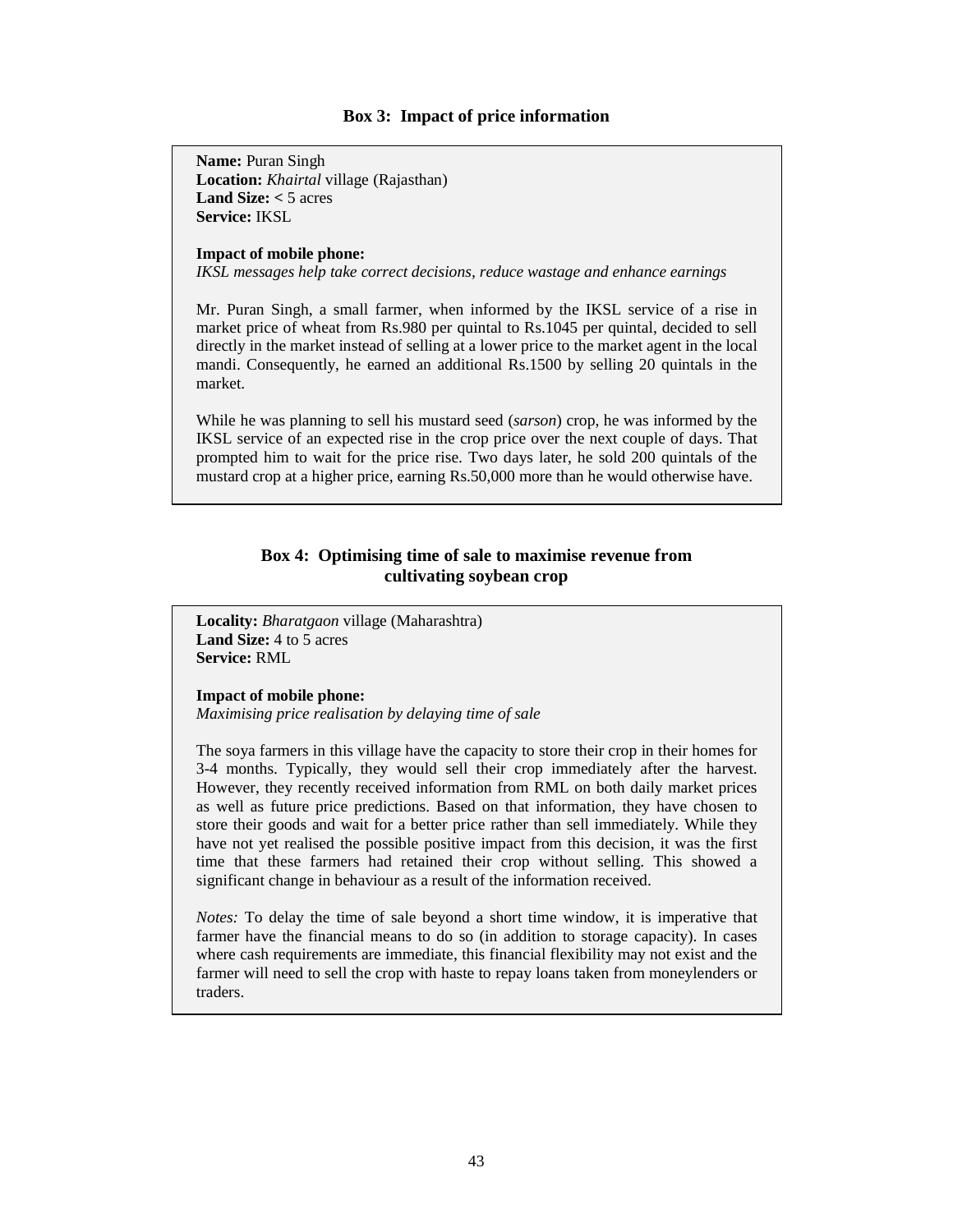#### **Box 5: Getting a higher catch**

**Name:** K. Prabhakaran **Location:** *Veerampattinam* village (Pondicherry) **Segment:** Launch Boat (large fisherman) **Service:** Fisher friend

#### **Impact of mobile phone:**

*a) Revenue – increased catch b) Two-way information sharing – ability to contact at sea from land* 

This fisherman had stayed on land to manage family commitments and was advised by colleagues at sea that they were having a poor fishing day. He told them about the optimal fishing zone information he accessed on his mobile and they quickly changed their location and benefited from a higher catch. One of the beneficiaries managed a catch worth Rs. 30,000 – six to ten times the typical daily revenue reported by other fishermen with launch boats.

## **Box 6: Technology helps deliver a big catch:** *taking a chance on new information*

**Name:** A. Alphonse **Location:** *Koyalam* village (Pondicherry) **Segment:** Fibre Boat (small-medium fisherman) **Service:** Fisher freind

#### **Impact of mobile phone:**

*a) Revenue – increased catch b) Information sharing – ability to contact other fishermen from the sea* 

Evaluating sea conditions using traditional methods, the fishermen of this village judged that fishing would be poor on this day and did not venture out to sea.

One of the fisherman, who was part of the fisher friend programme, chose to rely on the optimal fishing zone information delivered to his mobile and discovered a large pool of fish. He immediately called a friend on land with his mobile and the news spread among the villagers. This prompted the fishermen to venture out to sea, resulting in an overall haul worth Rs.2500,000 for the village.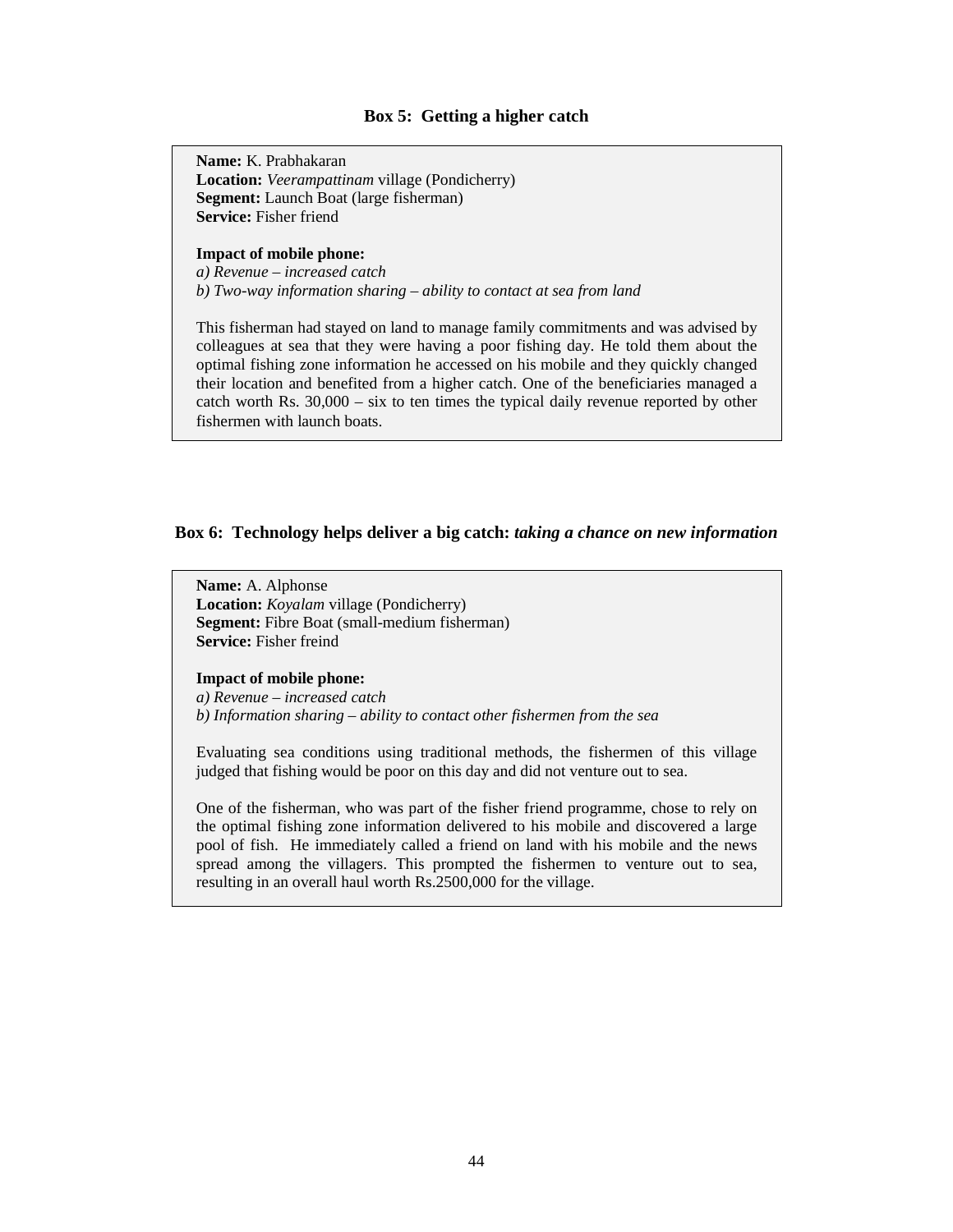#### **Box 7: Optimising supply to increase revenue**

**Locality:** *Arphal* village (Maharashtra) **Land Size:** 3-6 acres **Service:** RML

#### **Impact of mobile phone:**

*Increased revenue by matching production to market demand* 

The farmers in this village had been engaged in horticultural cultivation for the past two years. Flowers are a highly perishable commodity and farmers monitor production and harvesting closely to minimise waste. The farmers received information from RML about a predicted increase in the market demand for their crop. They applied a special fast growth tonic to increase production and thus capitalised on the information received to increase their sales.

The farmers reported that the amount of daily supply taken to the market is between 800-1200 flower sticks, depending on demand. In the absence of market information, they typically would take fewer than 1,000 sticks per day. These farmers have now started to adjust the quantity of output they bring to market as a result of RML market demand information, offering potential for increased revenues on high demand days.

#### **Box 8: Leading to diversification**

**Name:** Mr. Swapnil, Mr. Kailash **Age:** 18 and 20 years **Location:** *Kumbhar* village (Maharashtra) **Land Size:** 1.5 acres **Service:** RML

**Impact of mobile-phone:** *Venturing to profitable diversification with minimum risks* 

Swapnil and Kailash are two brothers, just 18 years and 20 years of age, and help their father in farming. They knew rose cultivation was a profitable venture, but it was risky too. They did not know how to diversify in a safe manner. Swapnil persuaded his father to purchase the RML service to get customised information on rose cultivation. They have diverted half an acre of their 1.5 acres of land for rose cultivation. In the remaining field, they are still growing wheat and onion. They have planted 1500 saplings bought from a nursery near Pune. They have owned a mobile phone since 2004 but have subscribed to RML service only 2 months ago. The final impact on revenue is yet to be seen.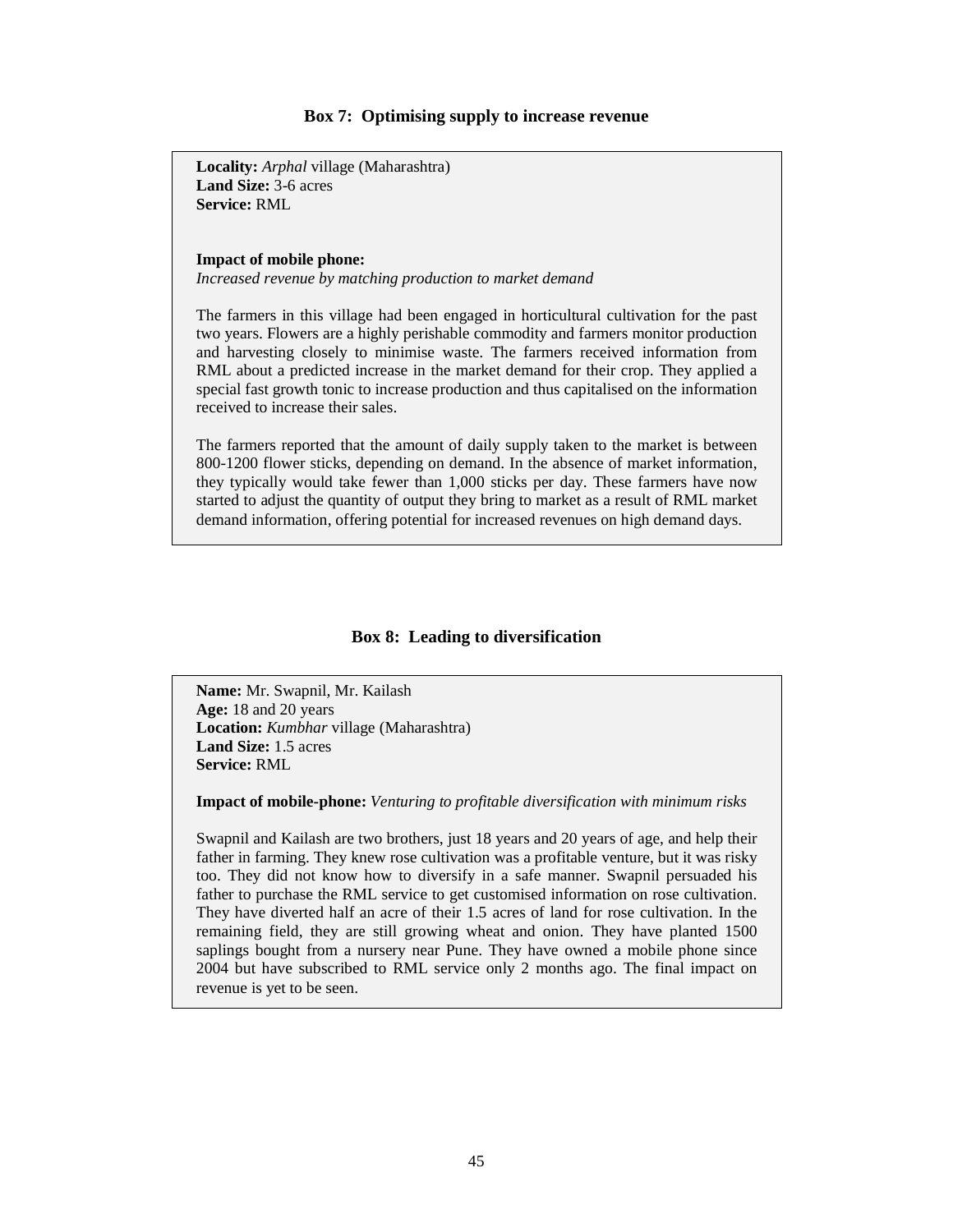#### **Box 9: Social benefits:** *avoiding inclement weather*

**Name:** S. Sasikumar **Location:** *Veerampattinam* village (Pondicherry) **Segment:** Launch Boat (large fisherman) - TBV **Service:** Fisherfreind

#### **Impact of mobile phone:**

*a) Safety – Personal and Property b) Information sharing – ability to contact other fishermen at sea* 

This fisherman obtained weather information through fisher freind that predicted severe thunderstorms that day, though the sky looked clear. He decided to head back to shore and advised other friends via mobile who were also out at sea.

As a result of this action, all the fishermen avoided severe thunderstorms, which helped them avoid possible damage to boats and nets as well as danger to their personal safety. The replacement value of a fishing net – Rs.30,000 – provides some idea of the financial saving as a result. This is roughly equally to the fishermens' monthly income during the two months of the fishing season when they earns the bulk of their annual income.

#### **Box 10: Better price-bargaining capability**

**Name:** Om Prakash **Age:** 40 **Location:** *Lesua* village (Rajasthan) **Land Size:** 17 acres (between four brothers) **Service:** IKSL

**Impact of mobile phone:**  *Increased revenue from higher price realisation* 

*Supplies and Markets:* The farmer obtained market price information through the IKSL service for the Bhilwara market located 45 km away, noting that the price quoted was Rs.2/kg higher than that on offer at the local market (Mandal market). With that information in hand, he was able to negotiate a price that was Rs.2/kg higher than that offered by the local market traders (Rs.11/kg vs. offer price of Rs.9/kg). He realised a revenue gain of Rs.2000 on 1000 kg of wheat. It was significant in that negotiation that the farmer was able to cite a credible source to the trader for the price information.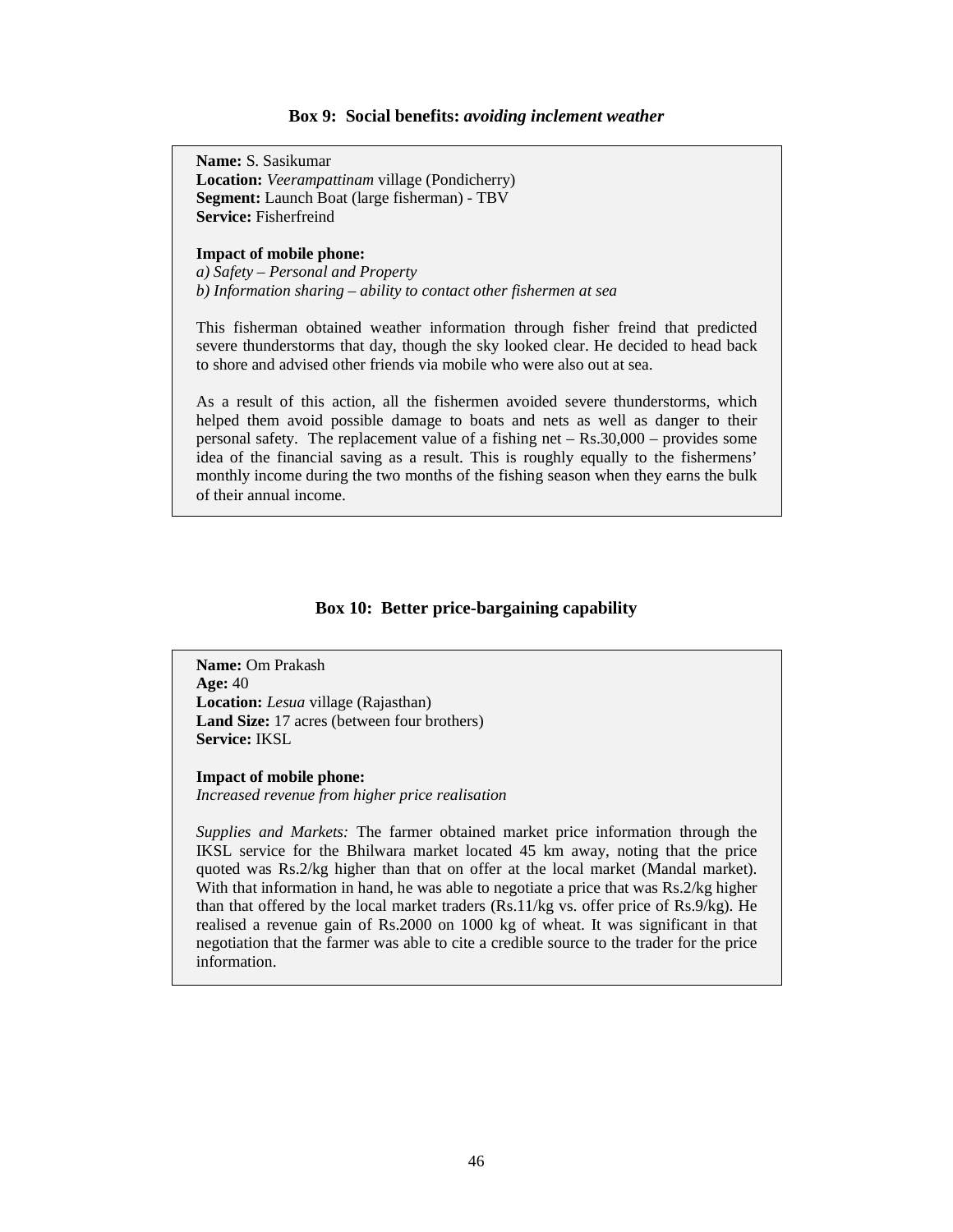# **LATEST ICRIER'S WORKING PAPERS**

| NO. | TITLE                                                                                                                                                             | <b>AUTHOR</b>                                                                                                                                                | <b>YEAR</b>              |
|-----|-------------------------------------------------------------------------------------------------------------------------------------------------------------------|--------------------------------------------------------------------------------------------------------------------------------------------------------------|--------------------------|
| 245 | <b>INDIA-JAPAN INVESTMENT</b><br><b>RELATIONS: TRENDS &amp; PROSPECTS</b>                                                                                         | <b>GEETHANJALI NATARAJ</b>                                                                                                                                   | <b>JANUARY</b><br>2010   |
| 244 | PATENTING PUBLIC-FUNDED<br><b>RESEARCH FOR TECHNOLOGY</b><br><b>TRANSFER: A CONCEPTUAL-</b><br><b>EMPIRICAL SYNTHESIS OF US</b><br>EVIDENCE AND LESSONS FOR INDIA | <b>AMIT SHOVON RAY</b><br><b>SABYASACHI SAHA</b>                                                                                                             | <b>JANUARY</b><br>2010   |
| 243 | <b>JAPAN'S FOREIGN DIRECT</b><br><b>INVESTMENT EXPERIENCES IN</b><br><b>INDIA: LESSONS LEARNT FROM</b><br><b>FIRM LEVEL SURVEYS</b>                               | <b>SRABANI ROY</b><br><b>CHOUDHURY</b>                                                                                                                       | <b>DECEMBER</b><br>2009  |
| 242 | <b>INDIA-KOREA TRADE AND</b><br><b>INVESTMENT RELATIONS</b>                                                                                                       | <b>PRAVAKAR SAHOO</b><br><b>DURGESH KUMAR RAI</b><br><b>RAJIV KUMAR</b>                                                                                      | <b>DECEMBER</b><br>2009  |
| 241 | THE STATE OF THE INDIAN<br><b>ECONOMY 2009-10</b>                                                                                                                 | <b>MATHEW JOSEPH</b><br><b>KARAN SINGH</b><br>PANKAJ VASHISHT<br><b>DONY ALEX</b><br><b>ALAMURU SOUMYA</b><br><b>RITIKA TEWARI</b><br><b>RITWIK BANERJEE</b> | <b>OCTOBER</b><br>2009   |
| 240 | FOOD SECURITY IN SOUTH ASIA:<br><b>ISSUES AND OPPORTUNITIES</b>                                                                                                   | <b>SURABHI MITTAL</b><br><b>DEEPTI SETHI</b>                                                                                                                 | <b>SEPTEMBER</b><br>2009 |
| 239 | <b>AGGREGATE PRODUCTIVITY</b><br><b>GROWTH IN INDIAN</b><br><b>MANUFACTURING: AN APPLICATION</b><br>OF DOMAR AGGREGATION                                          | <b>DEB KUSUM DAS</b><br><b>GUNAJIT KALITA</b>                                                                                                                | <b>JULY 2009</b>         |
| 238 | <b>SOUTH-SOUTH FDI VS NORTH-</b><br><b>SOUTH FDI: A COMPARATIVE</b><br><b>ANALYSIS IN THE CONTEXT OF</b><br><b>INDIA</b>                                          | <b>SUBHASIS BERA</b><br><b>SHIKHA GUPTA</b>                                                                                                                  | <b>JULY 2009</b>         |
| 237 | <b>DO LABOR INTENSIVE INDUSTRIES</b><br><b>GENERATE EMPLOYMENT?</b><br><b>EVIDENCE FROM FIRM LEVEL SURVEY</b><br><b>IN INDIA</b>                                  | <b>DEB KUSUM DAS</b><br><b>GUNAJIT KALITA</b>                                                                                                                | <b>JUNE 2009</b>         |
| 236 | <b>EMPLOYMENT POTENTIAL OF</b><br><b>INDIA'S LABOUR INTENSIVE</b><br><b>INDUSTRIES</b>                                                                            | <b>DEB KUSUM DAS</b><br>DEEPIKA WADHWA<br><b>GUNAJIT KALITA</b>                                                                                              | <b>JUNE 2009</b>         |